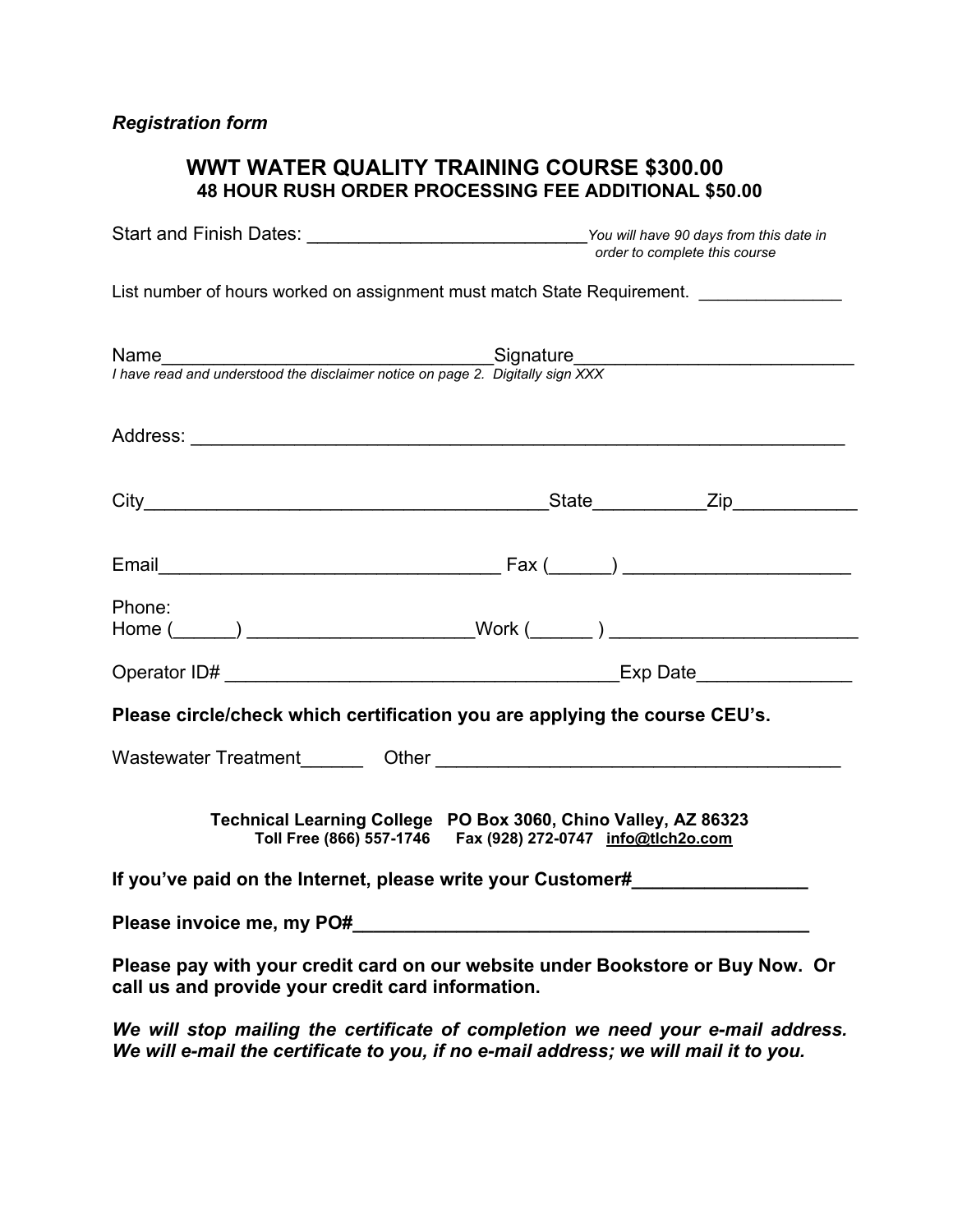# **DISCLAIMER NOTICE**

I understand that it is my responsibility to ensure that this CEU course is either approved or accepted in my State for CEU credit. I understand State laws and rules change on a frequent basis and I believe this course is currently accepted in my State for CEU or contact hour credit, if it is not, I will not hold Technical Learning College responsible. I fully understand that this type of study program deals with dangerous, changing conditions and various laws and that I will not hold Technical Learning College, Technical Learning Consultants, Inc. (TLC) liable in any fashion for any errors, omissions, advice, suggestions or neglect contained in this CEU education training course or for any violation or injury, death, neglect, damage or loss of your license or certification caused in any fashion by this CEU education training or course material suggestion or error or my lack of submitting paperwork. It is my responsibility to call or contact TLC if I need help or assistance and double-check to ensure my registration page and assignment has been received and graded. It is my responsibility to ensure all information is correct and to abide with all rules and regulations.

**State Approval Listing Link**; Check to see if your State or Agency accepts or has preapproved this course. Not all States are listed. Not all courses are listed. If the course is not accepted for CEU credit, we will give you the course free if you ask your State to accept it for credit.

**Professional Engineers**; Most states or agencies will accept our courses for credit but we do not officially list the States or Agencies. Please check your State for approval.

# **State Approval Listing URL…**

*<http://www.abctlc.com/downloads/PDF/CEU%20State%20Approvals.pdf>*

*You can obtain a printed version of the course from TLC for an additional \$169.95 plus shipping charges.* 

# **AFFIDAVIT OF EXAM COMPLETION**

I affirm that I personally completed the entire text of the course. I also affirm that I completed the exam without assistance from any outside source. I understand that it is my responsibility to file or maintain my certificate of completion as required by the state or by the designation organization.

# **Grading Information**

In order to maintain the integrity of our courses we do not distribute test scores, percentages or questions missed. Our exams are based upon pass/fail criteria with the benchmark for successful completion set at 70%. Once you pass the exam, your record will reflect a successful completion and a certificate will be issued to you.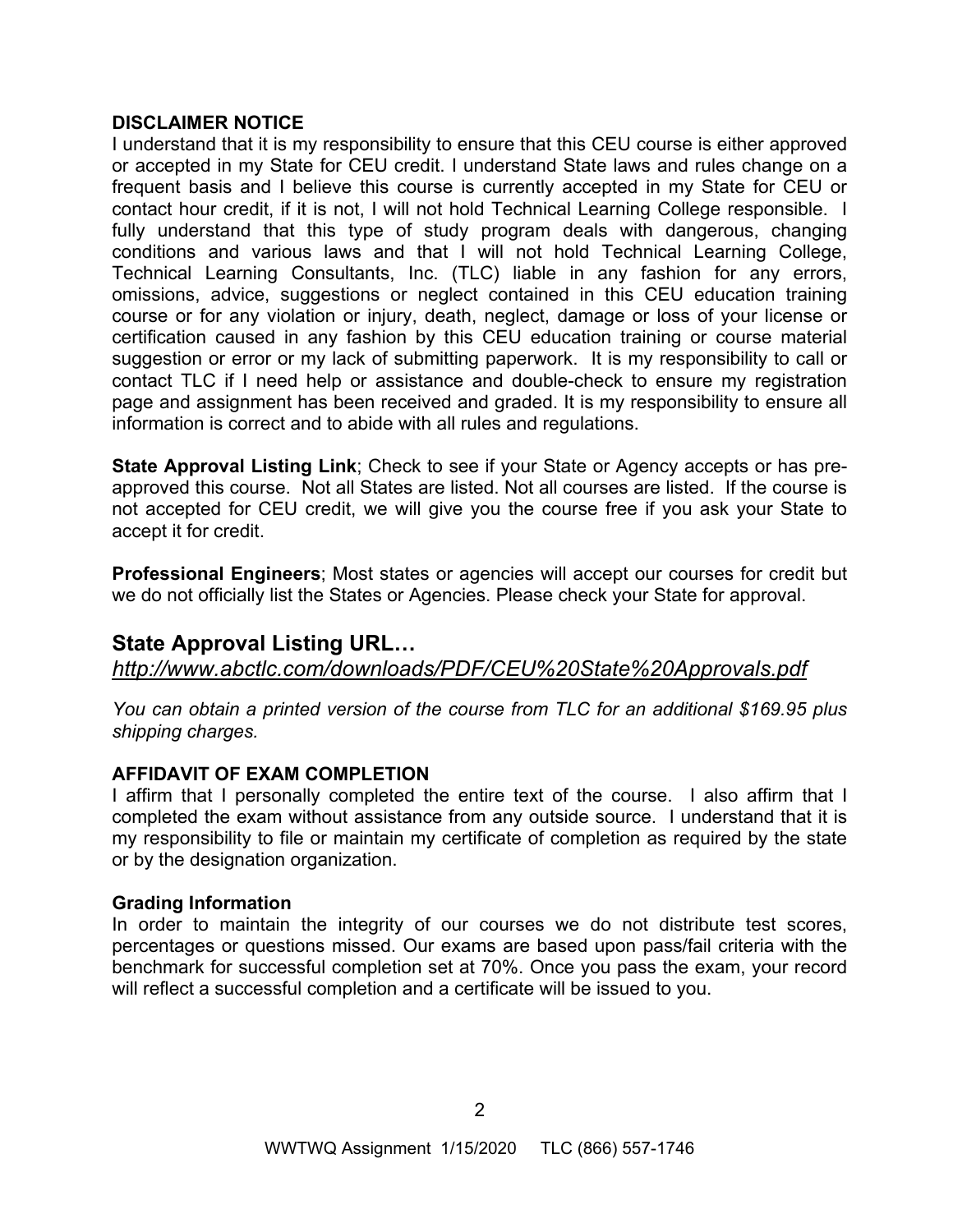# **CERTIFICATION OF COURSE PROCTOR**

Technical Learning College requires that our students who takes a correspondence or home study program course must pass a proctored course reading, quiz and final examination. The proctor must complete and provide to the school a certification form approved by the commission for each examination administered by the proctor.

**Instructions**. When a student completes the course work, fill out the blanks in this section and provide the form to the proctor with the examination.

Name of Course: **Name of Course:** 

Name of Licensee:

**Instructions to Proctor**. After an examination is administered, complete and return this certification and examination to the school in a sealed exam packet or in pdf format.

I certify that:

- 1. I am a disinterested third party in the administration of this examination. I am not related by blood, marriage or any other relationship to the licensee which would influence me from properly administering the examination.
- 2. The licensee showed me positive photo identification prior to completing the examination.
- 3. The enclosed examination was administered under my supervision on . The licensee received no assistance and had no access to books, notes or reference material.
- 4. I have not permitted the examination to be compromised, copied, or recorded in any way or by any method.
- 5. Provide an estimate of the amount of time the student took to complete the assignment.

Time to complete the entire course and final exam.

Notation of any problem or concerns:

Name and Telephone of Proctor (please print):

Signature of Proctor

 $\overline{a}$ 

 $\overline{a}$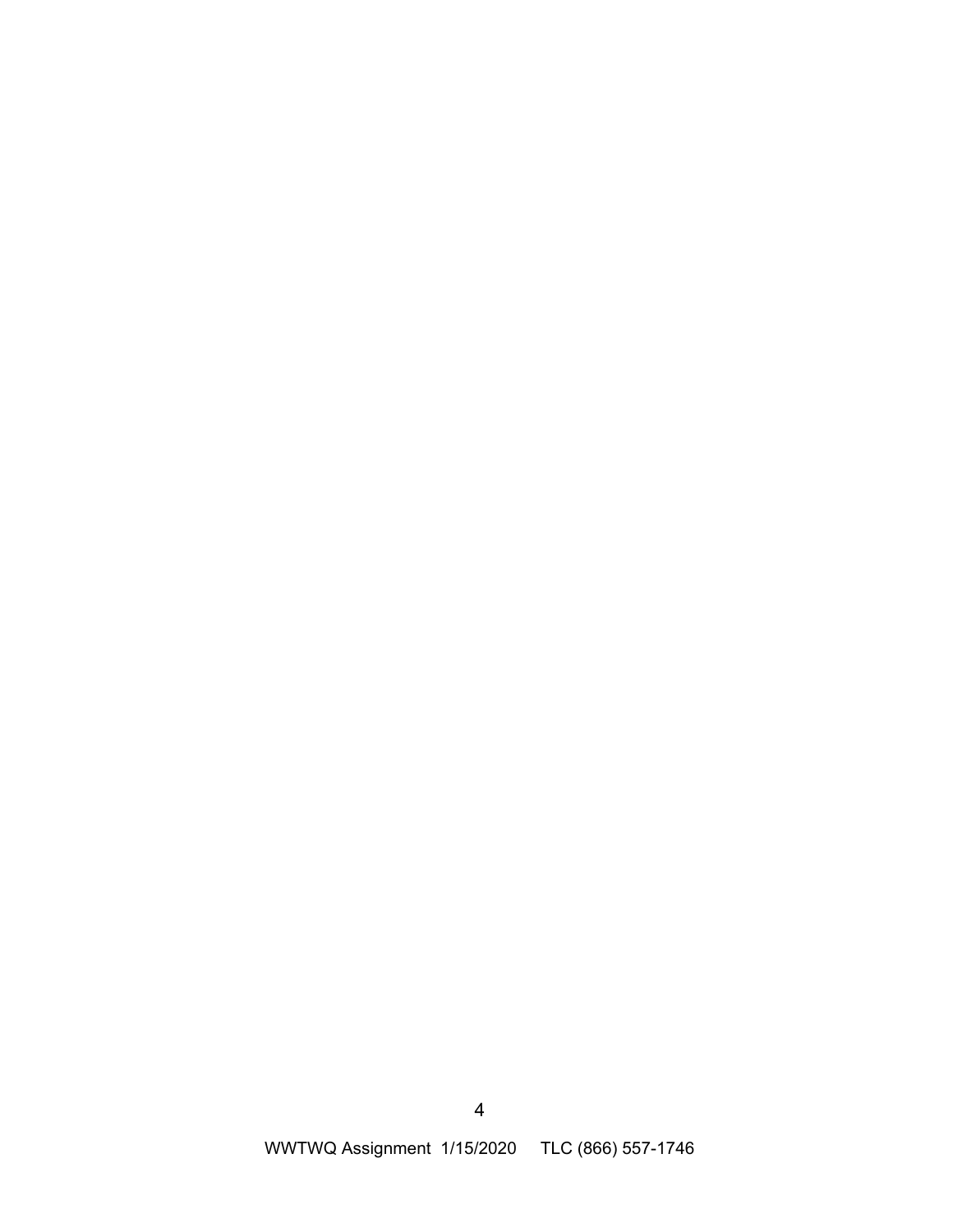# **WWT WATER QUALITY CEU Course Answer Key**

| <b>Name</b> |  |  |  |  |  |  |  |  |
|-------------|--|--|--|--|--|--|--|--|
|             |  |  |  |  |  |  |  |  |

*Name \_\_\_\_\_\_\_\_\_\_\_\_\_\_\_\_\_\_\_\_\_\_\_\_\_\_\_ Telephone # \_\_\_\_\_\_\_\_\_\_\_\_\_\_\_\_\_\_\_\_* 

**Did you check with your State agency to ensure this course is accepted for credit?**  *No refunds.* 

*Method of Course acceptance confirmation. Please fill this section* 

Website \_\_ Telephone Call \_\_ Email \_\_\_ Spoke to \_\_\_\_\_\_\_\_\_\_\_\_\_\_\_\_\_\_\_\_\_\_\_\_\_\_\_\_\_\_\_\_

Did you receive the approval number, if applicable?

What is the course approval number, if applicable? \_\_\_\_\_\_\_\_\_\_\_\_\_\_\_\_\_\_\_\_\_\_\_\_\_\_\_\_\_

*You are responsible to ensure that TLC receives the Assignment and Registration Key. Please call us to ensure that we received it.* 

*Please circle, underline, bold or X only one correct answer* 

| 1. A B C D  | 20. A B     | 39. A B     | 58. A B C D |
|-------------|-------------|-------------|-------------|
| 2. A B C D  | 21. A B C D | 40. A B     | 59. A B C D |
| 3. A B C D  | 22. A B     | 41. A B C D | 60. A B C D |
| 4. A B C D  | 23. A B     | 42. A B C D | 61. A B C D |
| 5. A B C D  | 24. A B     | 43. A B C D | 62. A B C D |
| 6. A B C D  | 25. A B     | 44. A B C D | 63. A B C D |
| 7. A B      | 26. A B     | 45. A B C D | 64. A B C D |
| 8. A B C D  | 27. A B C D | 46. A B C D | 65. A B C D |
| 9. A B C D  | 28. A B C D | 47. A B     | 66. A B C D |
| 10. A B C D | 29. A B C D | 48. A B C D | 67. A B C D |
| 11. A B     | 30. A B C D | 49. A B C D | 68. A B C D |
| 12. A B C D | 31. A B C D | 50. A B C D | 69. A B     |
| 13. A B     | 32. A B     | 51. A B C D | 70. A B C D |
| 14. A B C D | 33. A B     | 52. A B C D | 71. A B     |
| 15. A B C D | 34. A B C D | 53. A B C D | 72. A B C D |
| 16. A B C D | 35. A B C D | 54. A B C D | 73. A B C D |
| 17. A B C D | 36. A B C D | 55. A B C D | 74. A B C D |
| 18. A B     | 37. A B C D | 56. A B C D | 75. A B C D |
| 19. A B C D | 38. A B C D | 57. A B C D | 76. A B     |
|             |             |             |             |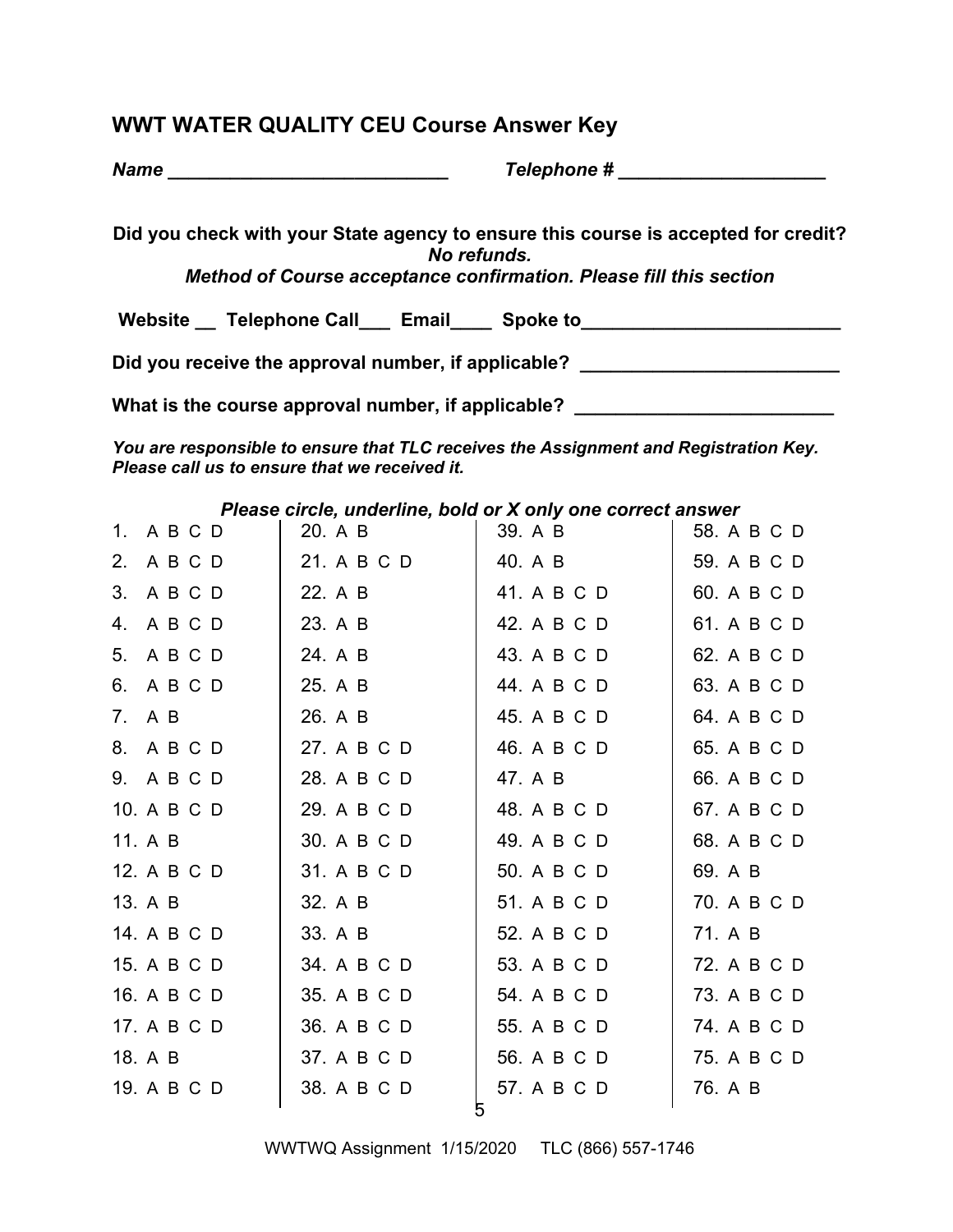| 77. A B C D  | 109. A B C D | 141. A B     | 173. A B C D |
|--------------|--------------|--------------|--------------|
| 78. A B      | 110. A B     | 142. A B C D | 174. A B     |
| 79. A B C D  | 111. A B     | 143. A B     | 175. A B C D |
| 80. A B      | 112. A B C D | 144. A B C D | 176. A B C D |
| 81. A B C D  | 113. A B     | 145. A B     | 177. A B C D |
| 82. A B C D  | 114. A B C D | 146. A B C D | 178. A B C D |
| 83. A B C D  | 115. A B C D | 147. A B     | 179. A B C D |
| 84. A B C D  | 116. A B C D | 148. A B C D | 180. A B C D |
| 85. A B C D  | 117. A B     | 149. A B     | 181. A B     |
| 86. A B      | 118. A B     | 150. A B C D | 182. A B     |
| 87. A B      | 119. A B     | 151. A B C D | 183. A B C D |
| 88. A B C D  | 120. A B     | 152. A B     | 184. A B     |
| 89. A B C D  | 121. A B     | 153. A B     | 185. A B     |
| 90. A B      | 122. A B     | 154. A B C D | 186. A B C D |
| 91. A B C D  | 123. A B C D | 155. A B     | 187. A B C D |
| 92. A B C D  | 124. A B C D | 156. A B C D | 188. A B C D |
| 93. A B      | 125. A B C D | 157. A B     | 189. A B C D |
| 94. A B      | 126. A B C D | 158. A B C D | 190. A B     |
| 95. A B      | 127. A B     | 159. A B C D | 191. A B     |
| 96. A B      | 128. A B C D | 160. A B C D | 192. A B     |
| 97. A B      | 129. A B C D | 161. A B C D | 193. A B     |
| 98. A B C D  | 130. A B     | 162. A B C D | 194. A B     |
| 99. A B C D  | 131. A B C D | 163. A B     | 195. A B     |
| 100. A B     | 132. A B     | 164. A B C D | 196. A B     |
| 101. A B     | 133. A B     | 165. A B     | 197. A B     |
| 102. A B     | 134. A B     | 166. A B C D | 198. A B     |
| 103. A B C D | 135. A B     | 167. A B     | 199. A B     |
| 104. A B C D | 136. A B     | 168. A B     | 200. A B     |
| 105. A B C D | 137. A B C D | 169. A B C D | 201. A B     |
| 106. A B C D | 138. A B C D | 170. A B C D | 202. A B     |
| 107. A B C D | 139. A B C D | 171. A B C D | 203. A B     |
| 108. A B C D | 140. A B C D | 172. A B C D | 204. A B C D |
|              |              |              |              |

WWTWQ Assignment 1/15/2020 TLC (866) 557-1746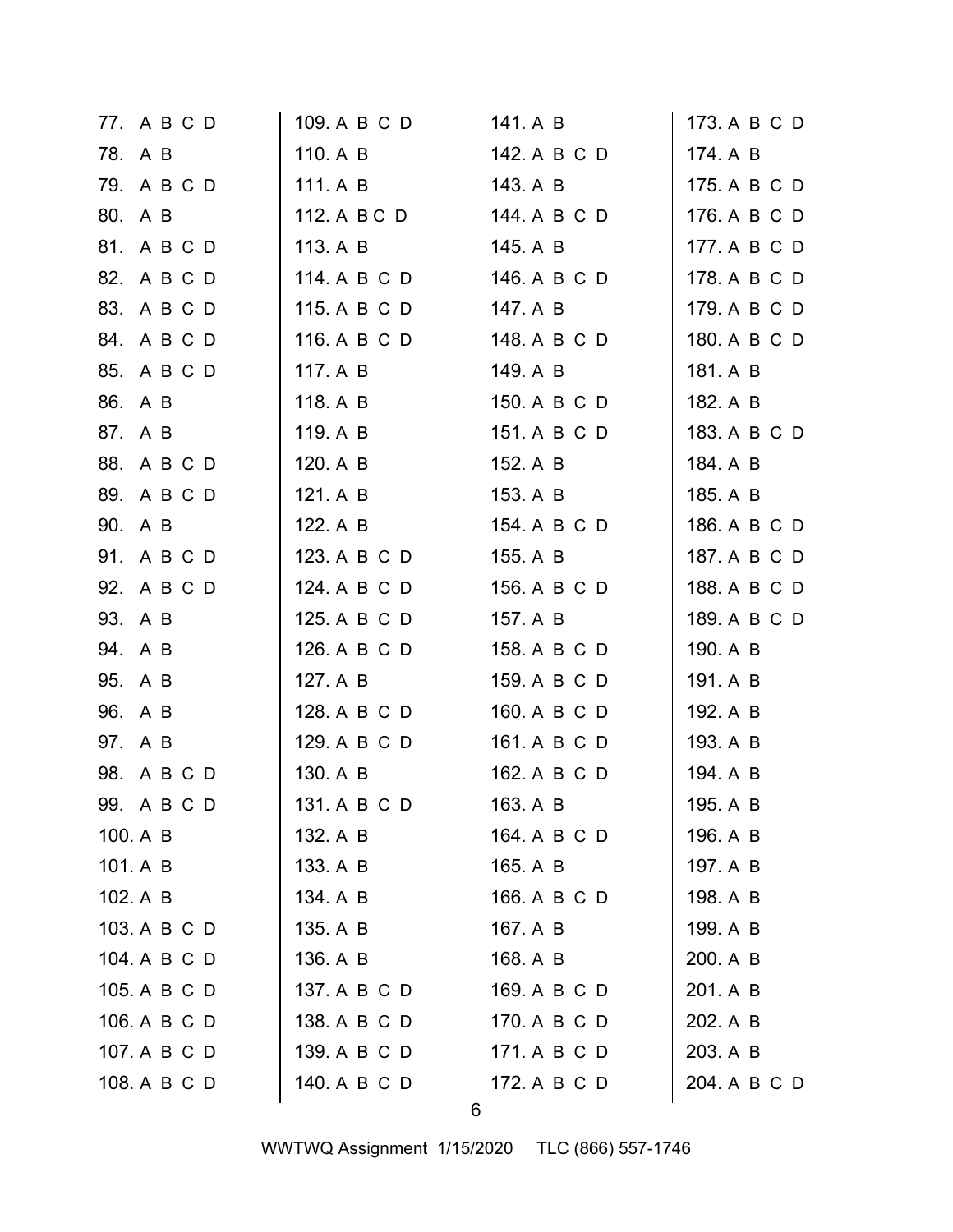| 205. A B     | 237. A B     | 269. A B C D | 301. A B C D |
|--------------|--------------|--------------|--------------|
| 206. A B     | 238. A B     | 270. A B C D | 302. A B     |
| 207. A B C D | 239. A B     | 271. A B C D | 303. A B C D |
| 208. A B     | 240. A B     | 272. A B C D | 304. A B C D |
| 209. A B     | 241. A B     | 273. A B C D | 305. A B C D |
| 210. A B C D | 242. A B     | 274. A B C D | 306. A B C D |
| 211. A B     | 243. A B     | 275. A B C D | 307. A B C D |
| 212. A B C D | 244. A B C D | 276. A B C D | 308. A B C D |
| 213. A B C D | 245. A B C D | 277. A B C D | 309. A B C D |
| 214. A B     | 246. A B C D | 278. A B C D | 310. A B C D |
| 215. A B C D | 247. A B     | 279. A B C D | 311. A B C D |
| 216. A B C D | 248. A B     | 280. A B     | 312. A B C D |
| 217. A B C D | 249. A B     | 281. A B     | 313. A B C D |
| 218. A B C D | 250. A B     | 282. A B     | 314. A B     |
| 219. A B C D | 251. A B C D | 283. A B     | 315. A B C D |
| 220. A B C D | 252. A B C D | 284. A B C D | 316. A B C D |
| 221. A B C D | 253. A B     | 285. A B     | 317. A B C D |
| 222. A B C D | 254. A B     | 286. A B C D | 318. A B C D |
| 223. A B     | 255. A B     | 287. A B     | 319. A B C D |
| 224. A B     | 256. A B     | 288. A B C D | 320. A B C D |
| 225. A B     | 257. A B     | 289. A B C D | 321. A B C D |
| 226. A B     | 258. A B     | 290. A B C D | 322. A B C D |
| 227. A B     | 259. A B     | 291. A B C D | 323. A B C D |
| 228. A B     | 260. A B     | 292. A B     | 324. A B C D |
| 229. A B     | 261. A B     | 293. A B     | 325. A B C D |
| 230. A B     | 262. A B     | 294. A B C D | 326. A B C D |
| 231. A B     | 263. A B     | 295. A B C D | 327. A B C D |
| 232. A B     | 264. A B     | 296. A B C D | 328. A B C D |
| 233. A B     | 265. A B     | 297. A B C D | 329. A B C D |
| 234. A B     | 266. A B     | 298. A B C D | 330. A B C D |
| 235. A B     | 267. A B C D | 299. A B     | 331. A B C D |
| 236. A B     | 268. A B C D | 300. A B C D | 332. A B C D |
|              |              |              |              |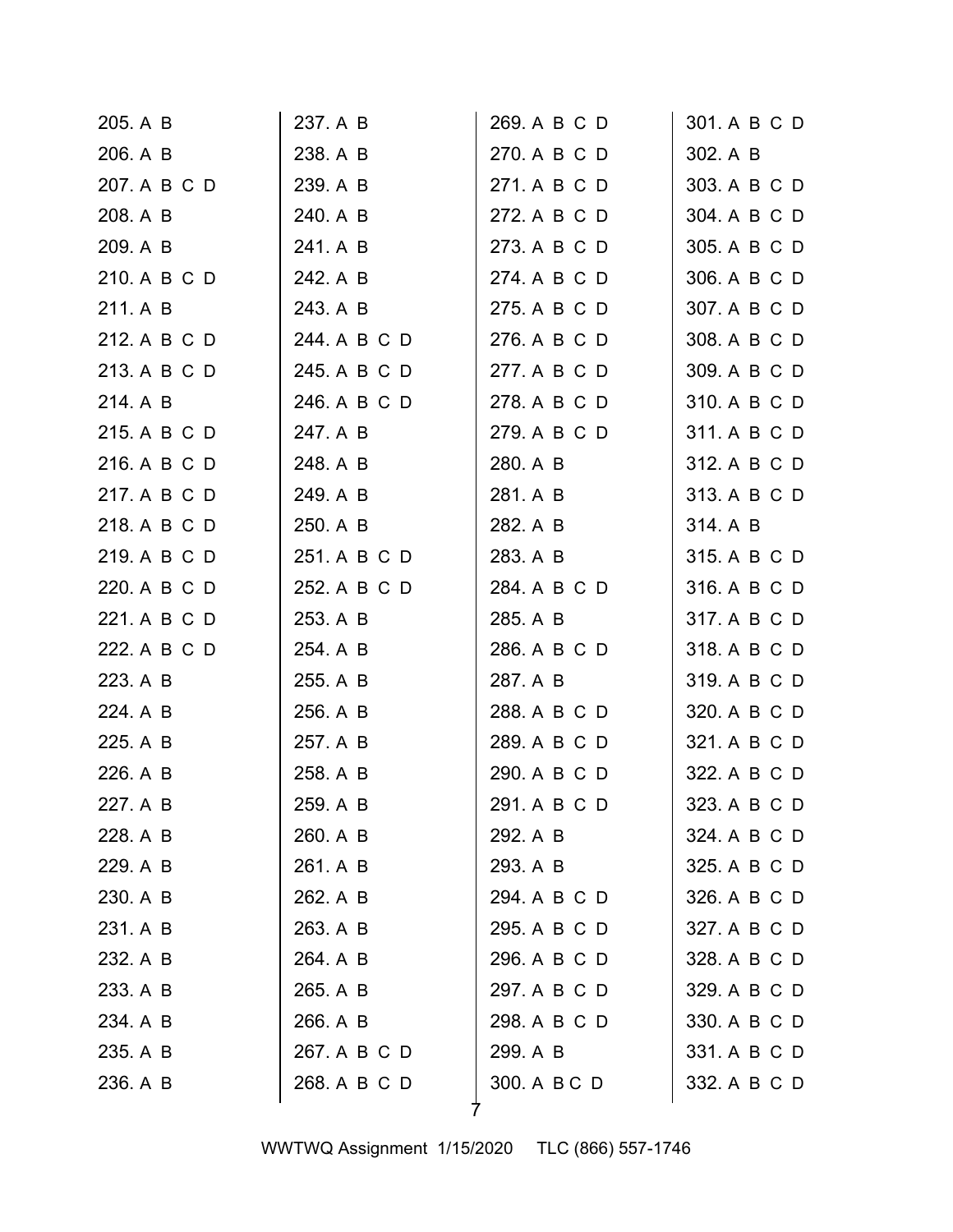| 333. A B C D | 365. A B C D | 397. A B C D | 429. A B C D |
|--------------|--------------|--------------|--------------|
| 334. A B C D | 366. A B     | 398. A B C D | 430. A B C D |
| 335. A B C D | 367. A B C D | 399. A B C D | 431. A B C D |
| 336. A B C D | 368. A B C D | 400. A B C D | 432. A B C D |
| 337. A B C D | 369. A B C D | 401. A B C D | 433. A B C D |
| 338. A B C D | 370. A B C D | 402. A B C D | 434. A B     |
| 339. A B C D | 371. A B C D | 403. A B C D | 435. A B     |
| 340. A B C D | 372. A B C D | 404. A B C D | 436. A B C D |
| 341. A B C D | 373. A B C D | 405. A B     | 437. A B C D |
| 342. A B C D | 374. A B C D | 406. A B C D | 438. A B     |
| 343. A B C D | 375. A B C D | 407. A B C D | 439. A B     |
| 344. A B C D | 376. A B C D | 408. A B     | 440. A B     |
| 345. A B     | 377. A B C D | 409. A B     | 441. A B C D |
| 346. A B C D | 378. A B C D | 410. A B C D | 442. A B C D |
| 347. A B C D | 379. A B C D | 411. A B C D | 443. A B C D |
| 348. A B C D | 380. A B C D | 412. A B C D | 444. A B C D |
| 349. A B C D | 381. A B C D | 413. A B C D | 445. A B C D |
| 350. A B C D | 382. A B C D | 414. A B C D | 446. A B C D |
| 351. A B C D | 383. A B C D | 415. A B C D | 447. A B C D |
| 352. A B C D | 384. A B C D | 416. A B C D | 448. A B C D |
| 353. A B C D | 385. A B C D | 417. A B C D | 449. A B     |
| 354. A B C D | 386. A B C D | 418. A B     | 450. A B C D |
| 355. A B C D | 387. A B C D | 419. A B C D | 451. A B C D |
| 356. A B C D | 388. A B C D | 420. A B     | 452. A B C D |
| 357. A B C D | 389. A B C D | 421. A B C D | 453. A B C D |
| 358. A B     | 390. A B C D | 422. A B C D | 454. A B C D |
| 359. A B C D | 391. A B C D | 423. A B     | 455. A B     |
| 360. A B C D | 392. A B C D | 424. A B     | 456. A B C D |
| 361. A B C D | 393. A B C D | 425. A B     | 457. A B C D |
| 362. A B C D | 394. A B C D | 426. A B C D | 458. A B C D |
| 363. A B C D | 395. A B C D | 427. A B C D | 459. A B     |
| 364. A B C D | 396. A B C D | 428. A B C D | 460. A B C D |
|              |              |              |              |

WWTWQ Assignment 1/15/2020 TLC (866) 557-1746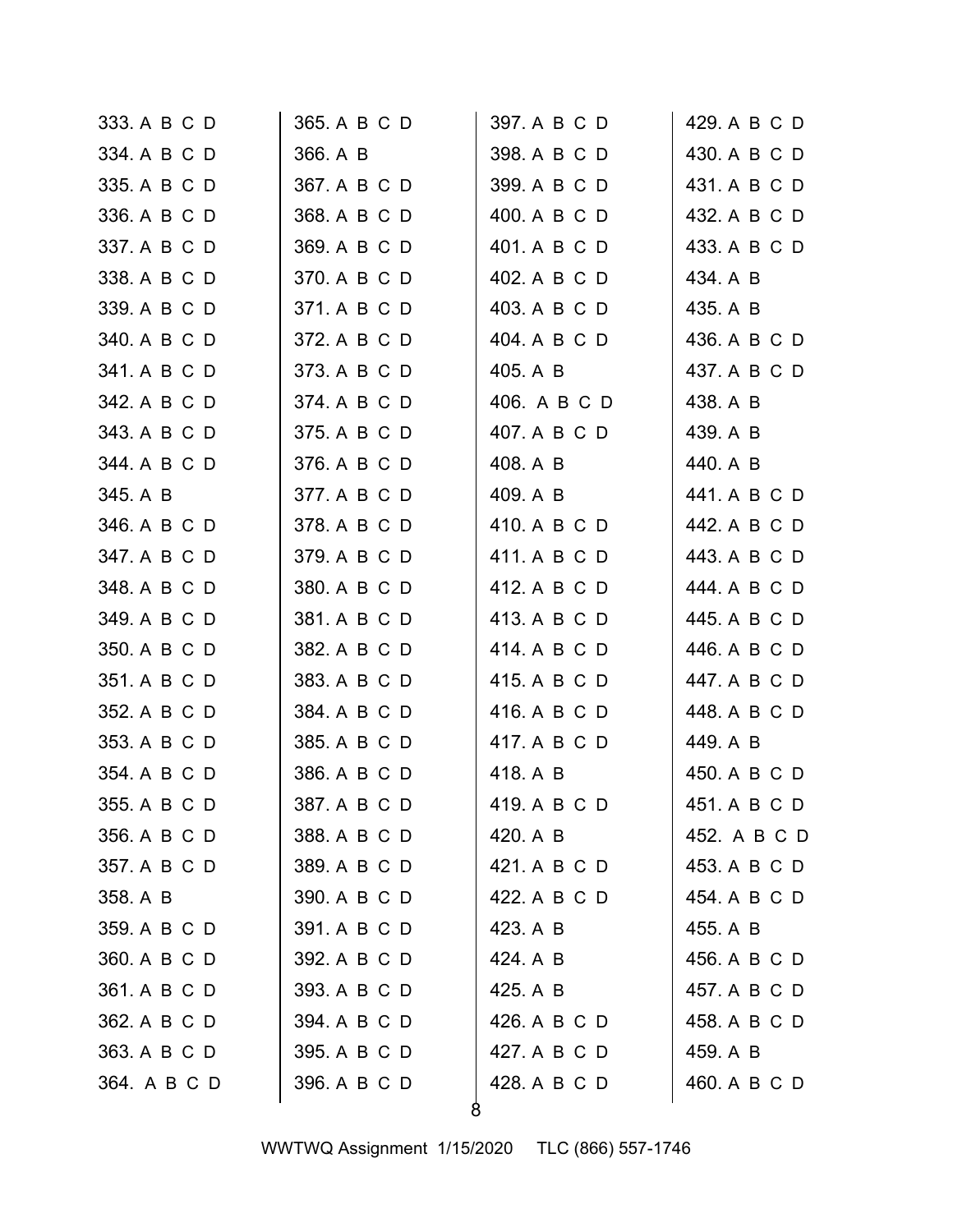| 461. A B     | 471. A B C D | 481. A B C D | 491. A B C D |
|--------------|--------------|--------------|--------------|
| 462. A B C D | 472. A B C D | 482. A B C D | 492. A B     |
| 463. A B C D | 473. A B     | 483. A B C D | 493. A B C D |
| 464. A B C D | 474. A B     | 484. A B C D | 494. A B C D |
| 465. A B C D | 475. A B C D | 485. A B     | 495. A B C D |
| 466. A B C D | 476. A B C D | 486. A B C D | 496. A B C D |
| 467. A B C D | 477. A B C D | 487. A B C D | 497. A B C D |
| 468. A B C D | 478. A B C D | 488. A B C D | 498. A B C D |
| 469. A B     | 479. A B C D | 489. A B C D | 499. A B C D |
| 470. A B C D | 480. A B C D | 490. A B C D | 500. A B C D |
|              |              |              |              |

*I understand that I am 100 percent responsible to ensure that TLC receives the Assignment and Registration Key and that it is accepted for credit by my State or Providence. I understand that TLC has a zero tolerance towards not following their rules, cheating or hostility towards staff or instructors. I need to complete the entire assignment for credit. There is no credit for partial assignment completion. My exam was proctored. I will contact TLC if I do not hear back from them within 2 days of assignment submission. I will forfeit my purchase costs and will not receive credit or a refund if I do not abide with TLC's rules. I will not hold TLC liable for any errors, injury, death or non-compliance with rules. I will abide with all federal and state rules and rules found on page 2.* 

#### **Please Sign that you understand and will abide with TLC's Rules.**

**\_\_\_\_\_\_\_\_\_\_\_\_\_\_\_\_\_\_\_\_\_\_\_\_\_\_\_\_\_\_\_\_\_\_\_\_\_\_\_\_\_\_\_\_\_\_\_\_\_\_\_\_\_\_ Signature** 

*Please write down any questions you were not able to find the answers or that have errors.*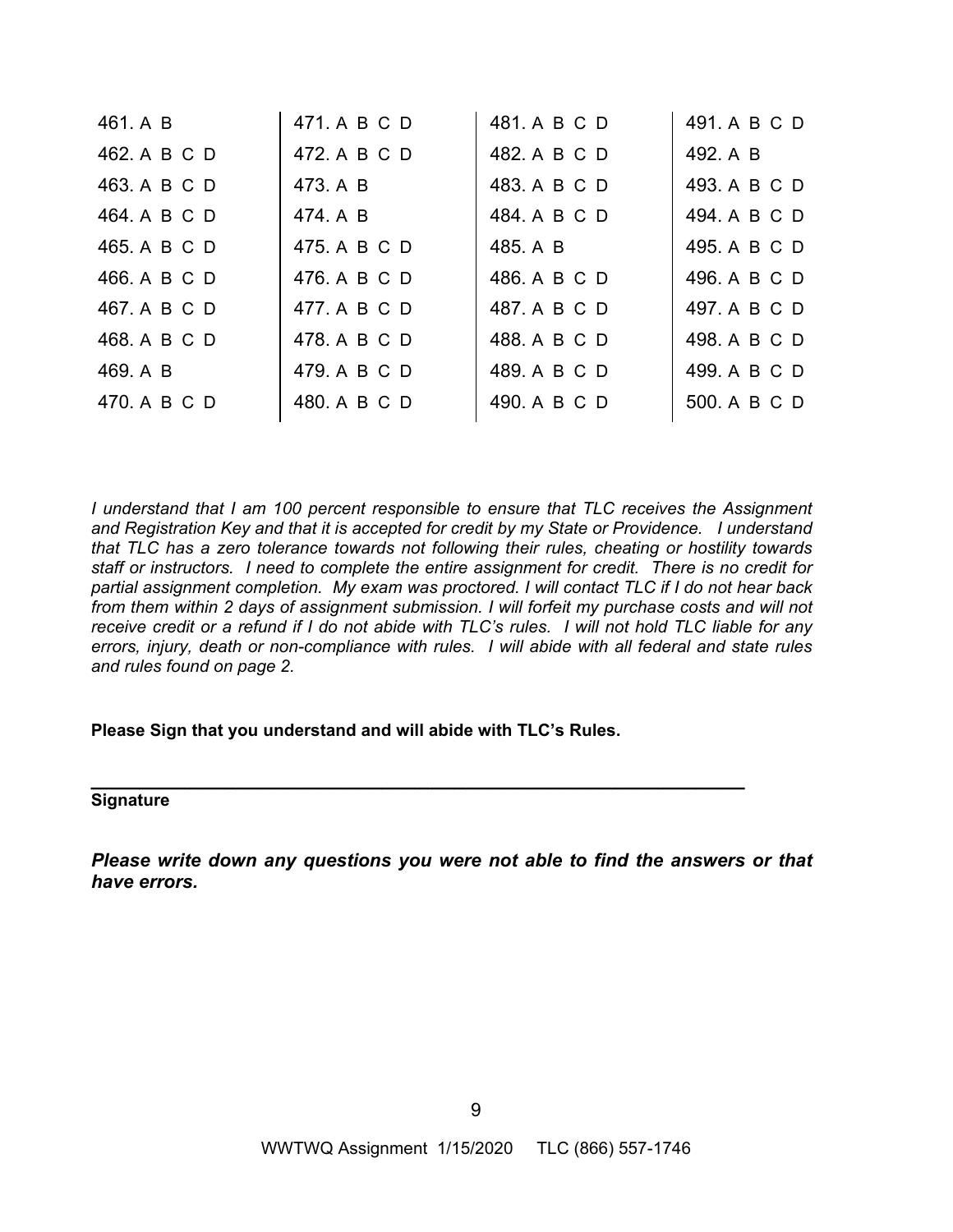# **When Finished with Your Assignment...**

# **REQUIRED DOCUMENTS**

Please scan the **Registration Page, Answer Key, Proctoring report, Survey and Driver's License** and email these documents to [info@TLCH2O.com.](mailto:info@TLCH2O.com) 

# **IPhone Scanning Instructions**

If you are unable to scan, take a photo of these documents with your **iPhone** and send these photos to TLC, info@TLCH2O.com.

# **FAX**

If you are unable to scan and email, please fax these documents to TLC, if you fax, call to confirm that we received your paperwork. **(928) 468-0675** 

*This course contains general EPA's CWA federal rule requirements. Please be aware that each state implements wastewater/safety/environmental /building regulations that may be more stringent than EPA's regulations. Check with your state environmental/health agency for more information. These rules change*  frequently and are often difficult to interpret and follow. Be careful to be in *compliance and do not follow this course for proper compliance.*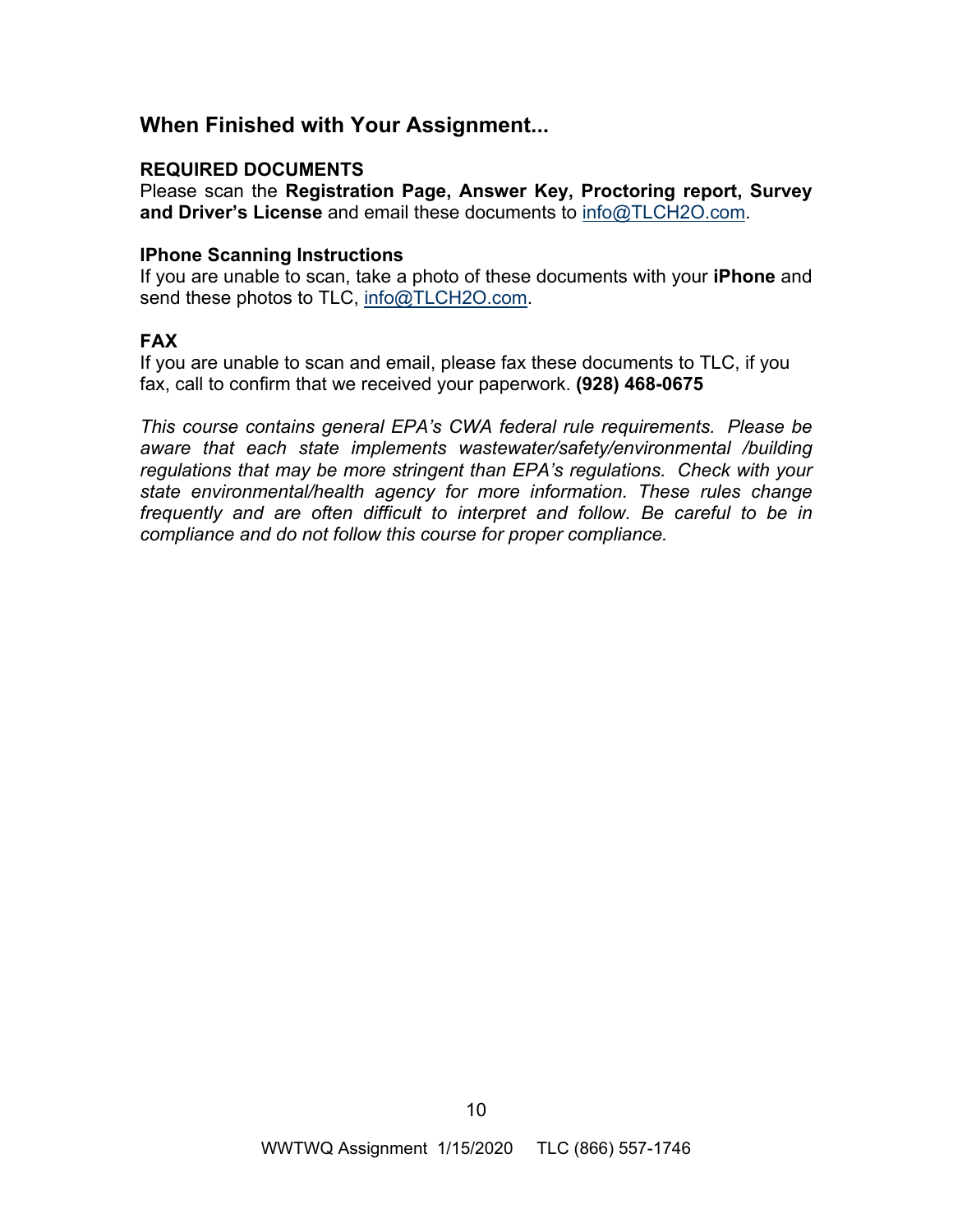*Please e-mail or fax this survey along with your final exam*

# **WWT WATER QUALITY CEU TRAINING COURSE CUSTOMER SERVICE RESPONSE CARD**

NAME: \_\_\_\_\_\_\_\_\_\_\_\_\_\_\_\_\_\_\_\_\_\_\_\_\_\_\_\_\_\_\_\_\_\_\_\_\_\_\_\_\_\_\_\_\_\_\_\_\_\_\_\_\_\_\_\_\_\_\_\_ E-MAIL **Example 20 And The Contract Contract Contract Contract Contract Contract Contract Contract Contract Contract Contract Contract Contract Contract Contract Contract Contract Contract Contract Contract Contract Contract** *PLEASE COMPLETE THIS FORM BY CIRCLING THE NUMBER OF THE APPROPRIATE ANSWER IN THE AREA BELOW.*  Please rate the difficulty of your course. Very Easy 0 1 2 3 4 5 Very Difficult Please rate the difficulty of the testing process. Very Easy 0 1 2 3 4 5 Very Difficult Please rate the subject matter on the exam to your actual field or work. Very Similar 0 1 2 3 4 5 Very Different How did you hear about this Course?\_\_\_\_\_\_\_\_\_\_\_\_\_\_\_\_\_\_\_\_\_\_\_\_\_\_\_\_\_\_\_\_\_\_\_\_\_\_ What would you do to improve the Course?  $\mathcal{L}_\mathcal{L} = \mathcal{L}_\mathcal{L} = \mathcal{L}_\mathcal{L} = \mathcal{L}_\mathcal{L} = \mathcal{L}_\mathcal{L} = \mathcal{L}_\mathcal{L} = \mathcal{L}_\mathcal{L} = \mathcal{L}_\mathcal{L} = \mathcal{L}_\mathcal{L} = \mathcal{L}_\mathcal{L} = \mathcal{L}_\mathcal{L} = \mathcal{L}_\mathcal{L} = \mathcal{L}_\mathcal{L} = \mathcal{L}_\mathcal{L} = \mathcal{L}_\mathcal{L} = \mathcal{L}_\mathcal{L} = \mathcal{L}_\mathcal{L}$ How about the price of the course? Poor Fair Average Good Great How was your customer service? Poor \_\_ Fair \_\_ Average \_\_ Good \_\_ Great \_\_ Any other concerns or comments.

**\_\_\_\_\_\_\_\_\_\_\_\_\_\_\_\_\_\_\_\_\_\_\_\_\_\_\_\_\_\_\_\_\_\_\_\_\_\_\_\_\_\_\_\_\_\_\_\_\_\_\_\_\_\_\_\_\_\_\_\_\_\_\_\_\_\_\_\_\_**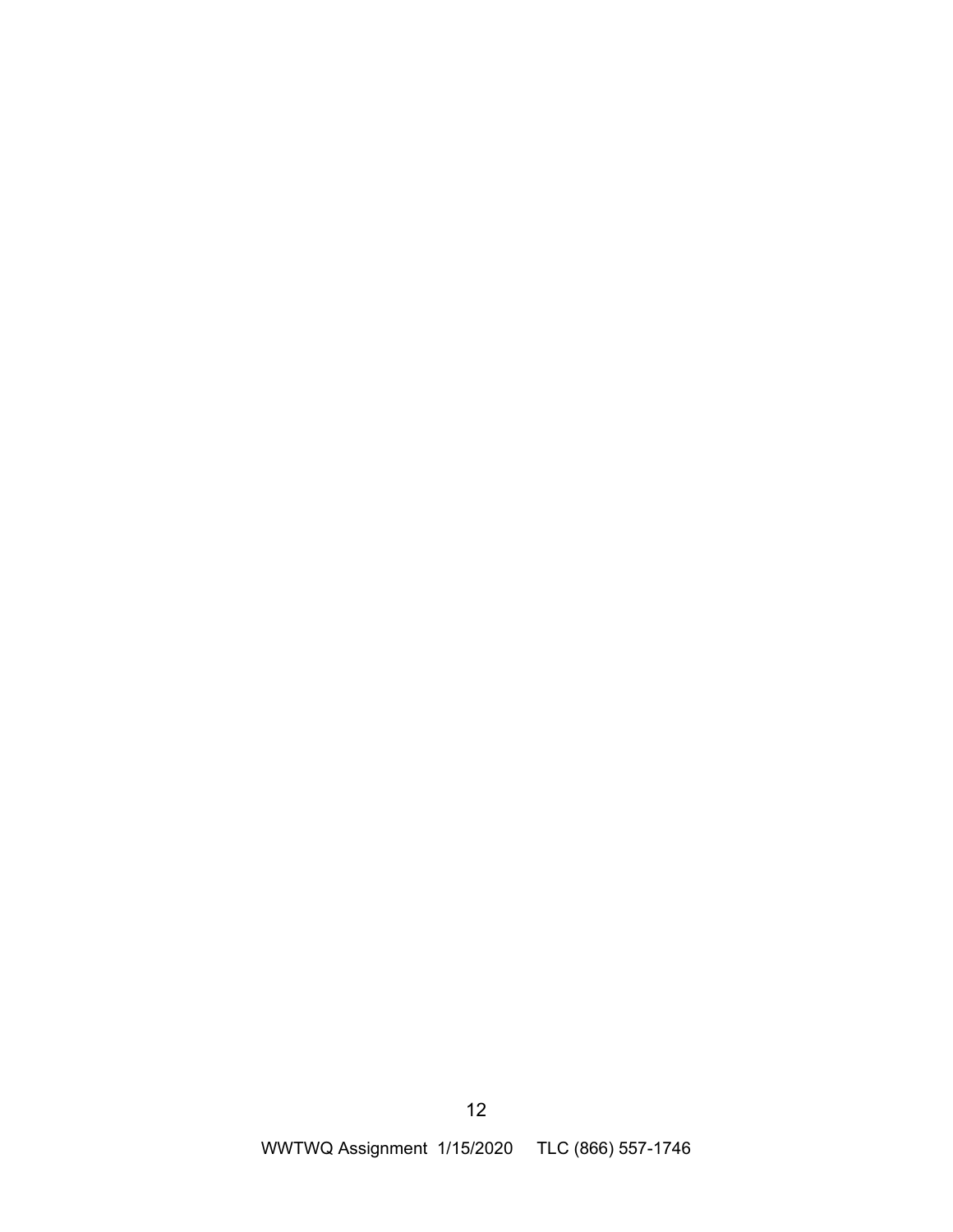# **WWT WATER QUALITY CEU Course Assignment**

## *The Assignment is available in Word on the Internet for your Convenience, please visit [www.ABCTLC.com an](http://www.ABCTLC.com)d download the assignment and email it back to TLC.*

You will have 90 days from the start of this course to complete in order to receive your Professional Development Hours (**PDHs**) or Continuing Education Unit (**CEU**). A score of 70 % is necessary to pass this course. If you should need any assistance, please email all concerns and the completed manual to [info@tlch2o.com.](mailto:info@tlch2o.com) 

**We would prefer that you utilize the enclosed answer sheet in the front, but if you are unable to do so, type out your own answer key. Please include your name and address on your answer key and make copy for yourself.** 

**Multiple Choice, please select only one answer per question. There are no intentional trick questions.** 

#### **Hyperlink to the Glossary and Appendix**

*<http://www.abctlc.com/downloads/PDF/WWTGlossary.pdf>*

#### **Biological**

1. Bacteria and other small organisms in water consume organic matter in sewage, turning it into new bacterial cells, the same control of the set of the by-products.

- A. Oxygen C. Secondary treatment
- B. Carbon dioxide D. None of the Above

#### **Organic Matter**

- 2. Large amounts of biodegradable materials can reduce or deplete the in the water needed by aquatic life.
- A. Carbon Dioxide C. Nutrients
- B. Supply of oxygen D. None of the Above

3. One of the measurements used to assess overall wastewater strength, the amount of oxygen organisms needed to break down wastes in wastewater is referred to as?

A. BOD C. COD

B. MLSS D. None of the Above

4. Some organic compounds are more stable than others are and cannot be quickly broken down by organisms; this is true of \_\_\_\_\_\_\_\_\_\_\_\_\_\_\_\_\_ developed for agriculture and industry.

- 
- B. Organic material(s) D. None of the Above
- A. Most inorganic substances C. Many synthetic organic compounds
	-

5. Which of the following wastewater terms are toxic to humans, fish, and aquatic plants and often are disposed of improperly in drains or carried in stormwater?

- 
- A. Nitrogen and phosphorus **C. Pesticides and herbicide(s)**
- 
- B. Turbidity D. None of the Above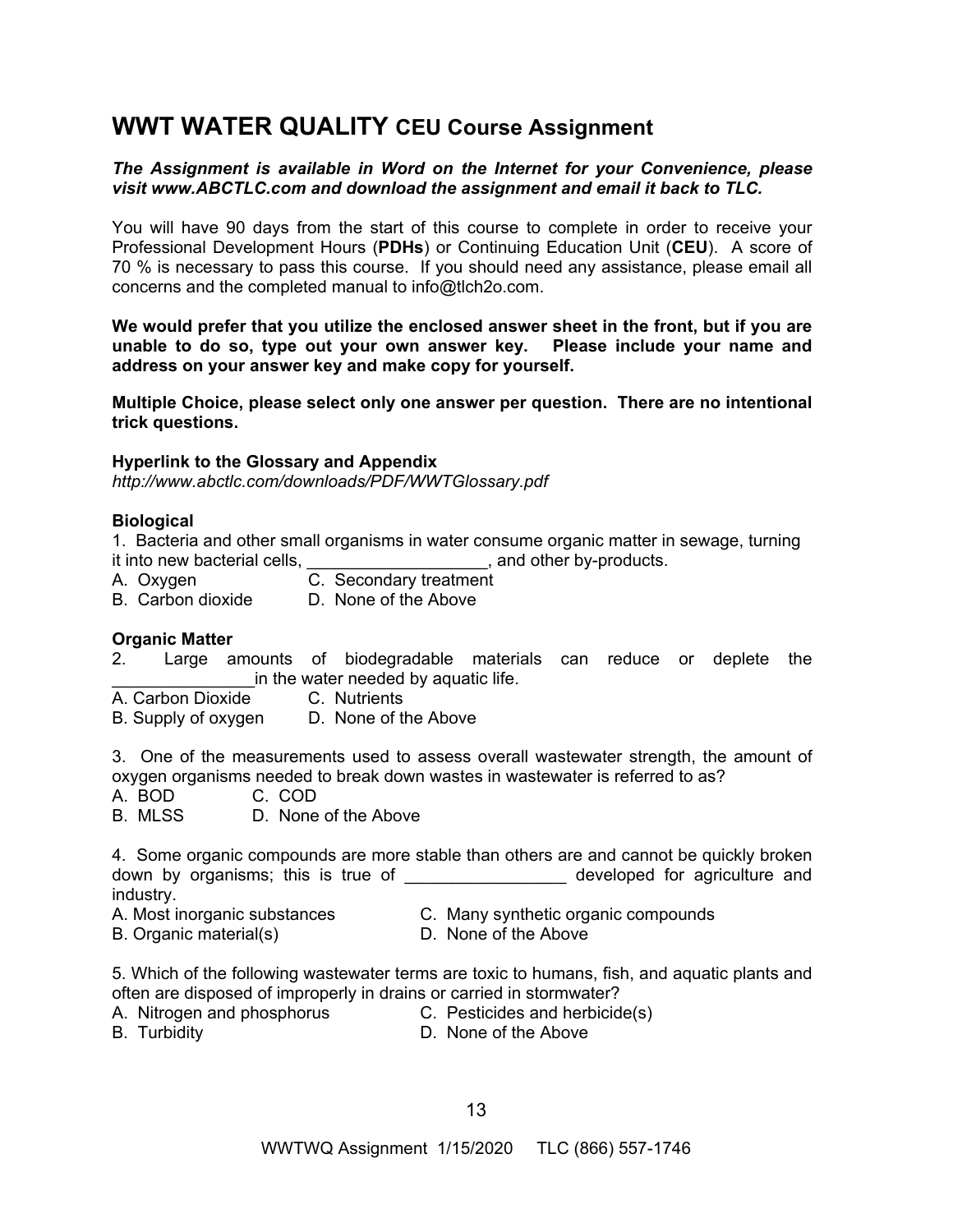6. Two toxic **Example 20** iike benzene and toluene are found in some solvents,

pesticides, and other products.

- A. Nutrients from wastewater C. Organic compounds<br>
B. Inorganic materials 
S. D. None of the Above
- B. Inorganic materials
- 
- 

# **Oil and Grease**

7. Fatty organic materials from animals, vegetables, and petroleum are quickly broken down by bacteria and can cause pollution in receiving environments.

A. True B. False

8. Which of the following wastewater terms also adds to the septic tank scum layer, causing more frequent tank pumping to be required?

- A. Nutrients from wastewater C. Excessive grease
	-
- B. Inorganic materials **D.** None of the Above

9. Which of the following wastewater terms used for motors and industry are considered hazardous waste and should be collected and disposed of separately from wastewater?

A. Nitrogen and phosphorus C. Petroleum-based waste oil(s)

B. Inorganic substances D. None of the Above

10. When large amounts of oils and greases are discharged, these increase and they may float to the surface and harden, causing aesthetically unpleasing

conditions.

A. BOD C. Petroleum-based waste oil(s)

B. COD D. None of the Above

#### **Inorganics**

11. According to the text, heavy metals can be discharged with many types of industrial wastewaters are easy to remove by conventional treatment methods.

A. True B. False

# **Nutrients**

12. Which of the following wastewater terms are essential to living organisms and are the chief nutrients present in natural water?

A. Oxygen C. Carbon, nitrogen, and phosphorus

B. Carbon dioxide D. Answers A,B and C

13. An excess of nutrients over-stimulates the growth of water plants, the result causes unsightly conditions, interferes with drinking water treatment processes, and causes unpleasant and disagreeable tastes and odors in drinking water.

A. True B. False

14. Primarily **Example 20** and the but occasionally nitrogen, causes nutrient enrichment which results in excessive growth of algae.

- A. Phosphorus C. Ammonia
- B. Nitrifying Bacteria D. Calcium Hydroxide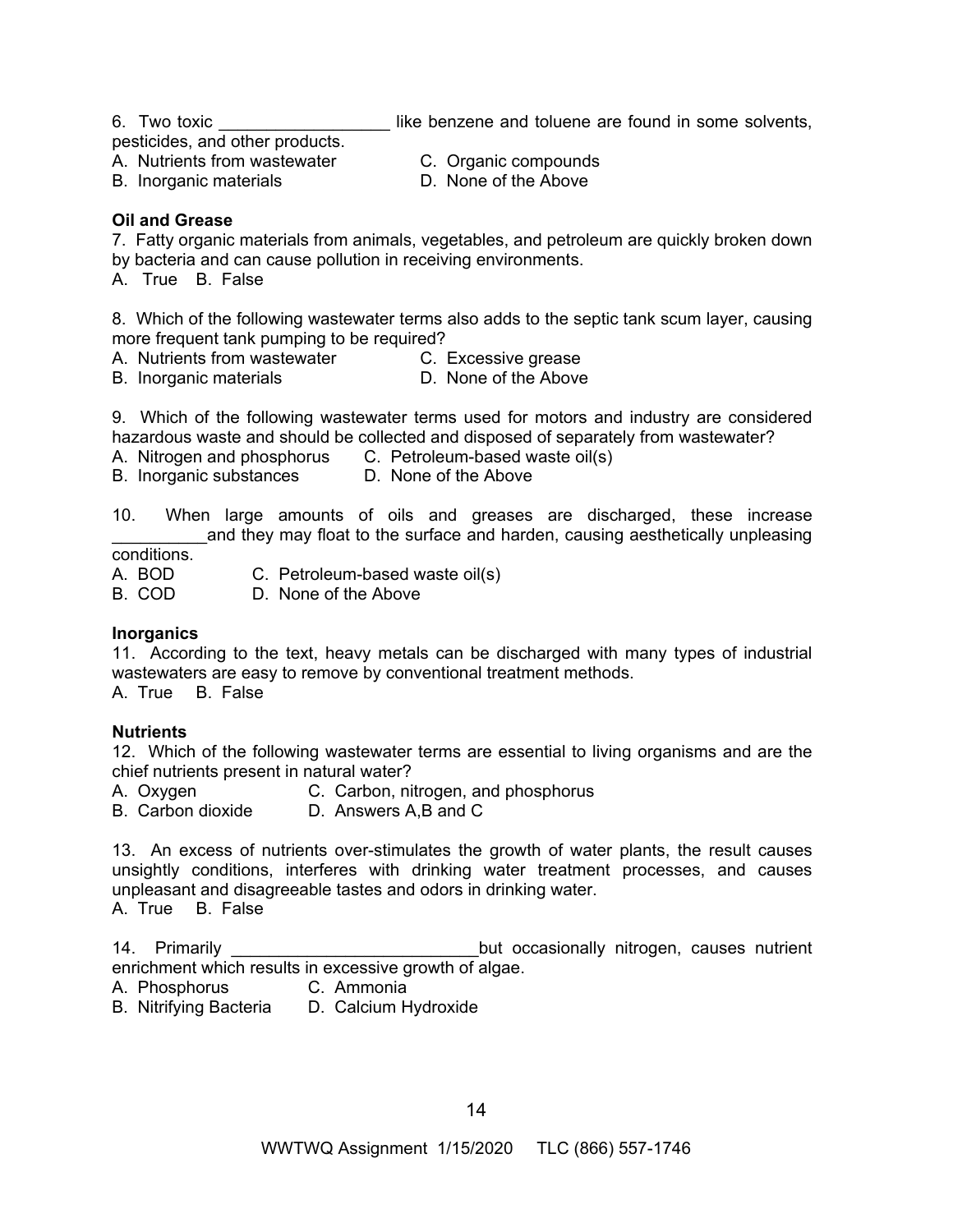# **Inorganic and Synthetic Organic Chemicals**

15. Inorganic and Synthetic Organic Chemicals can cause problems, and many are not effectively removed by conventional wastewater treatment.

- A. Toxic C. Excessive growth of aerobic bacteria
- B. Ecology D. Taste and odor

# **Primary Treatment**

16. Coarse solids are removed from the wastewater in the primary stage of treatment. In some treatment plants, \_\_\_\_\_\_\_\_\_\_\_\_\_\_\_\_\_\_\_\_\_\_\_\_\_\_may be combined into one basic operation.

A. Tertiary Filtration C. Suspended growth process(es)

B. Trickling ditch D. Primary and secondary stages

# **Preliminary Treatment**

17. Large amounts of \_\_\_\_\_\_\_\_\_\_\_\_\_\_\_\_\_\_\_\_\_ entering a treatment plant can cause serious operating problems, such as excessive wear of pumps and other equipment.

A. Solid(s) C. Grit and sand<br>B. Finer debris D. Dissolved org

D. Dissolved organic and inorganic constituents

# **Primary Sedimentation**

18. Pollutants that are dissolved or are very fine and remain suspended in the wastewater are easily removed effectively by gravity settling.

A. True B. False

19. When the wastewater enters a sedimentation tank, it slows down and the suspended solids gradually sink to the bottom, this mass of solids is called?

A. Very fine solids C. Primary sludge

B. RAS D. Heavy pollutants

# **Bacteria Section**

20. Bacteria come in a variety of shapes. The. Bacteria formed like simple shapes, round spheres or balls are called Cocci (singular coccus). The next simplest shape is cylindrical. Cylindrical bacteria are called rods (singular rod).

A. True B. False

21. Many bacteria exist as **Exercise 21.** Nany bacteria exist as important. A. Filamentous Bacteria C. Application-specific bacteria

B. A biofilm D. None of the Above

# **Peritrichous Bacteria**

22. Pleomorphic bacteria can assume a variety of shapes. A. True B. False

23. Bacteria may be classified according to whether they require oxygen (aerobic or anaerobic) and how they react to a test with Gram's stain. A. True B. False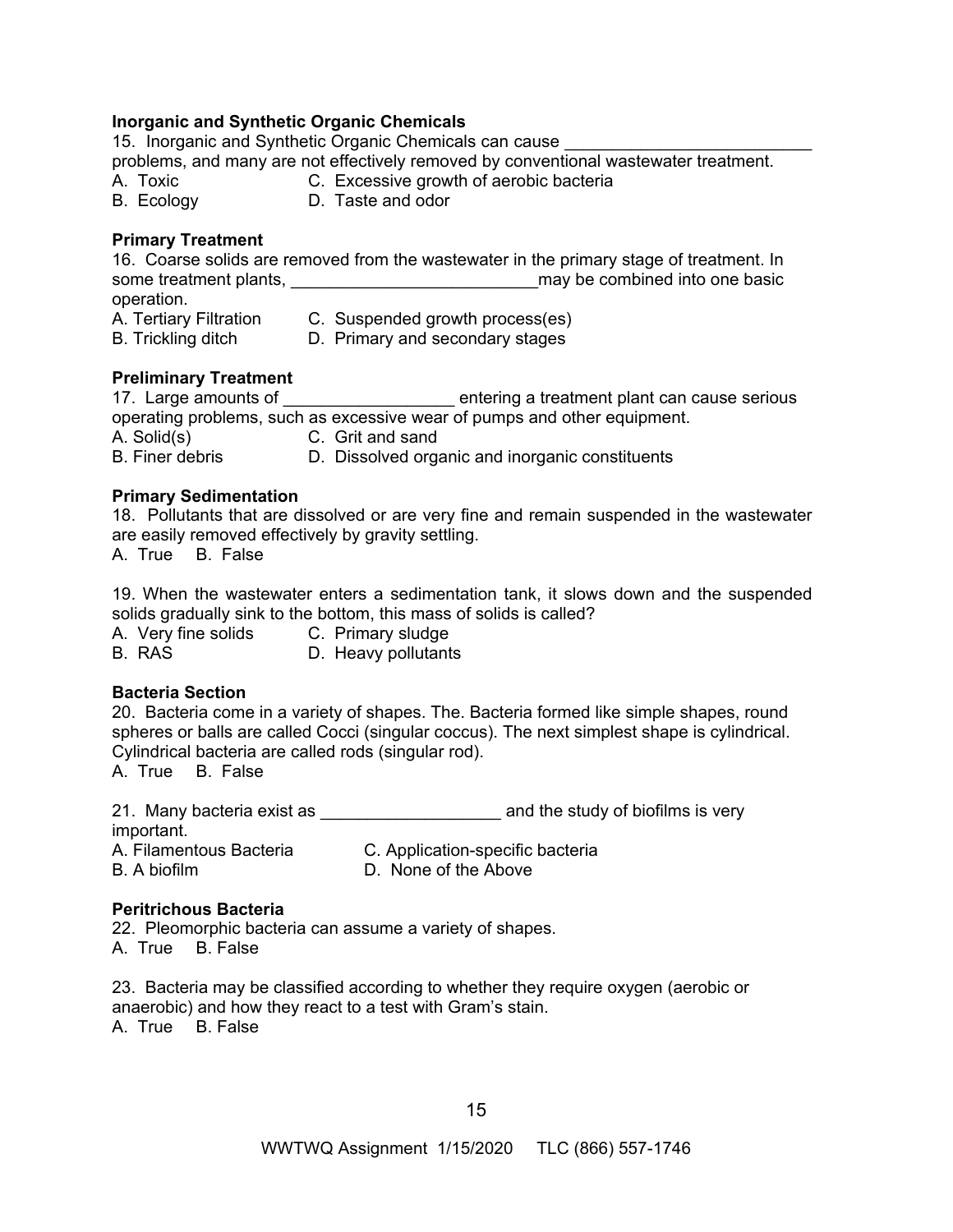24. Bacteria in which alcohol washes away Gram's stain is called gram-negative, while bacteria in which alcohol causes the bacteria's walls to absorb the stain are called Grampositive.

A. True B. False

# **Shigella dysenteriae**

25. Salmonella is spread by contaminated water and food, causes the most severe dysentery because of its potent and deadly Shiga toxin, but other species may also be dysentery agents.

A. True B. False

26. Shigellae are Gram-negative, non-spore-forming, facultatively anaerobic, Pleomorphic bacteria.

A. True B. False

# **Hyperlink to the Glossary and Appendix**

<http://www.abctlc.com/downloads/PDF/WWTGlossary.pdf>

## **Salmonella**

27. Salmonellae usually do not ferment lactose; most of them produce hydrogen sulfide that, in media containing\_\_\_\_\_\_\_\_\_\_\_\_\_\_\_\_\_\_\_, reacts to form a black spot in the center of the creamy colonies.

A. Ferric ammonium citrate C. Alum sulfate

B. Hydrogen sulfide D. None of the Above

# **Fecal Coliform Bacteria**

28. Although not necessarily agents of disease, **the contract of the may indicate the** presence of disease-carrying organisms, which live in the same environment as the fecal coliform bacteria.

- A. Fecal matter C. Fecal coliform bacteria
- B. Fecal concentration D. None of the Above

29. Fecal Coliform Bacteria live in the waste material, or feces, excreted from the intestinal tract. When fecal coliform bacteria are present in high numbers in a water sample, it means that the water has received \_\_\_\_\_\_\_\_\_\_\_\_\_\_\_\_\_ from one source or another.

- A. Fecal matter C. Bacterial concentrations
- B. Fecal coliform D. None of the Above

# **Filamentous Bacteria**

30. According to the text, filaments are **Example 20** that grow in long thread-like strands or colonies.

- A. Bacteria and fungi C. Anaerobic to aerobic state Bacteria
- B. Facultative Bacteria D. None of the Above

31. According to the text, filamentous Bacteria function similar to \_\_\_\_\_\_\_\_\_\_\_since they degrade BOD quite well.

- A. Floc forming bacteria C. Biofilm bacteria
- B. Activated sludge D. None of the Above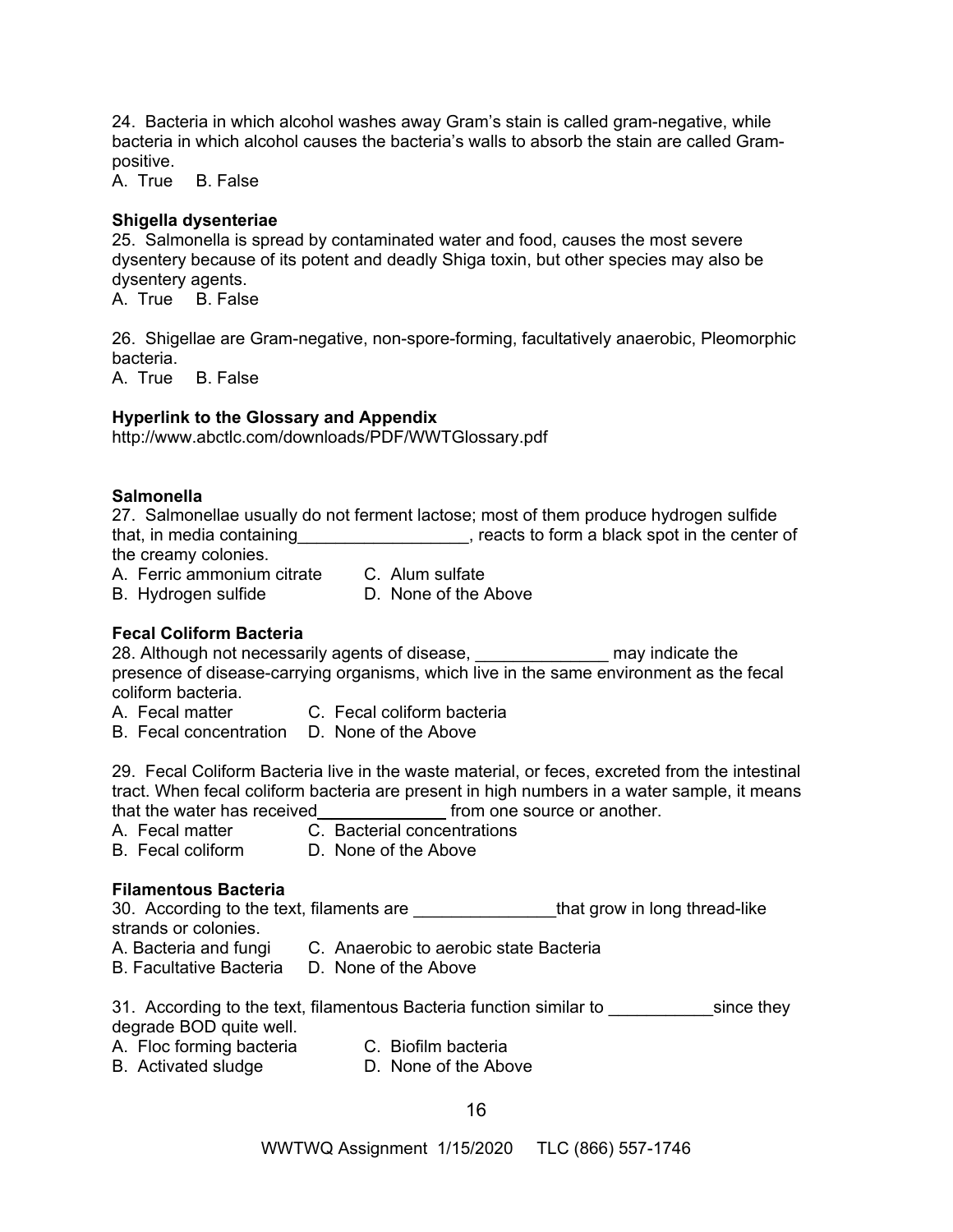#### **Site Specific Bacteria**

32. Aeration and biofilm building are the key operational parameters that contribute to the efficient degradation of organic matter (BOD/COD removal).

A. True B. False

# **Facultative Bacteria**

33. Most of the bacteria absorbing the organic material in a wastewater treatment system are facultative in nature, meaning they are adaptable to survive and multiply in either anaerobic or aerobic conditions.

A. True B. False

34. According to the text, usually, facultative bacteria will be exampless there is some type of mechanical or biochemical process used to add oxygen to the wastewater.

A. Anaerobic C. Aerobic

B. Application-specific bacteria D. None of the Above

# **Anaerobic Bacteria**

35. A typical use for \_\_\_\_\_\_\_\_\_\_\_\_\_\_\_\_\_\_\_\_\_\_\_\_\_\_\_\_ would be in a septic tank.

A. Aerobic bacteria C. Facultative bacteria

B. Anaerobic bacteria D. None of the Above

36. Which of the following or bugs release hydrogen sulfide as well as methane gas, both of which can create hazardous conditions?

- A. Aerobic bacteria C. Facultative bacteria
- B. Anaerobic bacteria D. None of the Above

37. Which of the following live and reproduce in the absence of free oxygen?

- A. Aerobic bacteria C. Facultative bacteria
- B. Anaerobic bacteria D. None of the Above

38. In order to remove a given amount of organic material in an anaerobic treatment system, the organic material must be exposed to a \_\_\_\_\_\_\_\_\_\_\_\_\_\_\_\_\_\_\_\_\_ and/or detained for a much longer period of time.

- A. Anaerobic action C. Significantly higher quantity of bacteria
- B. Absence of free oxygen D. None of the Above

# **Aerobic Bacteria**

39. Aerobic bacteria live and multiply in the presence of free oxygen. A. True B. False

40. Facultative bacteria always achieve an aerobic state when oxygen is present. A. True B. False

- 41. The metabolism of aerobes is much higher than?
- A. Application-specific bacteria C. Aerobic bacteria
- B. Anaerobes D. None of the Above
- 42. The by-products of \_\_\_\_\_\_\_\_\_\_\_\_\_\_\_\_\_\_\_\_ are carbon dioxide and water.
- A. Anaerobic action C. Aerobic bacteria
- B. Application-specific bacteria D. None of the Above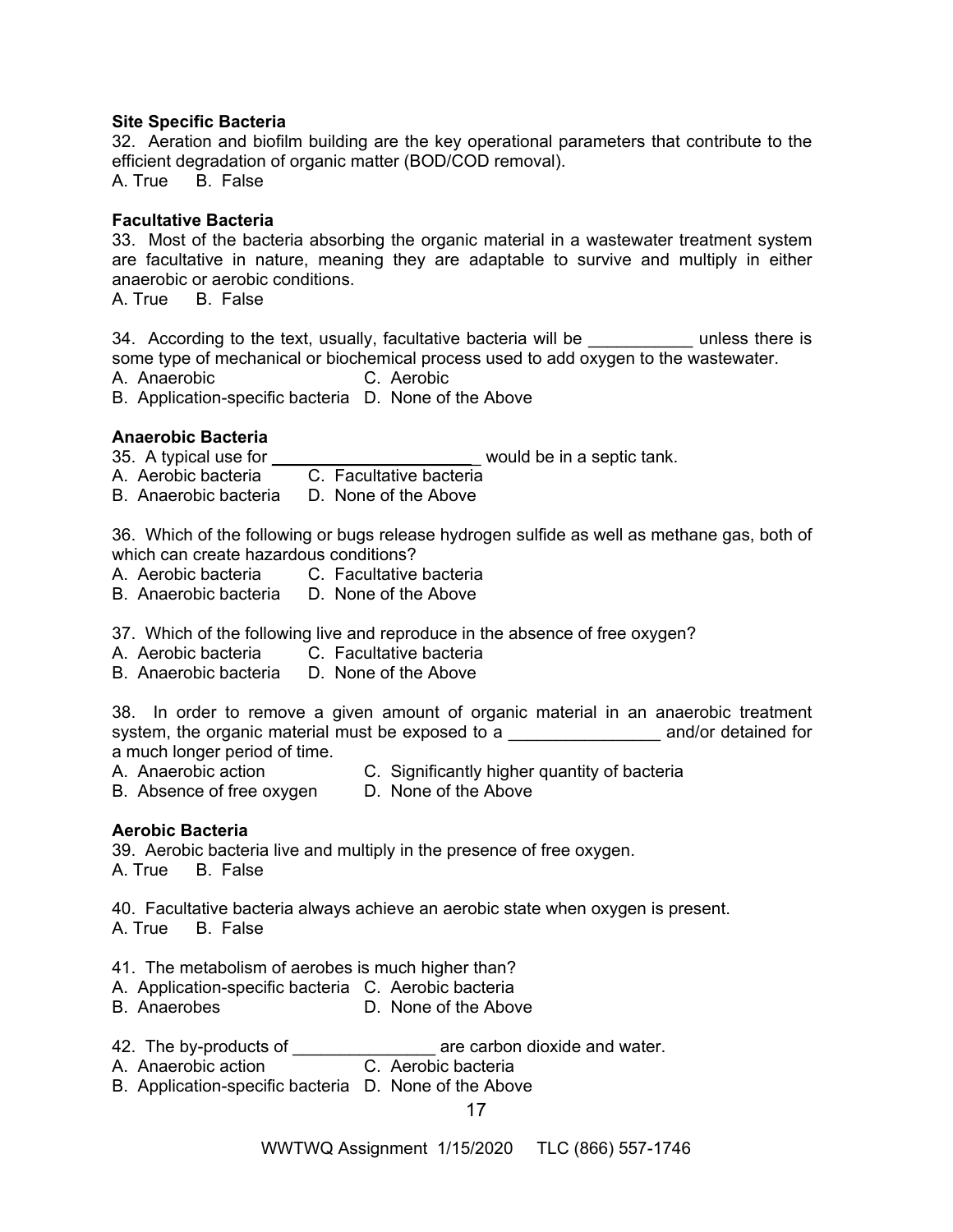#### **Protozoans and Metazoans**

43. Which of the following or bugs and the relative abundance of certain species can be a predictor of operational changes within a treatment plant?

- A. Nematodes and rotifers C. Protozoans and metazoans<br>B. Macroinvertebrates D. None of the Above
- B. Macroinvertebrates

44. In a wastewater treatment system, the next higher life form above bacteria is?

- A. Nematodes C. Protozoan(s)
- B. Rotifers D. None of the Above

45. Which of the following or bugs are also indicators of biomass health and effluent quality?

- A. Aerobic flocs C. Biomass health and effluent quality
- B. Protozoans D. None of the Above

46. Which of the following or bugs are very similar to protozoans except that they are usually multi-celled animals?

A. Nematodes and rotifers C. Worms

B. Metazoan(s) D. None of the Above

#### **Dispersed Growth**

47. Dispersed growth is material suspended within the activated sludge process that has not been adsorbed into the floc particles. This material consists of very small quantities of colloidal (too small to settle out) bacteria as well as organic and inorganic particulate material.

A. True B. False

48. According to the text, while a small amount of The Supersection the floc particles is normal, excessive amounts can be carried through a secondary clarifier.

- A. Denitrification C. Bulking sludge
- B. Dispersed growth D. None of the Above

#### **Paramecium sp.**

49. Paramecium may also be seen paired up with a \_\_\_\_\_\_\_\_\_\_\_\_\_\_\_\_\_\_\_\_ which makes a good diagnostic key.

A. Shelled amoeba(s) C. Vorticella

B. Paramecium D. None of the Above

50. Which of the following bugs is a medium to large size (100-300 μm) swimming ciliate, commonly observed in activated sludge, sometimes in abundant numbers?

- A. Shelled amoeba(s) C. Euglypha
- B. Paramecium D. None of the Above

51. Which of the following bugs is uniformly ciliated over the entire body surface with longer cilia tufts at the rear of the cell.

- A. Paramecium C. Shelled amoeba(s)
- B. Euglypha D. None of the Above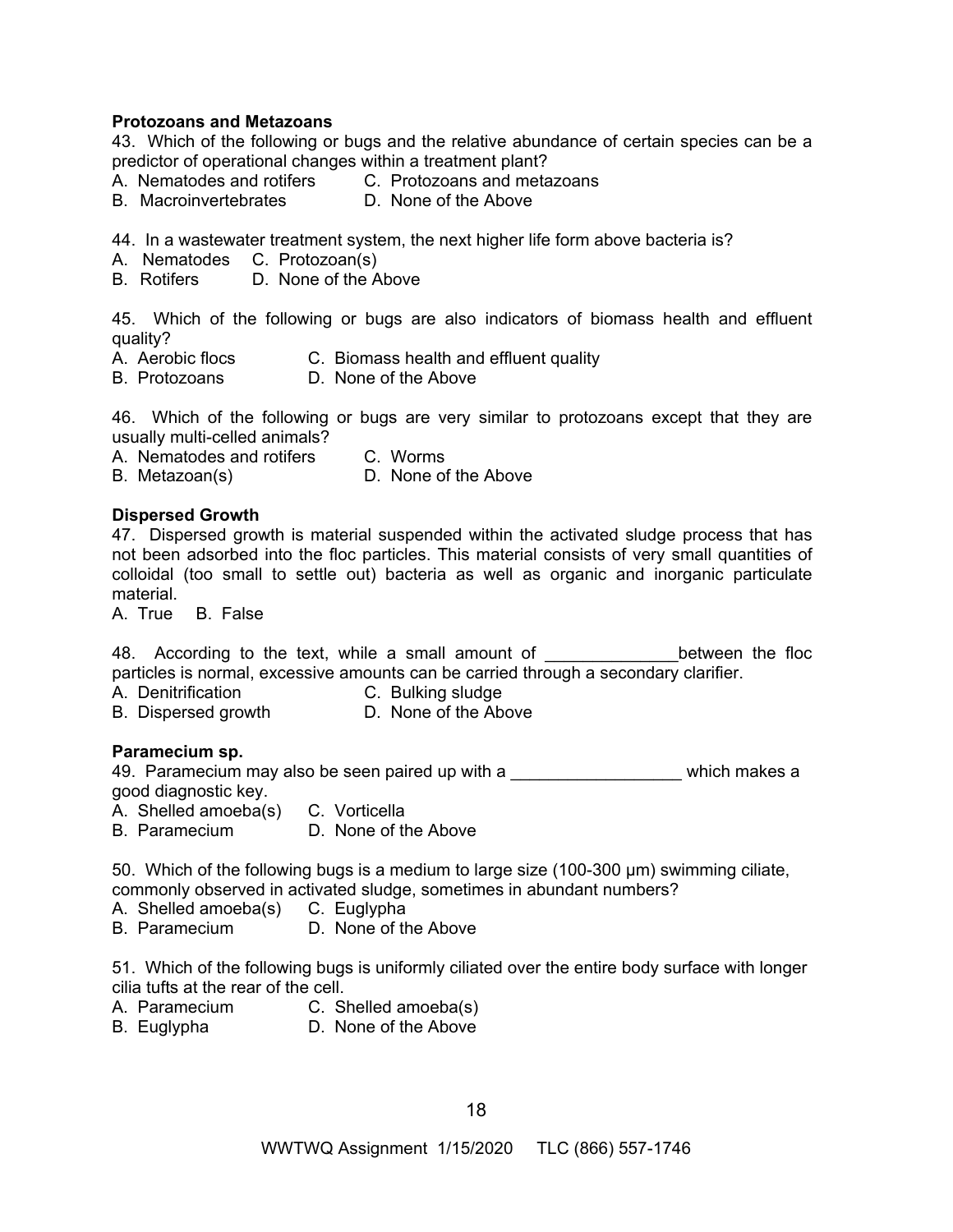# **Activated Sludge Bugs**

52. The cell is highly engineered and because of this hydrolytic enzyme, it breaks the organic molecules into small units that are able to pass through the cell wall of the

| A. Mixed bugs C. Bacteria<br>B. Compound D. None of the Above                                                                                                                                                                                                                                           |
|---------------------------------------------------------------------------------------------------------------------------------------------------------------------------------------------------------------------------------------------------------------------------------------------------------|
| 53. In wastewater treatment, the process of using bacteria-eating-bugs in the presence of<br>oxygen to reduce the organics in water is called?<br>A. Mixed liquor C. Activated sludge<br>B. Oxidation D. None of the Above                                                                              |
| 54. In the Activated Sludge process, the _______________are also called waste activated<br>sludge.<br>A. Organisms C. Mixed liquor                                                                                                                                                                      |
| B. Settled bugs D. None of the Above                                                                                                                                                                                                                                                                    |
| 55. The first group is the bacteria which eat the dissolved organic compounds is generally<br>four (4) groups of bugs that do most of the "eating" in the _______________process.<br>A. Mixed liquor C. Activated sludge<br>B. Settled bugs D. None of the Above                                        |
| 56. The second and third groups of bugs are microorganisms known as the free-swimming<br>and ____________. These larger bugs eat the bacteria and are heavy enough to settle by<br>gravity.                                                                                                             |
| A. Stalked ciliates    C. Activated sludge bugs<br>B. Suctoria <b>D. None of the Above</b>                                                                                                                                                                                                              |
| 57. Which bug feeds on the larger bugs and assist with settling is in the fourth group, known<br>as?                                                                                                                                                                                                    |
| A. Water bear C. Rotifer<br>D. None of the Above<br><b>B.</b> Suctoria                                                                                                                                                                                                                                  |
| 58. The Bacteria have several interesting properties--their "fat reserve" is stored on the<br>outside of their body and this strange feature?<br>A. Fur C. No Mouth<br>B. Feet D. None of the Above                                                                                                     |
| 59. Once the bacteria have "contacted" their food, they start the digestion process. A<br>chemical Enzyme is sent out through the cell wall to break up the <b>contrary the contrary of the contrary</b> .<br>C. Total Dissolved Solids<br>A. Mixed liquor<br>B. Organic compounds D. None of the Above |
| 60. An asset in settling the bug is its fat storage property and as the bugs "bump" into each<br>other, the fat on each of them sticks together and causes flocculation of the______________<br>C. Non-organic solids and biomass<br>A. Mixed liquor<br>B. Floc<br>D. None of the Above                 |
|                                                                                                                                                                                                                                                                                                         |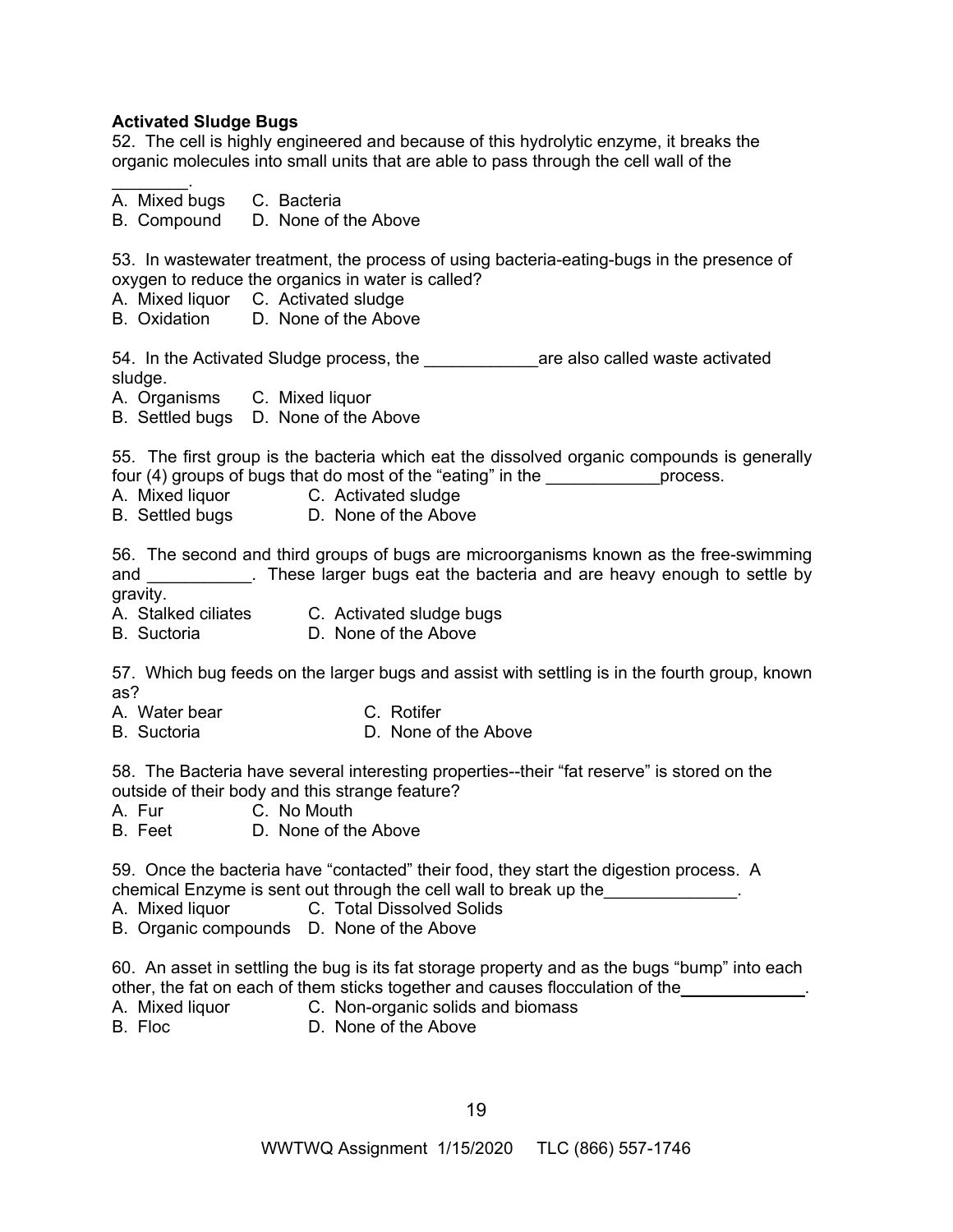61. What does facultative mean as far as bugs? What environments are they adaptable to survive and multiply in?

- A. Aerobic only C. Either anaerobic or aerobic conditions
- B. Anaerobic only D. None of the Above

62. The next step as in the text, this substance, which is the activated sludge, is used again by returning it to the influent of the aeration tank for mixing with the primary effluent and ample amounts of air?

- A. Carry over C. Solids biomass
- B. RAS D. None of the Above

63. Which commonly found bug is a medium size to large swimming Ciliate, commonly observed in activated sludge, sometimes in abundant numbers?

- A. Vorticella C. Paramecium
- B. Euglypha D. None of the Above

#### **Vorticella sp.**

64. Which of the following bugs feeds by producing a vortex with its feeding cilia?

- A. Shelled amoeba(s) C. Euglypha
- B. Vorticella **D.** None of the Above
- 65. According to the text, if treatment conditions are bad, for example, low DO or toxicity, will leave their stalks.
- A. Shelled amoeba(s) C. Vorticella
- B. Euglypha D. None of the Above

#### **Euglypha sp.**

66. Which of the following bugs spines may be single or in groups of two or three?

- A. Shelled amoeba(s) C. Vorticella
- B. Euglypha D. None of the Above

67. The shell of this bug is often transparent, allowing the hyaline (watery) body to be seen inside the shell.

- A. Euglypha C. Euchlanis
- B. Shelled amoeba(s) D. None of the Above

68. Which of the following bugs are common in soil, treatment plants, and stream bottoms where decaying organic matter is present?

- A. Shelled amoeba(s) C. Stalked ciliate
- B. Euglypha D. None of the Above

#### **Euchlanis sp.**

69. Euchlanis is a swimmer, using its foot and cilia for locomotion. In common with other rotifers, it has a head rimmed with cilia, a transparent body, and a foot with two strong swimming toes.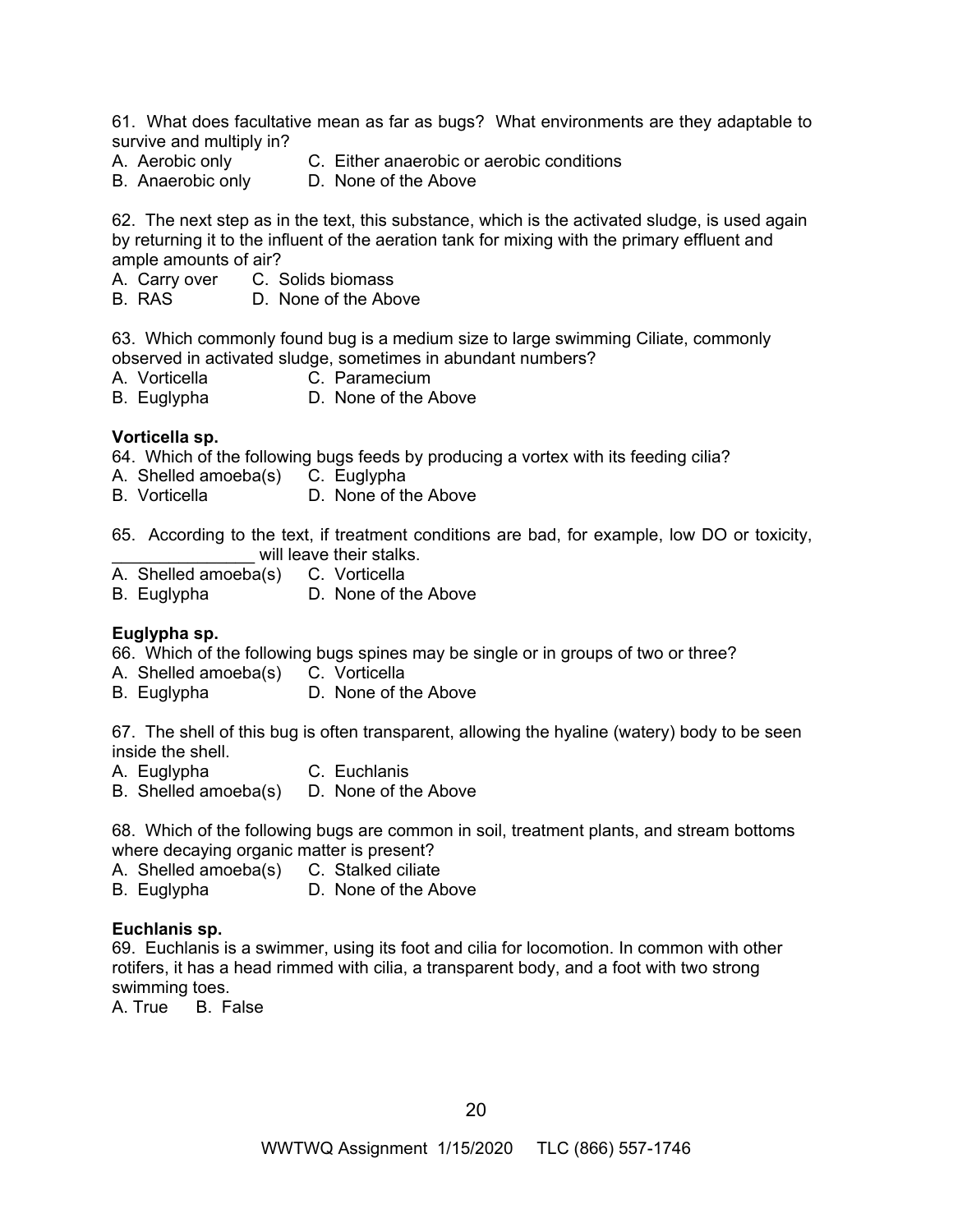70. Euchlanis is a typical?

A. Euglypha C. Rotifer(s)

B. Shelled amoeba(s) D. None of the Above

# **Activated Sludge Aerobic Flocs**

71. Aerobic flocs in a healthy state are referred to as activated sludge. While aerobic floc has a metabolic rate approximately 10 times higher than anaerobic sludge, it can be increased even further by exposing the bacteria to an abundance of oxygen. A. True B. False

# **Problems may appear during the operation of activated sludge systems, including:**

72. Which of the following wastewater treatment related terms that which settles too slowly and is not compactable, and caused by the predominance of filamentous organisms?

- A. Settling sludge C. Bulking sludge
- B. Organic material D. None of the Above

73. Which of the following terms' content in clarified effluent, which may be due to too high or too low solids retention time and to growth of filamentous microorganisms?

- A. Organic material C. Biomass health and effluent quality
- B. High solids D. None of the Above

74. Which of the following wastewater treatment related terms occurs when sludge that normally settles rises back to the surface after having settled?

- A. Denitrification C. Rising sludge
- B. Bulking sludge **D. None of the Above**

#### **Filamentous Organisms**

75. Which of the following wastewater treatment related terms reach too high a concentration, they can extend dramatically from the floc particles?

- A. Filamentous organisms C. Organic material
- B. Floc particles D. None of the Above

# **Filamentous Bacteria Identification**

76. Filamentous Identification should be used as a tool to monitor the health of the biomass when a floating scum mat is suspected.

A. True B. False

77. The foam from Nocardia amarae is usually a \_\_\_\_\_\_\_\_\_\_\_\_\_\_ unless algae are entrapped in it, in which case it appears green and brown.

- A. Viscous brown color C. Gram-positive, chemoautotrophic, filamentous
- B. Staining gram-positive D. None of the Above

78. Nostocoida can also be identified by their starburst effect formations using phase contrast microscopy at 400 to 1000x magnification. After chlorination, a few dead cells sticking out identify stress to this species.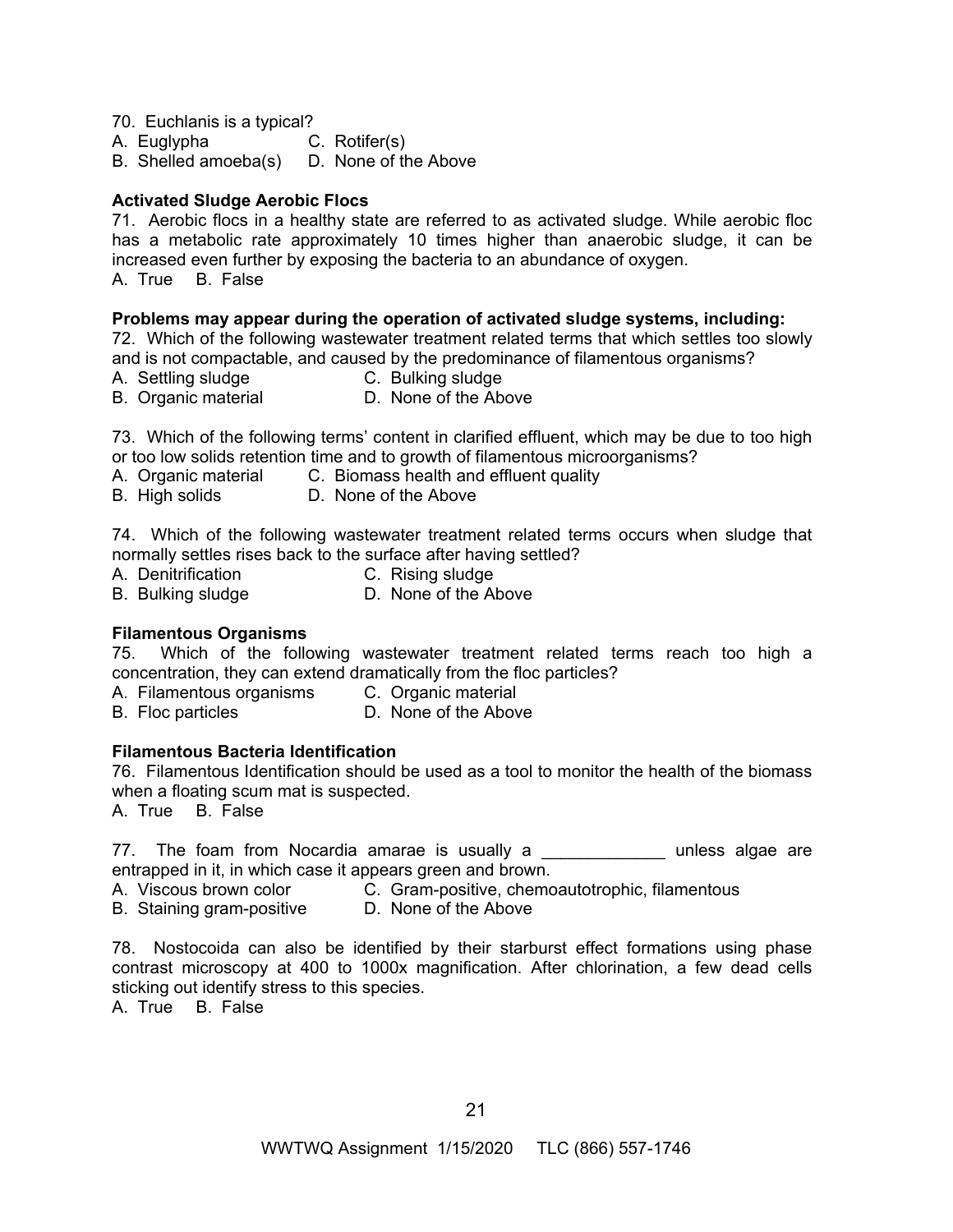#### **Microthrix parvicella**

- 79. Microthrix parvicella is another common cause of?
- A. Disruptive foaming C. Viscous brown color
- B. Mixotrophic D. None of the Above

# **Sphaeroliticus natans**

80. Sphaeroliticus natans is another filamentous species, and yet it is reputed to increase settleability by branching between flocs, increasing surface area.

A. True B. False

- 81. Which of the following requires high levels of oxygen are necessary?
- A. Stain gram-negative C. Slower growing filaments
- B. A strict aerobe D. None of the Above

## **Filamentous Bacteria**

82. Different filamentous bacteria such as Microthrix, Sphaerotilus, Nostocoida, Thiothrix or "Type 021N" and others cause?

A. Bulking for very different reasons C. Sludge bulking<br>B. Dissolved oxvgen decrease B. None of the Above

B. Dissolved oxygen decrease

83. There is a potential for instability with the same is an acute problem when strict demands on treatment performance are in place.

A. Organic carbon C. High BOD

B. Activated sludge D. None of the Above

#### **Other Wastewater Treatment Components Biochemical Oxygen Demand**

84. The BOD test has merit as a pollution parameter continues to be debated, has the advantage of a long period of record.

| A. BOD    | C. MLSS |
|-----------|---------|
| ----<br>- |         |

B. CBOD D. MLVSS

# **Application Specific Microbiology**

85. Which of the following is the preferred methodology in wastewater treatment affecting the efficiency of biological nutrient removal?

A. Attached growth C. Application-specific microbiology

B. Advanced treatment technologies D. None of the Above

86. Laboratory prepared bugs are more efficient in organics removal if they have the right growth environment; this efficiency is multiplied if microorganisms are allowed to grow. A. True B. False

87. To reduce the start-up phase for growing a mature biofilm one can also purchase application-specific microbiology culture from appropriate microbiology vendors. A. True B. False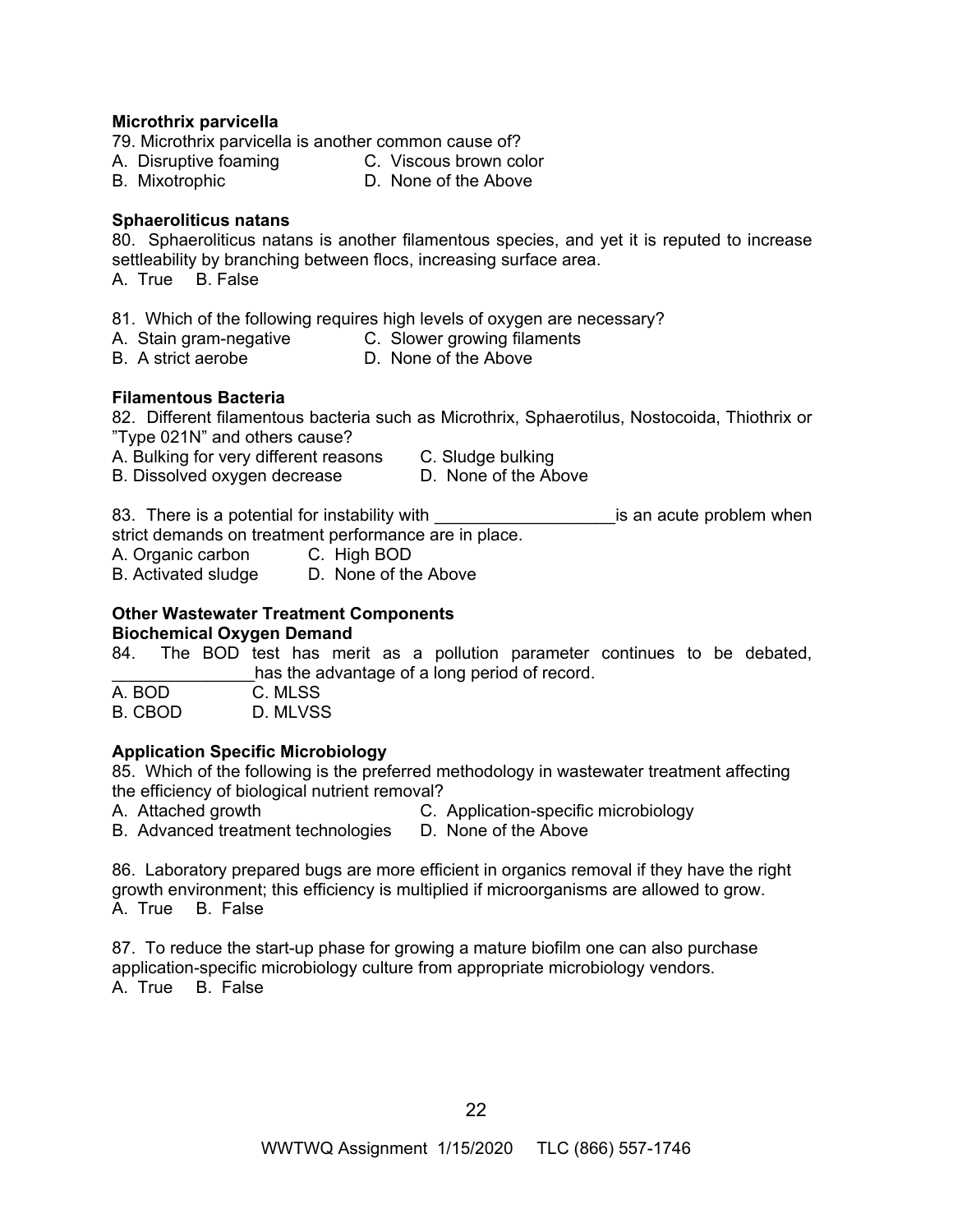# **Advanced Methods of Wastewater Treatment**

88. As our country and the demand for clean water have grown, it has become more important to produce cleaner wastewater effluents, yet \_\_\_\_\_\_\_\_\_\_\_ are more difficult to remove than others.

A. Biofilm C. Soluble nutrients

B. Some contaminants D. None of the Above

89. All WWTPs provide a minimum of?

- A. Biofilm and chemical removal C. Pretreatment and pollution prevention
- B. Secondary treatment D. None of the Above
- 

# **Advanced Treatment Technologies**

90. WWTP treatment levels beyond secondary treatment are called advanced treatment. A. True B. False

91. Which of the following can be extensions of conventional secondary biological treatment to further stabilize oxygen-demanding substances?

- A. Hydraulic Detention Time **C. Advanced treatment technologies**
- B. Activated sludge system **D. None of the Above**

92. Advanced treatment may include physical-chemical separation techniques such as adsorption, flocculation/precipitation, membranes for advanced filtration,  $\blacksquare$ and reverse osmosis.

A. Denitrification process C. Ion exchange

B. Organic material D. None of the Above

#### **Settleometer Test**

93. A simple procedure called the Settleometer Test is used to determine the settling characteristics of Mixed liquor.

A. True B. False

94. The test requires a settleometer, which is typically a clear plastic cylinder with a capacity of 2 liters. Graduations on the cylinder range from 100 to 1000 cubic centimeters (or milliliters) of Settled sludge per liter.

A. True B. False

95. A sample of nitrates should be obtained from the discharge end of the aeration tank, being careful not to include scum in the sampling container. A. True B. False

96. It is a good idea to occasionally record the MLSS concentration volume every 5 minutes while the flocs are settling and prepare a graph of settled activated sludge versus minutes. This allows the operator to see whether bugs are settling too quickly or slowly. A. True B. False

97. Mix the sample well, and fill the settleometer to the 1000 graduation. Immediately start a timer and at the end of 10 minutes record the solids volume in the settleometer. A. True B. False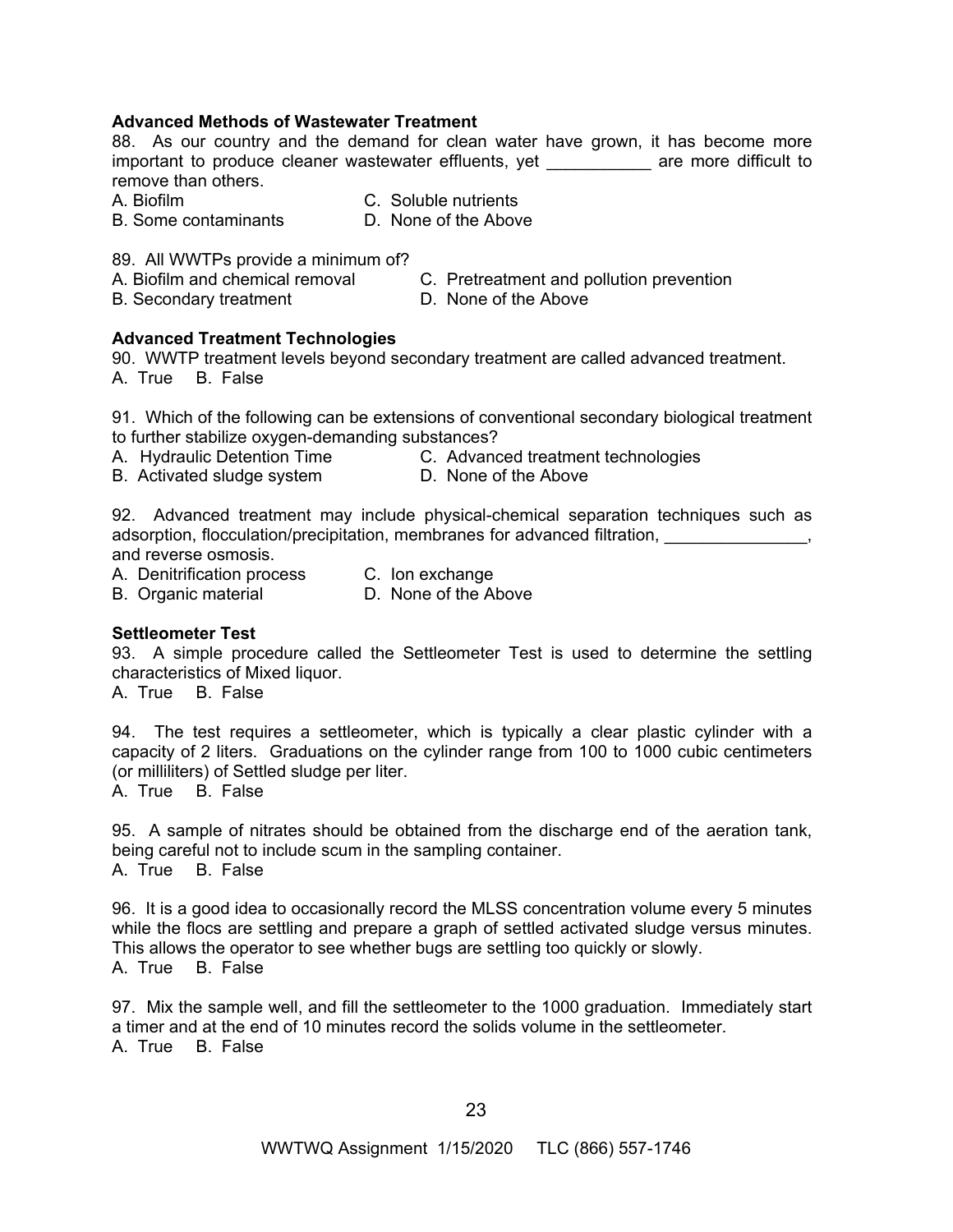98. Do not allow the sample to set for more than a few minutes before the settling test is performed. Determine the \_\_\_\_\_\_\_\_\_\_\_\_\_\_\_\_\_\_\_\_\_in milligrams per liter on a portion of this sample.

A. MLSS concentration C. Nitrates

B. The solids D. None of the Above

99. Solids that settle too quickly may be an indication of The Letthat will probably leave straggler floc in the effluent, while solids that settle too slowly or do not compact well may be washed out of the clarifier during times of high hydraulic load.

A. Settled sludge C. Sludge volume

B. An old sludge D. None of the Above

**pH** 

100. The acidity or alkalinity of wastewater affects both treatment and the environment. Low A. True B. False

101. pH indicates increasing acidity while a low pH indicates increasing alkalinity. A. True B. False

## **Total Dissolved Solids**

102. Pure water is tasteless, colorless, and odorless and is often called the universal solvent.

A. True B. False

103. Which of the following wastewater terms refer to any minerals, salts, metals, cations or anions dissolved in water?

A. Total Solids C. Total Suspended solids

B. TDS D. Dissolved solids

104. Which of the following wastewater terms comprise inorganic salts and some small amounts of organic matter that are dissolved in water?

A. Settleablity C. Quality of the water

B. Total dissolved solids (TDS) D. Total Solids

105. The TDS test does not provide us insight into the specific water quality issues, such as: Elevated Hardness, Salty Taste, or?

A. Total Solids C. Corrosiveness

B. TDS D. Alkalinity

# **Total Solids**

106. Which of the following wastewater terms includes both total suspended solids, the portion of total solids retained by a filter and total dissolved solids?

A. Total Solids C. Corrosiveness

B. TDS D. Alkalinity

107. Which of the following wastewater terms can be measured by evaporating a water sample in a weighed dish, and then drying the residue in an oven at 103 to 105° C?

- A. Total Solids C. Total Suspended solids
- B. TDS D. Alkalinity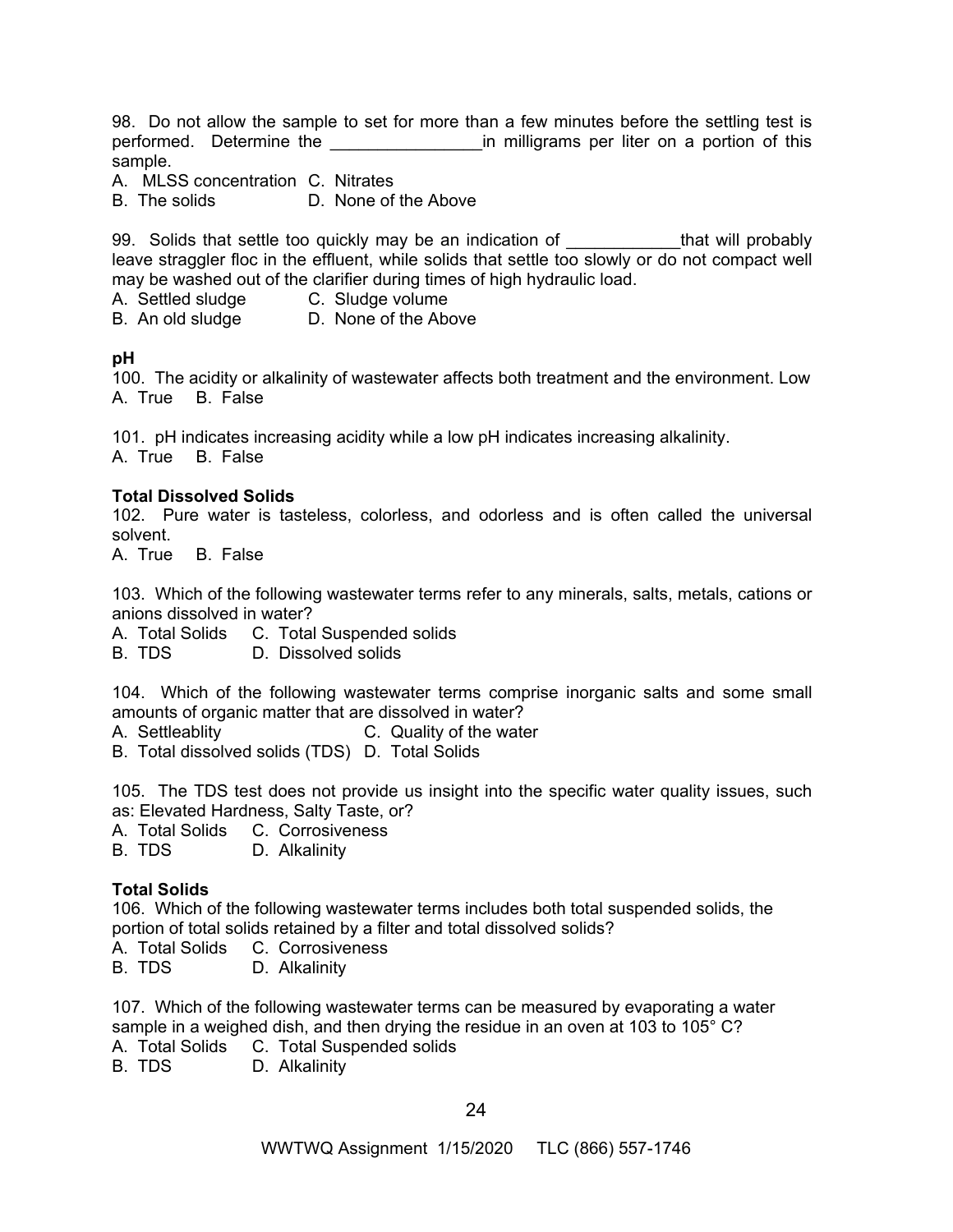108. Which of the following wastewater terms refers to matter suspended or dissolved in water or wastewater, and is related to both specific conductance and turbidity?

A. Total Solids C. Corrosiveness<br>B. TDS B. Alkalinity

D. Alkalinity

109. Which of the following wastewater terms are the term used for material left in a container after evaporation and drying of a water sample?

A. Total Solids C. Total Suspended solids

B. TDS D. Alkalinity

110. The increase in weight of the dish represents the total solids. Instead of total solids, laboratories often measure total suspended solids and/or total dissolved solids. A. True B. False

# **Total Suspended Solids (TSS)**

111. Total Suspended Solids (TSS) are solids in water that can be trapped by a filter. A. True B. False

112. Which of the following wastewater terms can also cause an increase in surface water temperature, because the suspended particles absorb heat from sunlight?

A. Total Solids C. Total Suspended solids

B. High TSS D. Alkalinity

113. When suspended solids settle to the bottom of a water body, they can smother the eggs of fish and aquatic insects, as well as suffocate newly hatched insect larvae. A. True B. False

114. Which of the following wastewater terms can fill in spaces between rocks that could have been used by aquatic organisms for homes?

A. Oxygen C. Settling sediments

B. High TSS D. Suspended sediment

115. Which of the following wastewater terms can include a wide variety of material, such as silt, decaying plant and animal matter, industrial wastes, and sewage?

A. Total Solids C. Total Suspended solids

B. TDS D. Alkalinity

116. Which of the following wastewater terms can block light from reaching submerged vegetation?

A. Oxygen C. Settling sediments

B. High TSS D. Suspended sediment

117. Wastewater treatment plants are designed to function as "microbiology farms," where bacteria and other microorganisms are fed oxygen and organic waste.

A. True B. False

118. If light is completely blocked from bottom dwelling plants, the plants will stop producing oxygen and will die.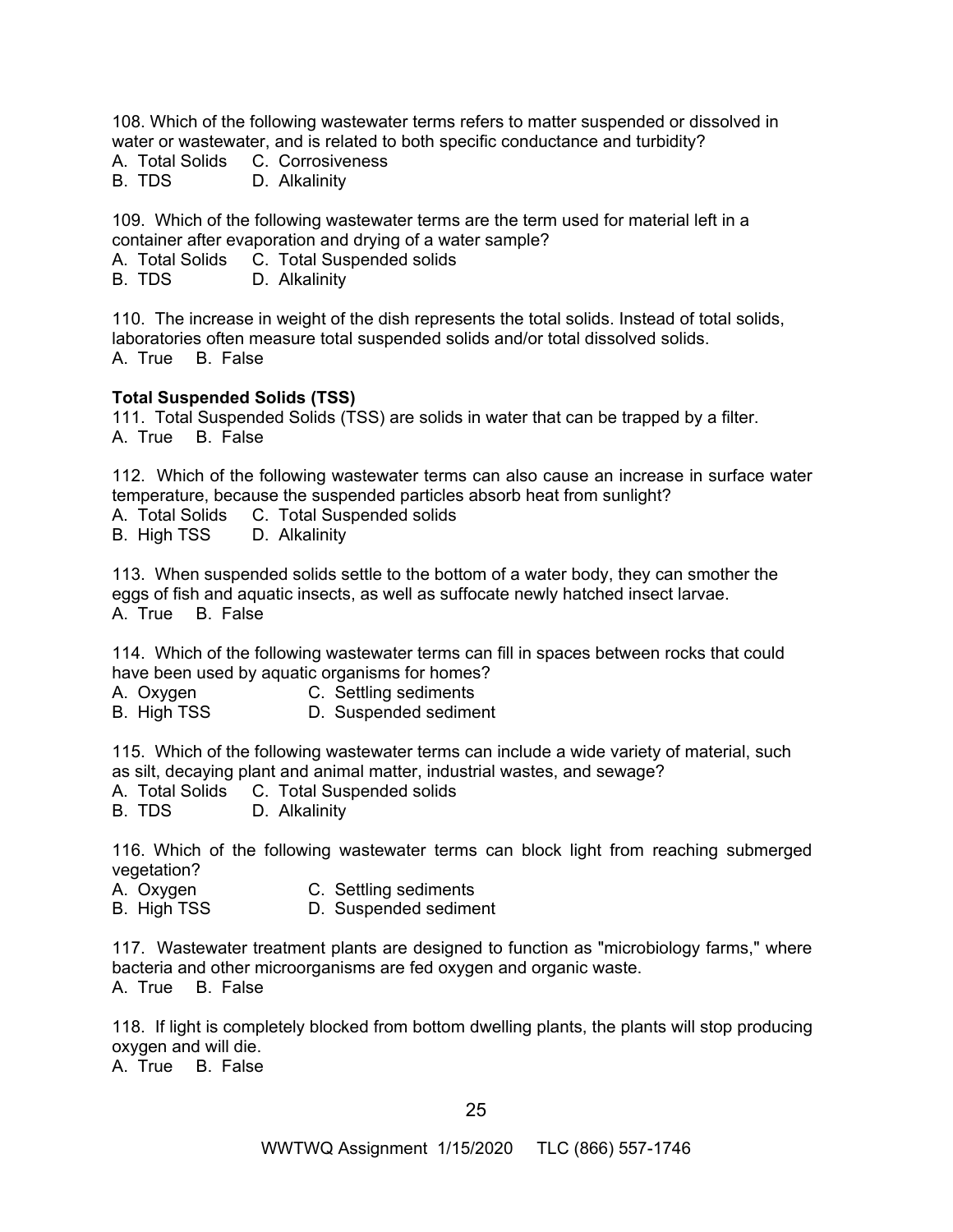#### **Water Quality Criteria**

119. The Clean Water Act directs the EPA to develop criteria for water quality that accurately reflect the latest scientific knowledge about the effects of pollutants on aquatic life and human health.

A. True B. False

120. The Clean Water Act and the EPA includes specific information on the concentration and dispersal of pollutants through biological, physical, and chemical processes as well as the effects of pollutants on biological communities as a whole.

A. True B. False

## **Human Health Criteria**

121. EPA scientists research information to determine the levels at which specific chemicals are not likely to adversely affect water quality standard(s).

A. True B. False

## **Aquatic Life Criteria**

122. Allowable concentrations provide protection for plants and animals that are found in surface waters.

A. True B. False

## **Biological Criteria**

123. A water body in its natural condition is free from **water** and the matter of the state of the state of the state of the state of the state of the state of the state of the state of the state of the state of the state habitat loss, and other negative stressors. A. Allowable concentrations C. Acute (short term) and chronic (long term)

- 
- 
- B. Harmful effects of pollution D. Human health and aquatic life criteria

124. The EPA is developing methodologies that states can use to assess the biological integrity of their waters and, in so doing, set protective  $\sim$  .

- 
- A. Water quality standards C. Acute (short term) and chronic (long term)
- 
- B. Harmful effects of pollution **D. Human health and aquatic life criteria**

125. These methodologies will describe scientific methods for determining a particular aquatic community's health and for maintaining optimal conditions in  $\overline{a}$ 

A. Allowable concentrations C. Various bodies of water

B. Water quality D. Human health and aquatic life criteria

#### **Genera**

126. Which of the following means the microorganisms that are attached to a surface over which they grow are called "attached growth processes"?

A. Carbonaceous BOD C. Suspended growth processes

B. Attached growth processes D.Food-to-microorganism ratio, F/M

#### **Aerobic Processes**

127. The most common aerobic processes are: activated sludge systems, lagoons, trickling filters and rotating disk contactors.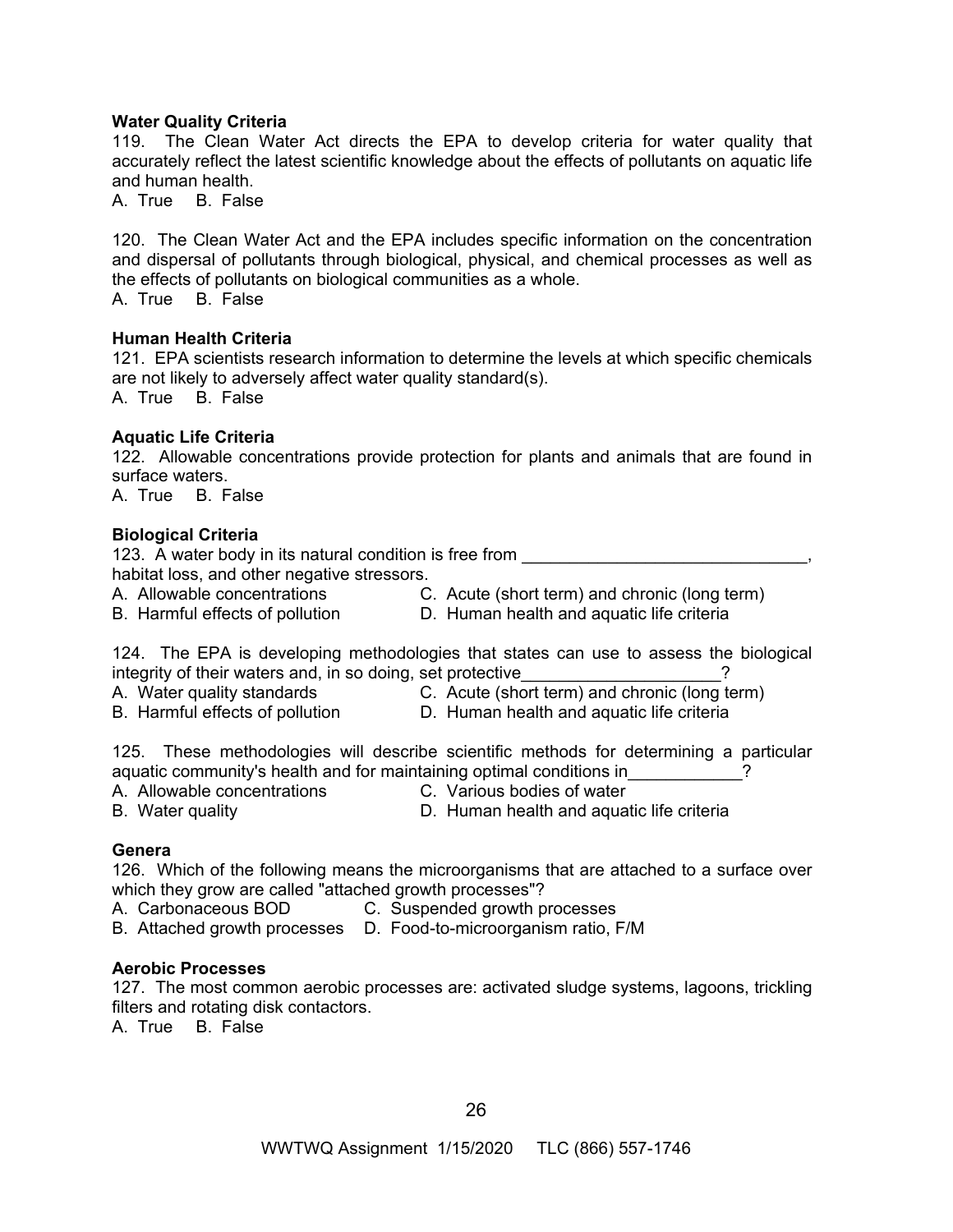128. Which of the following is used to degrade carbonaceous BOD?

- A. Carbonaceous BOD C. Suspended growth processes
- B. Attached growth processes D. Activated sludge processes

129. Which of the following is the amount of food provided to the bacteria in the aeration tank (the food-to-microorganism ratio, F/M)?

A. Carbonaceous BOD C. Mean cell residence time (MCRT)

B. Attached growth processes D.Food-to-microorganism ratio, F/M

#### **Dissolved Oxygen**

130. Aerobic means without air and some bacteria thrive under these conditions and utilize the nutrients and chemicals available to exist.

A. True B. False

131. At least two general forms of bacteria act in balance in a wastewater digester: Saprophytic organisms and?

A. Methane Fermenters C. Butyric acid fermenters

B. DO fermenters **D.** Carbon dioxide fermenters

132. Aerobes decompose inorganics in the water; the result is carbon dioxide and H2SO4. A. True B. False

133. Dissolved oxygen (DO) in water is considered a contaminant.

A. True B. False

134. The saprophytes exist on dead or decaying materials.

A. True B. False

135. The methane fermenting bacteria require a pH range of 6.6 to 7.6 to be able to live and reproduce.

A. True B. False

136. Aerobic bacteria do not require oxygen to live and thrive.

A. True B. False

137. Dissolved oxygen level is important because too much or not enough dissolved oxygen can create\_\_\_\_\_\_\_\_\_\_\_\_\_\_\_\_\_\_\_\_\_\_\_\_\_\_\_?

C. Frequent dissolved oxygen measurement B. DO analysis D. None of the Above

138. A lack of Dissolved oxygen in natural waters creates?

A. Anaerobic conditions C. Aerobic Conditions

B. Denitrification D. None of the Above

139. Which of the following wastewater terms live on the volatile acids produced by these saprophytes?

| A. Butyric acid fermenters   | C. VFAs              |
|------------------------------|----------------------|
| <b>B. Methane fermenters</b> | D. None of the Above |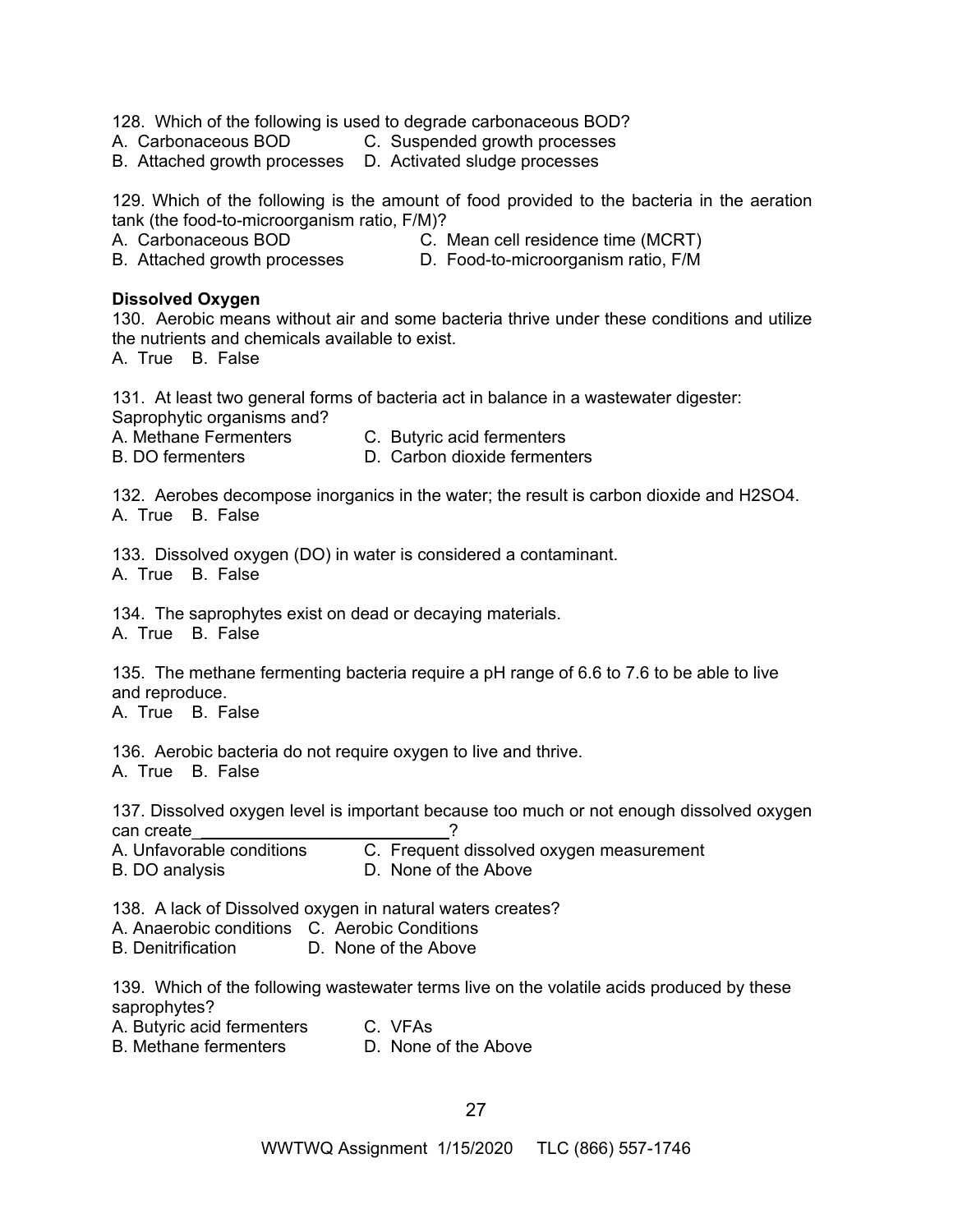140. Which of the following wastewater terms indicate that dissolved oxygen is present?

A. Sample(s) C. Aerobic conditions

B. DO analysis D. None of the Above

# **Sludge Volume Index (SVI)**

141. The higher the (SVI), the better is the settling quality of the aerated mixed liquor, low (SVI) of 50 or less is considered a good settling sludge. A. True B. False

142. Poor settling sludge causes lower solids concentration requiring higher RAS rates to maintain a given \_\_\_\_\_\_\_\_\_\_\_\_\_\_\_\_\_\_\_\_\_ in the activated sludge basin. Consequently, measuring sludge settleability is fundamental to the operation and control of the biological system.

A. Solid(s) C. WAS

B. MLSS D. Sludge

# **Primary Treatment**

143. The initial stage in the treatment of domestic wastewater is known as bar screens. A. True B. False

144. Coarse solids are removed from the wastewater in the primary stage of treatment. In some treatment plants, \_\_\_\_\_\_\_\_\_\_\_\_\_\_\_\_\_\_may be combined into one basic operation. A. Primary and secondary stages C. Suspended growth process(es)<br>B. Biological processes B. None of the Above B. Biological processes

145. There are two basic stages in the treatment of wastes, RAS and WAS. A. True B. False

146. The secondary stage uses this term to further purify wastewater.

A. Primary and secondary stages C. Suspended growth process(es)

B. Biological processes D. None of the Above

# **Preliminary Treatment**

147. After the wastewater has been screened, it may flow into a grit chamber where sand, grit, cinders, and small stones settle to the bottom A. True B. False

148. Especially in cities with combined sewer systems, removing the-this missing term-that washes off streets or land during storms is very important.

A. Very fine solids C. Primary sludge

B. Grit and gravel D. None of the Above

149. The Preliminary Treatment is purely physical stage consisting of Coarse Screening, Raw Influent Pumping, Static Fine Screening, Grit Removal, and Selector Tanks. A. True B. False

150. Which of the following enters from the collection system into the Coarse Screening process?

A. Raw wastewater C. Dissolved organic and inorganic constituents

B. Biological processes D. None of the Above

28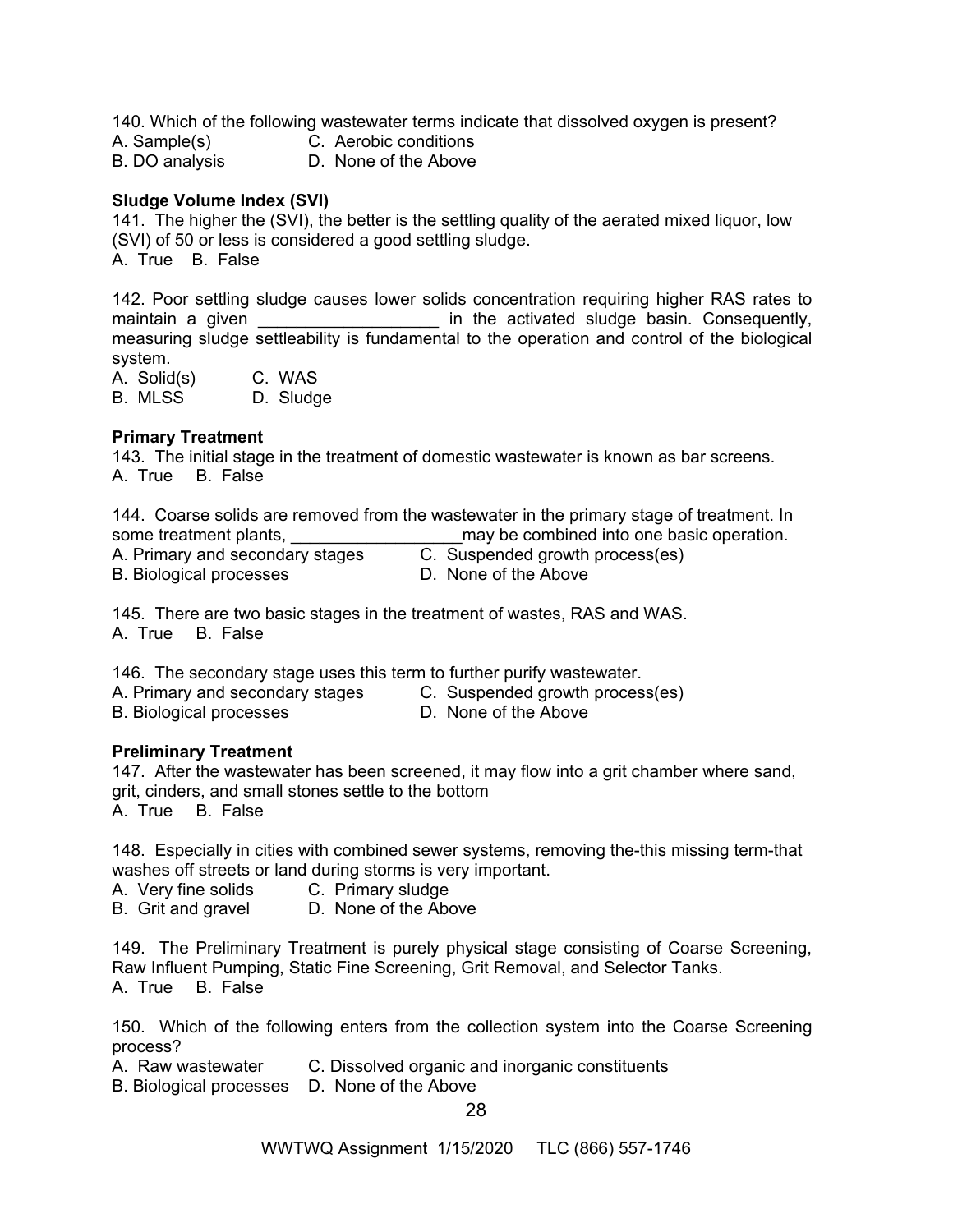151. Large amounts of this term entering a treatment plant can cause serious operating problems, such as excessive wear of pumps and other equipment.

A. Solid(s) C. Grit and sand<br>B. Finer debris D. None of the Al

D. None of the Above

152. In some plants, another finer screen is placed after the grit chamber to remove any additional material that might damage equipment or interfere with later processes. A. True B. False

#### **Primary Sedimentation**

153. Pollutants that are dissolved or are very fine and remain suspended in the wastewater are easily removed effectively by gravity settling.

A. True B. False

154. When the wastewater enters a sedimentation tank, it slows down and the suspended solids gradually sink to the bottom, this mass of solids is called?

A. Very fine solids C. Primary sludge

B. Wastewater effluent D. None of the Above

155. When the screening completed and the grit removed, wastewater is clear of dissolved organic and inorganic constituents along with suspended solids. A. True B. False

156. Which of the following wastewater treatment terms consist of minute particles of matter that can be removed from the wastewater with further treatment such as sedimentation or gravity settling, chemical coagulation, or filtration?

A. Solid(s) C. Dissolved organic and inorganic constituents B. Suspended solids D. None of the Above

# **Secondary Treatment**

157. The wastewater enters from Preliminary Treatment into the clarifier process which is a biological process consisting of large oval shaped basins that are capable of removing these finer solids.

A. True B. False

158. Maintaining a population of microorganisms within the oxidation basins that consumes and also adhere to the solids themselves.

|                 | and also adhere to   |
|-----------------|----------------------|
| A. Total Solids | C. Very fine solids  |
| B. TDS          | D. None of the Above |

159. Which of the following form larger and heavier aggregates that can by physically separated?

A. Solid(s) C. Finer solids

B. Finer debris D. None of the Above

160. The two most common conventional methods used to achieve secondary treatment are: etc. and suspended growth processes.

- A. Attached growth processes C. Unsuspended growth process(es)
- B. Finer debris D. None of the Above

29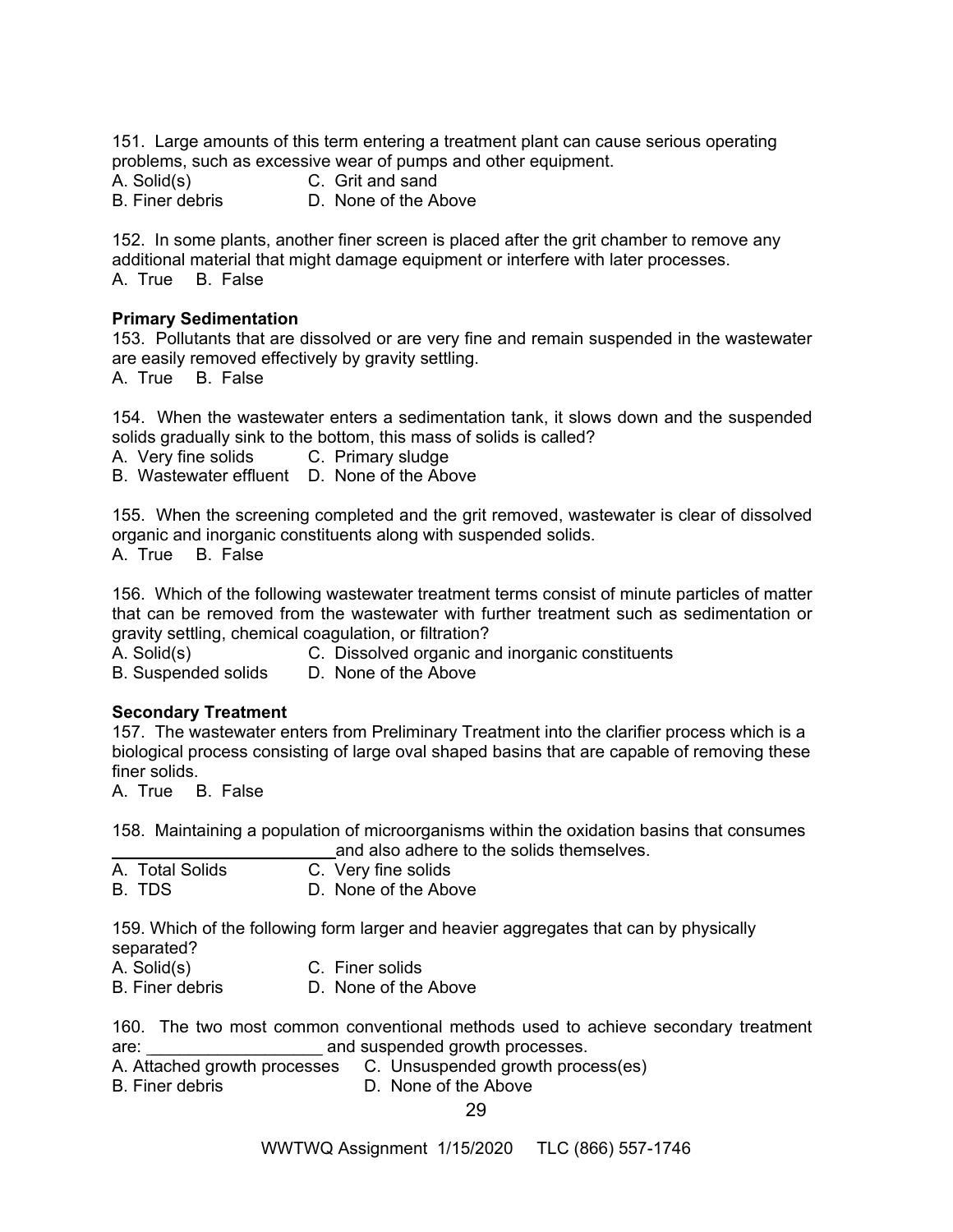161. The Secondary Treatment stage consists of a biological process such as \_\_\_\_\_\_\_\_\_\_\_\_\_\_\_\_\_\_\_\_\_ and a physical process, Secondary Clarification.

C. Phosphorus-reduction system(s)

B. Oxidation Ditches D. None of the Above

162. The Preliminary Treatment stage removes as much \_\_\_\_\_\_\_\_\_\_\_\_\_\_\_\_\_ as possible using physical processes.

A. Solid(s) C. Grit and gravel

B. Finer debris D. None of the Above

## **Secondary Clarification Process**

163. The SCP provides quiescent (or calm) conditions that allow the larger aggregates of solids and microorganisms to settle out for collection.

A. True B. False

164. In the SCP, the majority of microorganism-rich underflow (or lower layer) is re-

circulated to Tanks as Return Sludge to help sustain the microorganism population in the?

A. Trickling filter(s) C. Recirculating sand filters (RSFs)

B. Oxidation Ditches **D. None of the Above** 

## **Lagoon Systems**

165. Lagoon systems are shallow basins that hold the wastewater for several months to allow for the natural degradation of sewage.

A. True B. False

166. Lagoon systems take advantage of \_\_\_\_\_\_\_\_\_\_\_\_ and microorganisms in the wastewater to renovate sewage.

A. Nitrogen removal system(s) C. Natural aeration<br>B. Suspended film system(s) D. None of the Above

B. Suspended film system(s)

**Temperature** 

167. The best temperatures for wastewater treatment probably range from 77 to 95 degrees Fahrenheit.

A. True B. False

168. Hot water is a byproduct of many manufacturing processes, is not a pollutant. When discharged in large quantities, it can raise the temperature of receiving streams improving the natural balance of aquatic life.

A. True B. False

# **Microorganisms in Lagoons**

169. Swimming and **the contract of the state of Swimming and Contract engulf bacteria or other prey.** 

- A. Gliding ciliates C. Heterotrophic bacteria
- B. Predators D. None of the Above

170. Which of the following bugs or terms attach to the biomass and vortex suspended bacteria into their gullets, while crawlers break bacteria loose from the floc surface?

- A. Floc-forming bacteria C. Stalked ciliate(s)<br>B. Aerobic bacteria C. None of the Abov
- D. None of the Above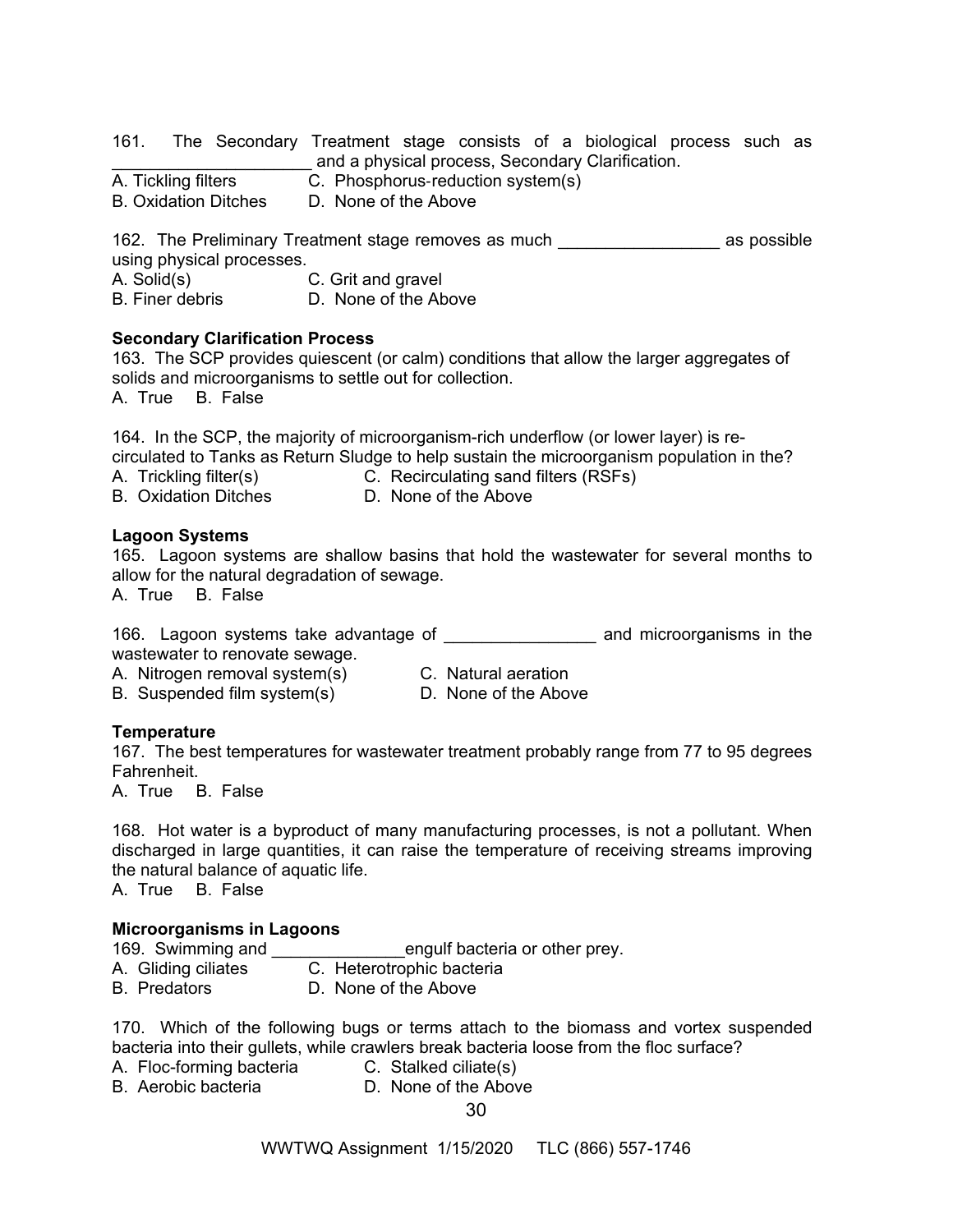171. Predators feed mostly on stalked and

- A. Floc-forming bacteria C. Methane Fermenters
- B. Swimming ciliates D. None of the Above

172. The following changes in food, dissolved oxygen, temperature, pH, total dissolved solids, sludge age, presence of toxins, and other factors create a dynamic environment for the  $\frac{1}{2}$ A. Treatment organism(s) C. Floc-forming bacteria

- 
- B. Aerobic bacteria D. None of the Above

173. Food (organic loading) regulates and the state of the state of the state of the state of the state of the state of the state of the state of the state of the state of the state of the state of the state of the state o

A. Strict aerobes C. Microorganism numbers

B. Predators **D. None of the Above** 

# **Aerobic Bacteria**

174. Three bacteria groups occur: freely dispersed, single bacteria; floc-forming bacteria; and filamentous bacteria. All function similarly to oxidize organic carbon to produce  $CO<sub>2</sub>$ and new bacteria.

A. True B. False

175. Which of the following bugs or terms are similar to those found in other treatment processes such as activated sludge?

- A. Treatment organism(s) C. Floc-forming bacteria
- B. Aerobic bacteria D. None of the Above

176. Which of the following bugs or terms degrade wastes and grows as single bacteria dispersed in the wastewater?

- A. Strict aerobes C. Many bacterial species<br>B. Predators B. None of the Above
- D. None of the Above

177. Which of the following bugs or terms, grow in a large aggregate due to exocellular polymer production?<br>A. Predators

- A. Predators **C. Floc-forming bacteria**
- B. Aerobic bacteria D. None of the Above

178. Growth form is important as these flocs degrade **the and settle at the end** of the process, producing a low TSS effluent.

A. Anaerobic action C. BOD

B. Application-specific bacteria D. None of the Above

179. Which of the following bugs or terms occur in lagoons, usually at specific growth environments?

- 
- A. Anaerobic action C. A number of filamentous bacteria B. Absence of free oxygen D. None of the Above

180. Which of the following bugs or terms have a wide range in environmental tolerance and can function effectively in BOD removal over a wide range in pH and temperature?

- A. Strict aerobes C. Most heterotrophic bacteria
- B. Predators D. None of the Above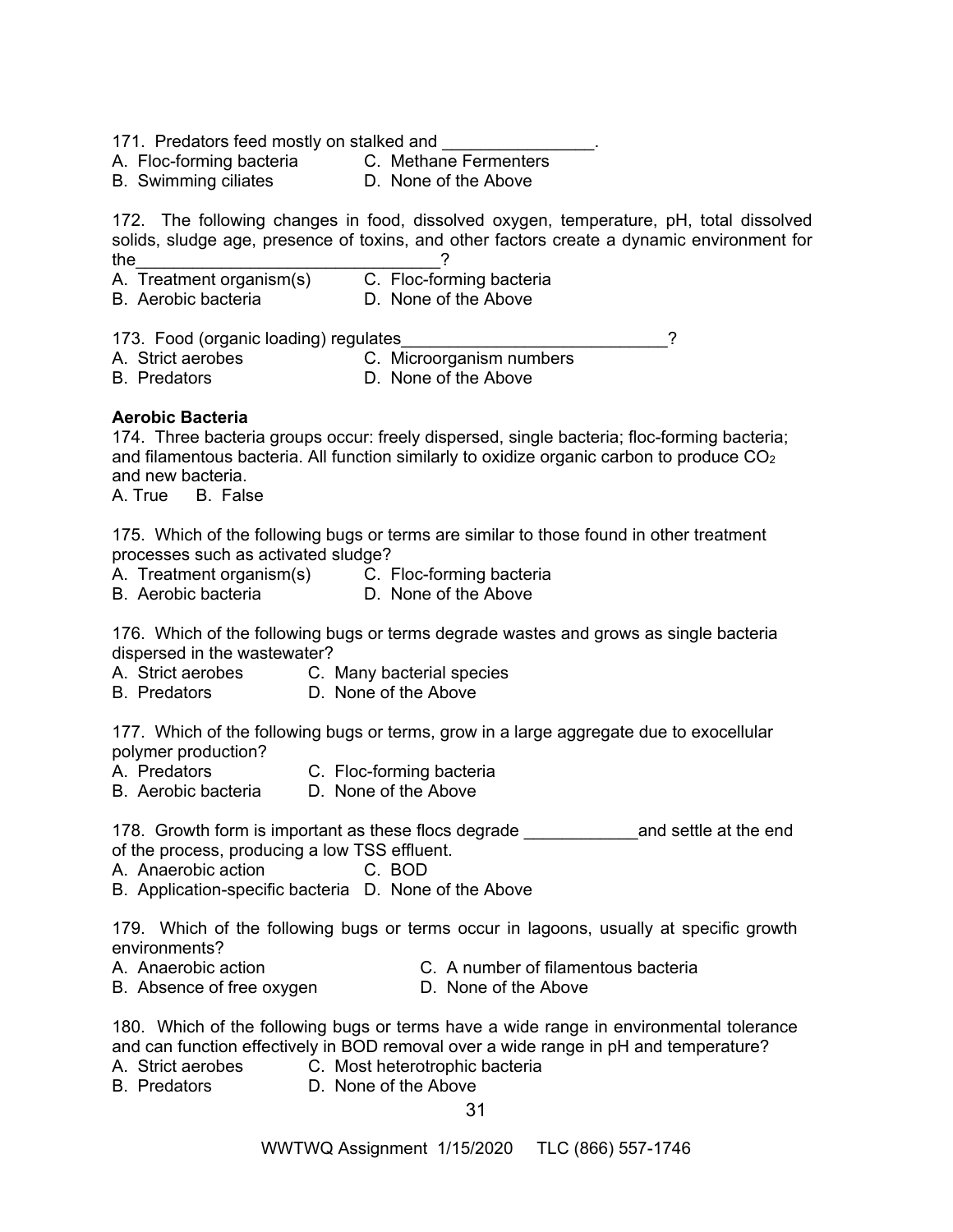181. Anaerobic BOD bacteria are replaced by Mesophilic bacteria at temperatures above 35°C).

A. True B. False

182. BOD removal increases rapidly below 3-4°C and ceases at 1-2°C. A. True B. False

183. A very specialized group of bacteria occurs to some extent in lagoons (and other wastewater treatment systems) that can oxidize ammonia via nitrite to nitrate are termed? A. Strict aerobes C. Nitrifying bacteria

B. Predators D. None of the Above

#### **Aerated lagoons**

184. Two types are the most common: The Aerobic-anaerobic or partially suspended lagoon in which the concentration of solids and dissolved oxygen are maintained fairly uniform and neither the incoming solids nor the biomass of microorganisms' settle, and the completely mixed lagoon.

A. True B. False

185. The aerated lagoons are basins, normally excavated in earth and operated without Solids recycling into the system. This is the major difference with respect to activated sludge systems.

A. True B. False

186. In the facultative lagoons, the power input is reduced causing accumulation of solids in the bottom which undergo the state of the upper portions are maintained aerobic.

- B. Anaerobic decomposition **D. None of the Above**
- A. Facultative lagoon(s) C. Dissolved organic and inorganic constituents
	-

# **Anaerobic Bacteria**

187. Which of the following bugs or related terms commonly occur in lagoons are involved in methane formation and in sulfate reduction?

- 
- 
- A. Nitrifying bacteria C. Anaerobic, heterotrophic bacteria
- B. Methane forming bacteria D. None of the Above
	-

188. Anaerobic methane formation involves \_\_\_\_\_\_\_\_\_\_\_\_\_bacteria.

- A. Three different groups of anaerobic C. Organic overloading conditions
- B. Methane fermentation D. None of the Above

189. Which of the following bugs or related terms many genera of anaerobic bacteria hydrolyze proteins, fats, and polysaccharides present in wastewater to amino acids?

- 
- A. Nitrifying bacteria C. General anaerobic degraders
- B. Methane forming bacteria **D. None of the Above**

# **Activated Sludge Process Section**

190. Anaerobic- a condition in which "free" or dissolved oxygen is not present in the aquatic environment.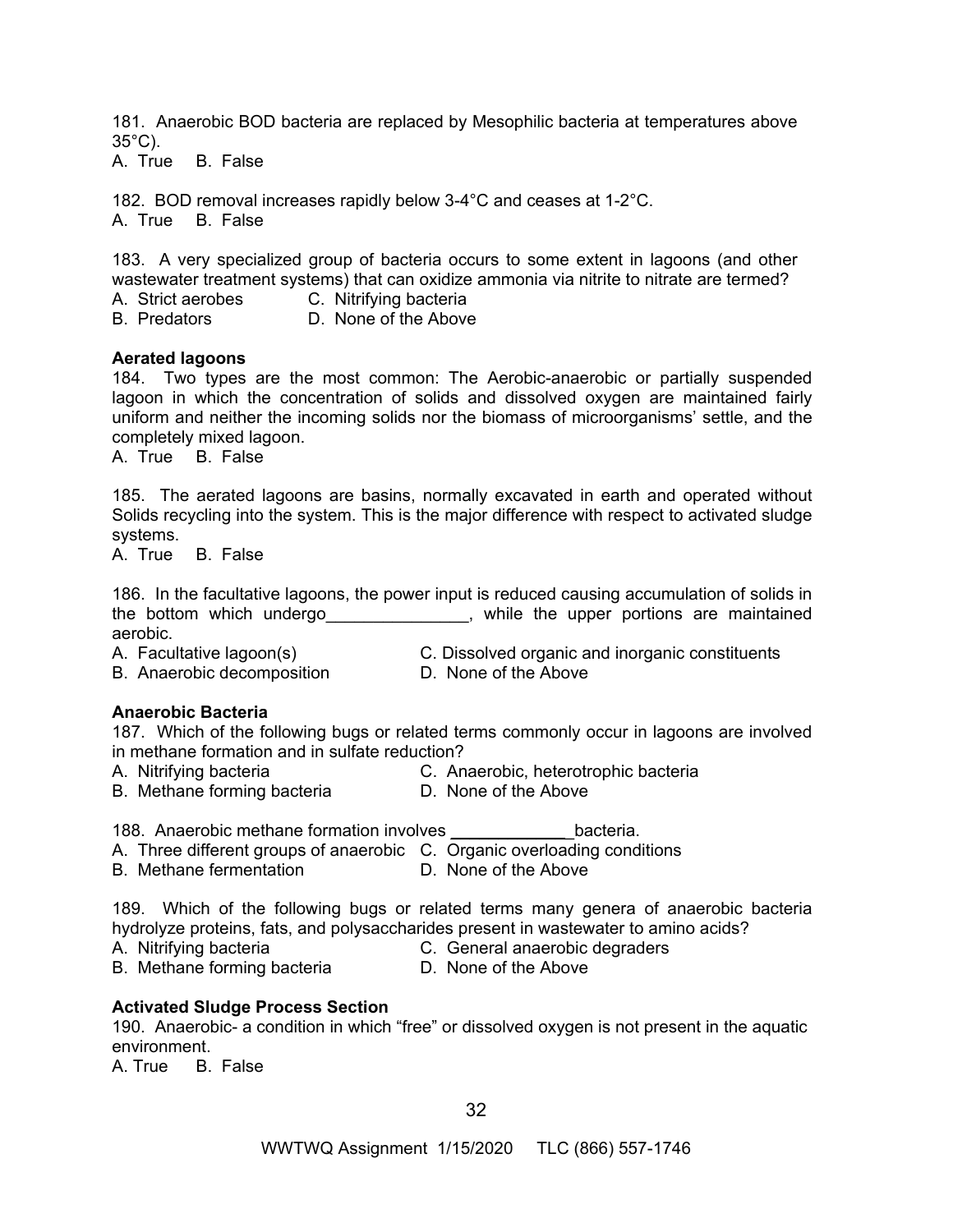191. Saprophytic bacteria thrive without the presence of oxygen. A. True B. False

192. Anaerobic Bacteria that break down complex solids to volatile acids. A. True B. False

193. Aerobic is a condition in which free or dissolved oxygen is present in the aquatic environment.

A. True B. False

194. Aerobic Bacteria will live and reproduce only in an environment containing oxygen. A. True B. False

195. When oxygen chemically combined, such as in water molecules can be used for respiration by aerobes

A. True B. False

196. Methane Fermenters – bacteria that break down the volatile acids to methane, carbon dioxide and water.

A. True B. False

197. Reduction is the addition of oxygen to an element or compound, or removal of hydrogen or an electron from an element or compound in a chemical reaction. A. True B. False

198. Oxidation is the addition of hydrogen, removal of oxygen or addition of electrons to an element or compound. A. True B. False

199. Under anaerobic conditions in wastewater, sulfur compounds or elemental sulfur are reduced to  $H_2S$  or sulfide ions.

A. True B. False

# **Basic System Components of Activated Sludge**

200. In the activated sludge process**,** the wastewater enters an aerated tank where previously developed biological floc particles are brought into contact with the organic matter of the wastewater.<br>A. True B. Fals

B. False

201. The organic matter is a carbon and an energy source for the bug's cell growth and is converted into cell tissue. The oxidized endproduct is mainly carbon dioxide,  $CO<sub>2</sub>$ . A. True B. False

202. Mixed liquor is suspended solids and consists mostly of microorganisms, suspended matter, and non-biodegradable suspended matter (MLVSS). A. True B. False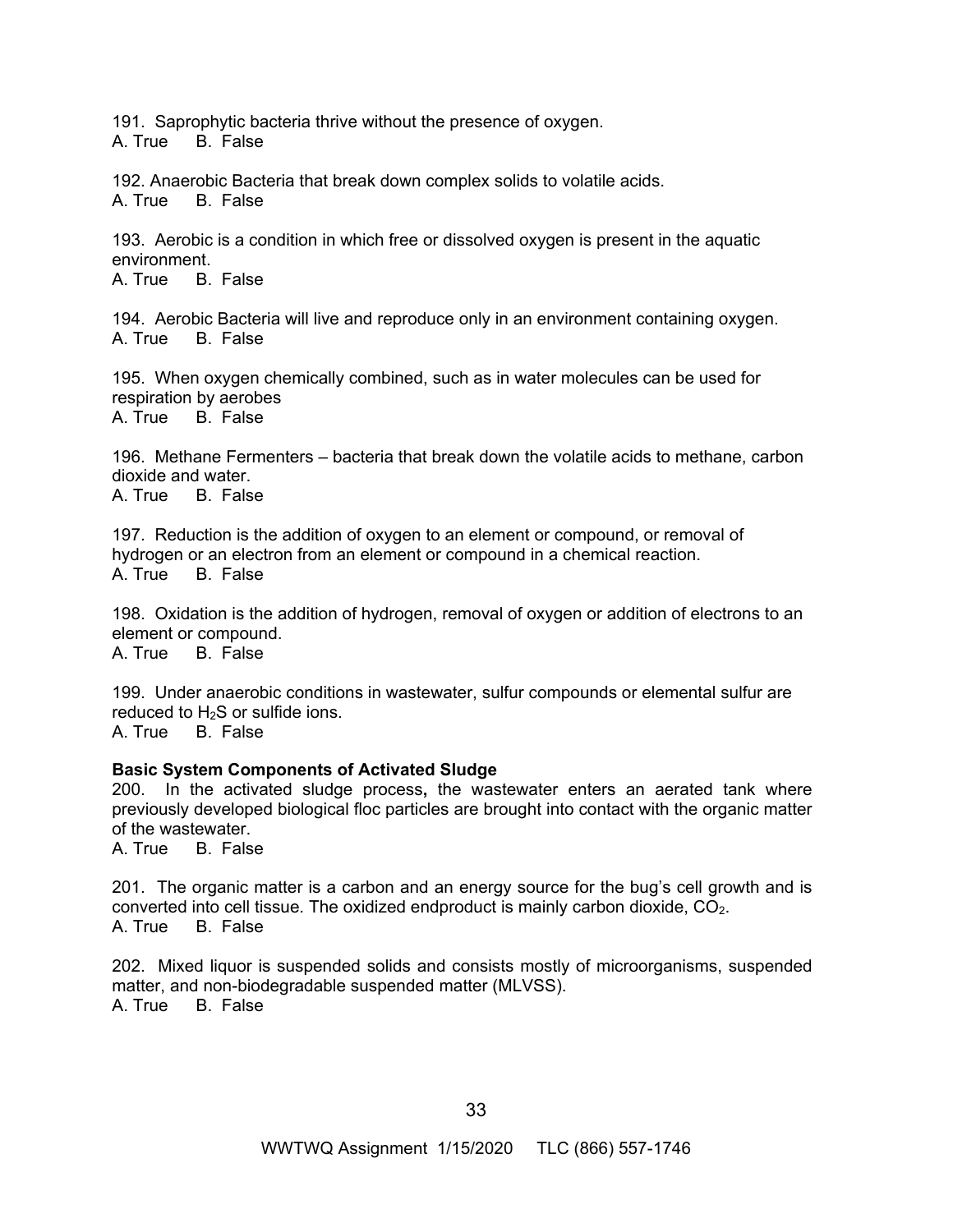#### **Nitrification**

203. Nitrosomonas europaea, which oxidizes ammonia to nitrite, and Nitrobacter winogradskyi, which oxidizes nitrite to nitrate.

A. True B. False

204. Which of the following bugs require a neutral pH and substantial alkalinity?

A. Nitrifying bacteria C. Anaerobic, heterotrophic bacteria

B. Methane forming bacteria D. None of the Above

205. Nitrification ceases at pH values above pH 9 and declines markedly at pH values below 7.

A. True B. False

206. Nitrification is a major pathway for nitrogen removal in lagoons.

A. True B. False

207. Nitrifying bacteria exists in low numbers in lagoons, they prefer attached growth systems and/or?

A. Nitrifying bacteria C. High MLSS sludge systems

B. Low MLSS sludge systems D. None of the Above

#### **Activated Sludge Methods Organic Load**

208. The organic load (generally coming from primary treatment operations such as settling, screening or flotation) enters the reactor where the active microbial population is present. The reactor must be continuously aerated.

A. True B. False

209. The mixture then passes to a settling tank where the cells are settled. The treated wastewater is disinfected while the secondary settling and is recycled in part to the aeration basin.

A. True B. False

210. According to the text, as the cells are retained longer in the system, the flocculating characteristics of the cells improve since they start to produce extra cellular slime that favors?

A. Secondary settling C. Flocculating

B. High degradation rate D. None of the Above

# **Common Types**

211. The most common types of activated sludge are the conventional and the continuous flow settling tank, in which the contents are completely mixed. In the conventional process, the wastewater is circulated along the aeration tank, with the flow being arranged by baffles in plug flow mode. The oxygen demand for this arrangement is maximum at the inlet as is the organic load concentration.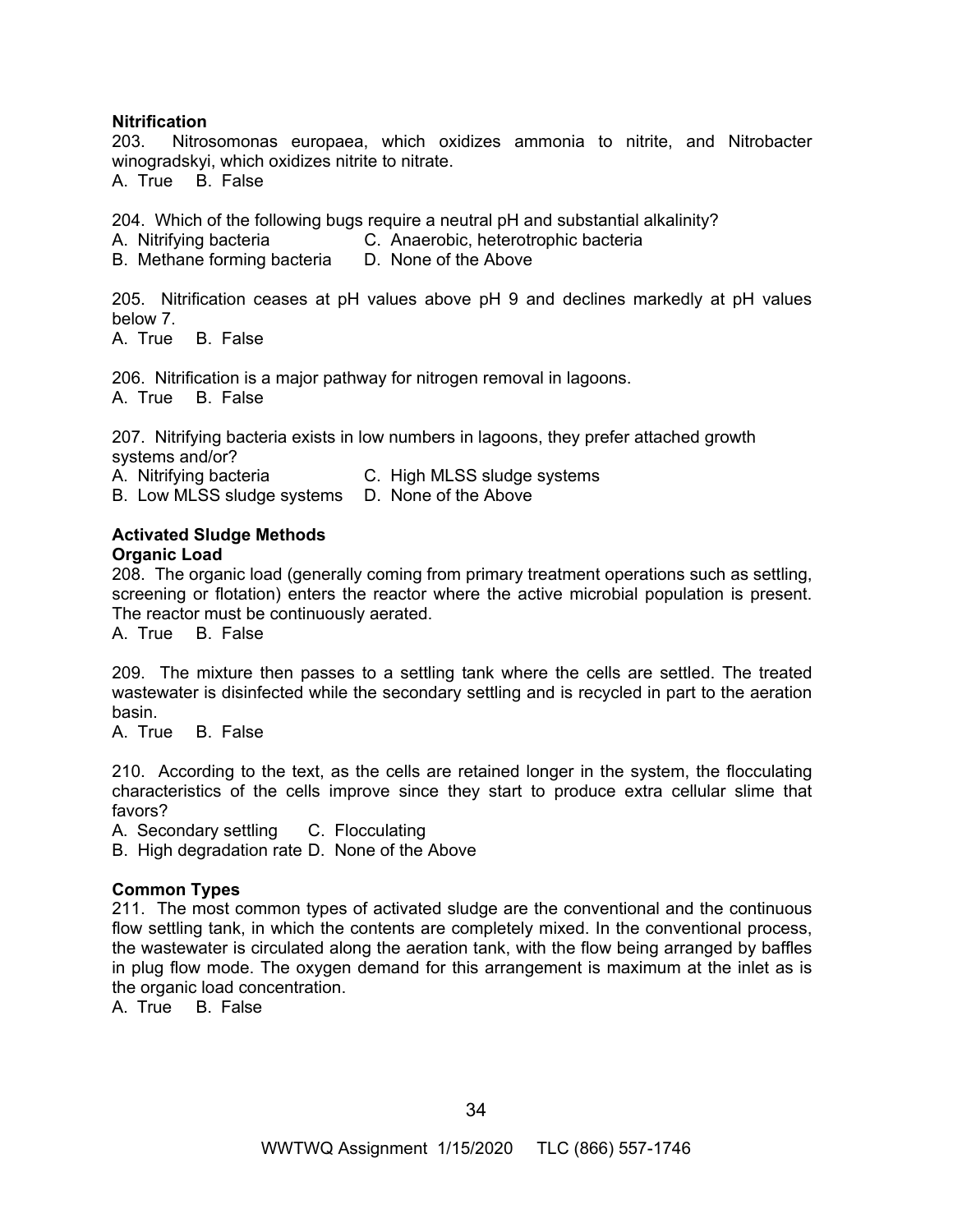## **Photosynthetic Organisms**

212. Which of the following bugs or related terms is a diverse group of bacteria that converts products from above under anaerobic conditions to simple alcohols and organic acids?

A. Acid-forming bacteria C. Aerobic bacteria

B. Methane bacteria D. None of the Above

213. Which of the following bugs or related terms these bacteria convert formic acid,

methanol, methylamine, and acetic acid under anaerobic conditions to methane?

A. Nitrifying bacteria C. General anaerobic degraders

B. Methane forming bacteria **D. None of the Above** 

214. A problem exists at times where the acid formers overproduce organic acids, lowering the pH below where the methane bacteria can function (a pH < 6.5). This can stop methane formation and lead to a buildup of sludge in a lagoon with a low pH. In an anaerobic fermenter, this is known as a "stuck digester".

A. True B. False

215. Which of the following bugs or related terms are environmentally sensitive and have a narrow pH range of 6.5-7.5 and require temperatures  $> 14^{\circ}$  C.

A. Acid-forming bacteria C. Aerobic bacteria

B. Methane bacteria D. None of the Above

216. Which of the following bugs or related terms in which the products of these bugs become the substrate for the methane producers?

- A. Acid formers (principally acetic acid) C. Aerobic bacteria
- D. None of the Above

217. Which of the following bugs or related terms ceases at cold temperature?

- A. Acid-forming bacteria C. Aerobic bacteria
- B. Methane fermentation D. None of the Above

218. Which of the following bugs or related terms can use sulfate as an electron acceptor, reducing sulfate to hydrogen sulfide?

A. Nitrifying bacteria C. Sulfate reducing bacteria

B. Methane forming bacteria D. None of the Above

219. Which of the following bugs or related terms is a major cause of odors in ponds?

- A. Sulfate reduction C. Acid-forming bacteria
- B. Methane fermentation D. None of the Above

220. Which of the following bugs or related terms and represented by about 28 genera, oxidize reduced sulfur compounds using light energy to produce sulfur and sulfate?

A. Nitrifying bacteria C. Red and green sulfur bacteria

B. Methane forming bacteria D. None of the Above

221. Which of the following bugs or related terms that can grow in profusion and give a lagoon a pink or red color?

- A. Chromatium, Thiocystis, and Thiopedia C. Acid-forming bacteria
- B. Methane bacteria **D.** None of the Above

35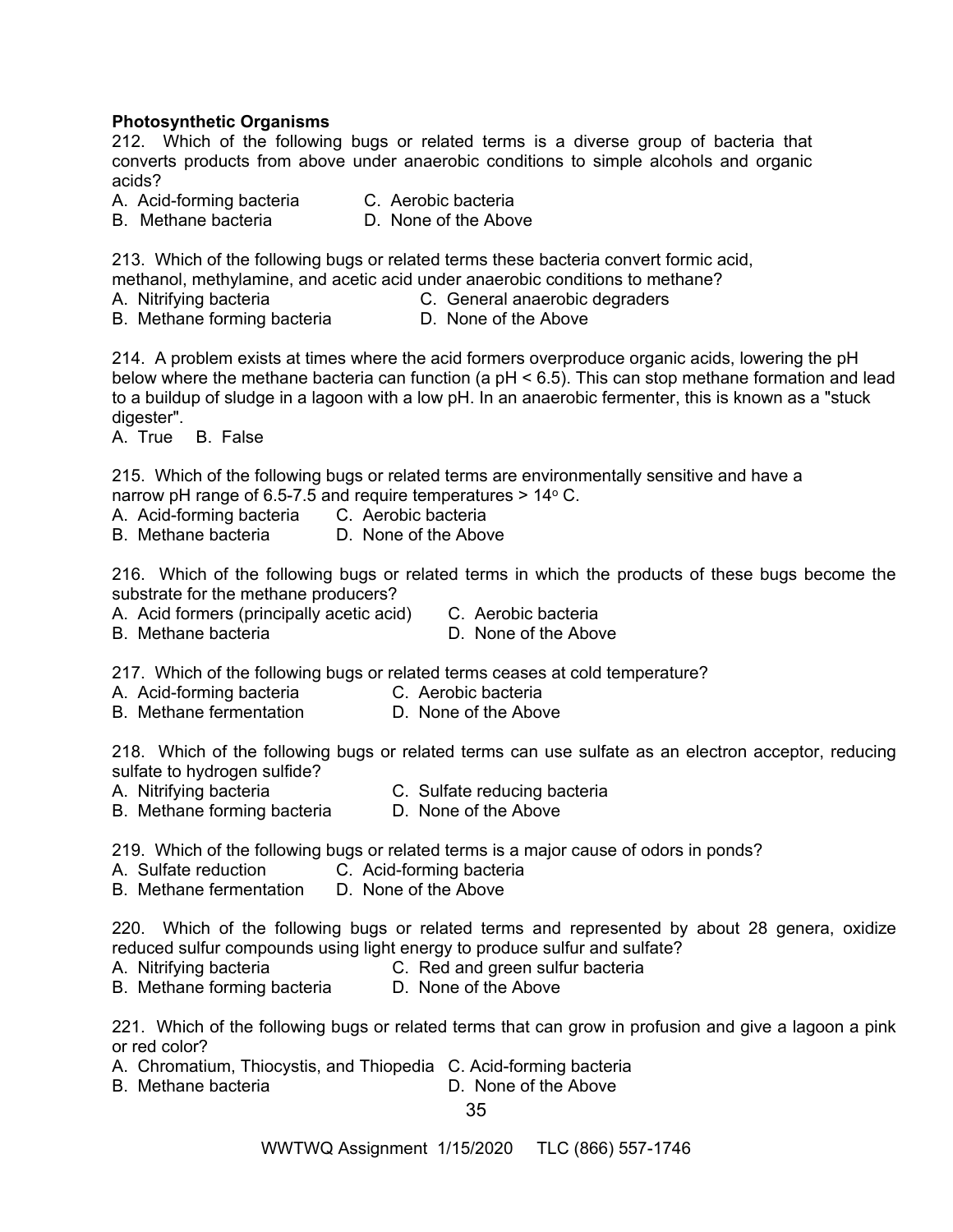222. According to the text, conversion of odorous sulfides to sulfur and sulfate by these bugs is a significant odor control mechanism in facultative and anaerobic lagoons.

A. Methane bacteria C. Acid-forming bacteria

B. Sulfur bacteria D. None of the Above

#### **Activated Sludge Process Terms**

#### **Excess Solids**

223. Solids are generated by microorganism growth and reproduction. The influent BOD supplies the food for the growth and reproduction. As microorganisms' populations multiply, excess solids (microorganisms) must be removed (wasted).

A. True B. False

#### **Final Clarifier Solids Loading Rate (SLR)**

224. The rate at which the activated sludge is returned from the final clarifiers to the aeration basins, along with the influent flow, effects the flow of solids into the clarifiers.

A. True B. False

#### **Clarifier Sludge Blanket**

225. Solids settle and concentrate in the first clarifier forming a sludge blanket. The sludge blanket can increase depending on the WAS flow rate. The proper WAS flow rate allows for a desired sludge blanket.

A. True B. False

#### **Filaments**

226. Filamentous organisms are a group of thread-like organisms that, when in excess, can impair the settling of activated sludge and create a bulking condition in the final clarifier.

A. True B. False

#### **Oxidation Ditch**

227. Oxidation ditches are typically limited mix systems, and cannot be modified to approach plug flow conditions.

A. True B. False

#### **Pin Floc**

228. Very fine floc particles with poor settling characteristics, usually indicative of a young sludge (high MLSS levels).

A. True B. False

#### **Sludge Age**

229. Activated sludge (RAS) is recycled back through the aeration basins by returning settled sludge in the final clarifiers and thus remains in the activated sludge system for a number of days. For effective treatment, a specific sludge age is desired for the type of activated sludge system.

A. True B. False

230. For conventional activated sludge, a sludge age of 1-3 days is typical. For extended aeration activated sludge, older sludge ages of 3-10 days are common. F/M ratio and sludge age is inversely related (1 divided by the sludge age approximates the F/M ratio).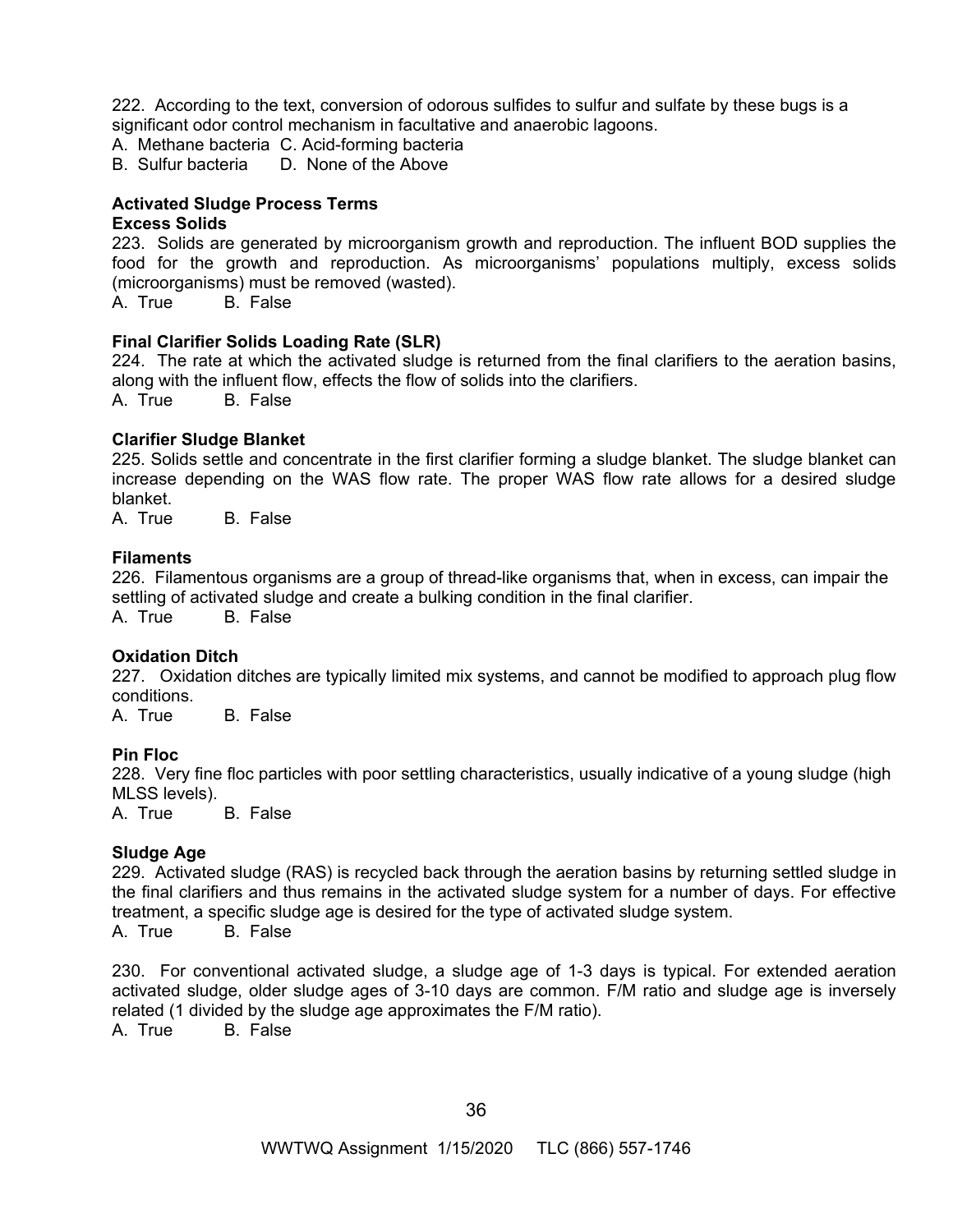## **Constant MLSS (Mixed Liquor Suspended Solids)**

231. Provided the influent loadings are constant, the operator maintains a relatively constant solids inventory (MLSS level) in the aeration basins for a desired level of treatment. The range of MLSS is typically between 1000-4000 mg/L.

A. True B. False

#### **Wasting Rates**

232. The concentration of WAS has a direct bearing on how much to waste and the volume wasted. On a volume basis, a thicker waste activated sludge (low WAS concentration) will require more amount of wasting than a thinner waste activated sludge (high WAS concentration).

A. True B. False

## **Extended Aeration Activated Sludge Plants**

233. For extended aeration activated sludge plants the range is between about 15 and 30 days. Generally, during the winter months, higher sludge ages are required to maintain a sufficient biological mass. In the summer time, biological activity increases and lower sludge ages normally produce a higher quality effluent.

A. True B. False

## **Clarifier Sludge Blanket**

234. Solids settle and concentrate in the final clarifiers forming a sludge blanket. The sludge blanket can increase or decrease depending on the RAS flow rate. The proper RAS flow rate allows for a desired sludge blanket.

A. True B. False

#### **Young Sludge**

235. Young sludge is often associated with a low F/M. To correct for young sludge, it is necessary to increase wasting rates. This will decrease the amount of solids under aeration, reduce the F/M ratio, and increase the sludge age.

A. True B. False

#### **Excessive Old Sludge**

236. The required pressure is an increase in the total system sludge mass. Decreased wasting is required to accomplish that objective. This problem is very rare. A. True B. False

#### **Return Rates Too Low**

237. Thin mixed liquor suspended solids and a sludge blanket build-up of solids. Rising clumps of sludge or gas bubbles may occur in the final clarifier.<br>A. True B. False A. True

# **Return Rates Too High**

238. A sludge blanket in the final clarifier and a thick return activated sludge. A. True B. False

#### **Denitrification in Final Clarifier**

239. In the absence of oxygen, a sludge blanket that is too thick and remains in the clarifier too long can denitrify. Nitrates in the sludge will be converted to nitrogen gas. The release of nitrogen gas will cause small gas bubbles that will be observed at the clarifier surface. Clumps of sludge may also rise to the surface.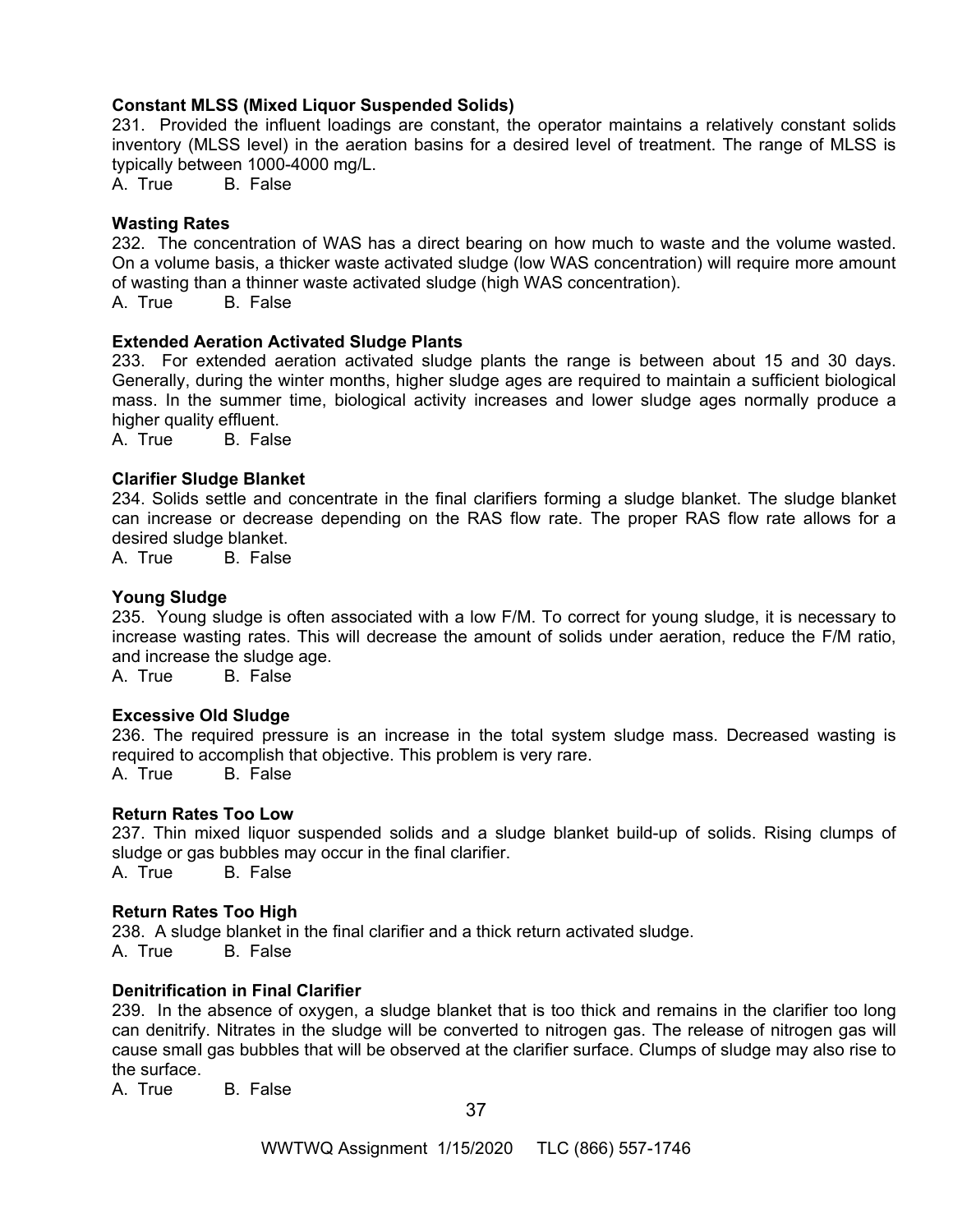## **Old Sludge**

240. Old sludge filaments include M. parvicella, Type 0041, Type 0675, Type 1851 and Type 0803. M.parvicella is known for causing foaming and bulking occurrences, especially during winter operating conditions, in WWTPs that must remove ammonia year-round.

A. True B. False

# **Stable Nitrification**

241. At a water temperature of  $20^{\circ}$ C, the washout SRT for AOBs is approximately 1.6 weeks and the washout for POAs is approximately 2.0 days. To maintain a stable population and to avoid accidental loss of these bacteria resulting from accidental overwasting, the target SRT would need to be two to three times as long or between 1 and 3 days.

A. True B. False

#### **Slimy Foam**

242. A grayish slimy foam that is very thick is commonly caused by nutrient deficiencies. It is often noted with a slime bulking condition.

A. True B. False

## **Foam Trapping**

243. A long-term solution includes some facilities using a vacuum truck to remove the foam from the surface. A short-term solution includes eliminating grease from the influent A. True B. False

## **Bacteria and Temperature Effect**

244. Washout SRT is affected by temperature. For every 10 $\degree$ C drop in water temperature, the growth rate of bacteria decreases by 50% and the doubles. Growth rates for floc forming and filament forming bacteria are similarly affected.

A. MLSS C. Washout SRT

B. CBOD D. WAS

# **Denitrification**

245. When **the interpollant flow rates are too low**, thick sludge blankets in the final clarifier can result. The operator will see gas bubbles (from ammonia gas) and rising/floating sludge clumps on the clarifier surface.

| A. MLSS | C. RAS |
|---------|--------|
| B. CBOD | D. WAS |

# **Food –To- Microorganism Ratio (F/M Ratio)**

246. For microbiological health and effective treatment, the microorganisms (mixed liquor suspended solids) under aeration should be maintained at a certain level for the amount of food (influent BOD) coming into the plant. This is known as the

A. MLSS C. Food to microorganism ratio B. CBOD D. WAS

# **Nutrient Section**

#### **Total Kjeldahl Nitrogen**

247. Recalcitrant means a certain compound is difficult to break down. This material can often be broken down given enough time, but not within the time it spends in secondary treatment. A. True B. False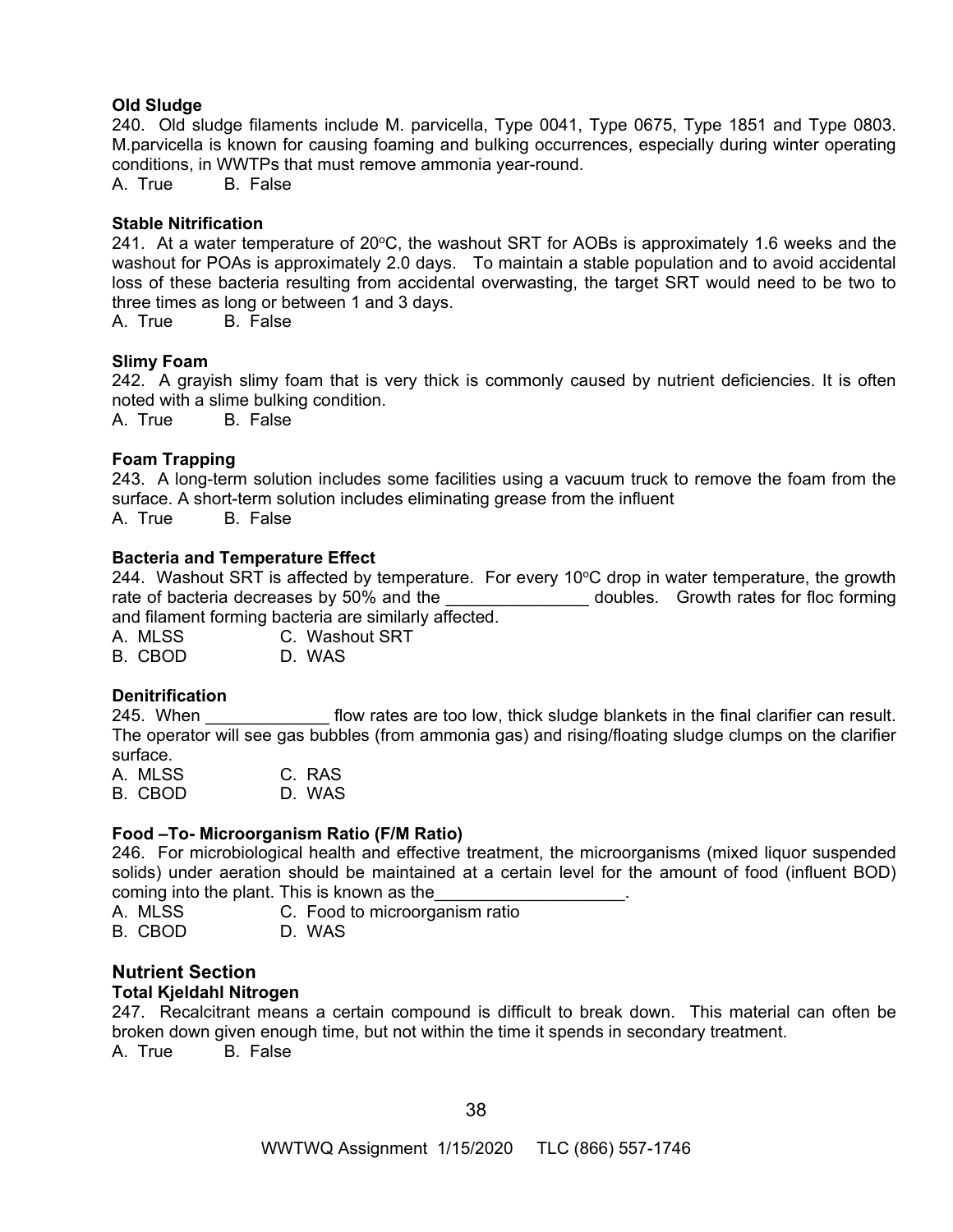248. Inert means the material is safe for all microorganisms.

A. True B. False

249. The TKN content of influent municipal wastewater is typically between 5,000 and 6,000 mg/L. A. True B. False

250. Organic nitrogen compounds in wastewater undergo microbial conversion to  $NH<sub>3</sub>$  and ammonium ion  $NH_4$ <sup>+</sup>.

A. True B. False

# **Ammonia**

251. Ammonia is a nutrient that contains  $\frac{1}{251}$  lts chemical formula is NH<sub>3</sub> in the unionized state and  $NH<sub>4</sub>$ + in the ionized form.

A. Nitrogen and hydrogen C. Phosphate

B. Total ammonia D. Both total and unionized ammonia

252. Ammonia results can be expressed as: total ammonia (mg/l), un-ionized ammonia (mg/l), total ammonia (as N, mg/l), un-ionized ammonia (\_\_\_\_\_\_\_\_\_\_\_\_\_\_\_\_\_\_\_\_).

A. µg/l C. As N, mg/l B. mg/l/day D. mg/l

**Nitrification** 

253. Nitrification is an anaerobic process in which heterotrophic bacteria oxidize carbon for energy production.

A. True B. False

254. Nitrification is normally a one-step aerobic biological process for the oxidation of ammonia to nitrate.

A. True B. False

255. Ammonia-nitrogen (NH<sub>3</sub>-N) is first converted to nitrite (NO<sub>2</sub>) by ammonia oxidizing bacteria (AOB). The nitrite produced is then converted to nitrate ( $NO<sub>3</sub>$ ) by nitrite oxidizing bacteria (NOB). Both reactions usually occur in the same process unit at a wastewater treatment plant (e.g., activated sludge mixed liquor or fixed film biofilm).

A. True B. False

# **Nitrifying Bacteria**

256. Ammonia can be converted into nitrite and nitrate by nitrifying bacteria. Effluent ammonia-nitrogen  $(NH<sub>3</sub>-N)$  concentrations less than 1 mg/L NH $<sub>3</sub>-N$  are achievable.</sub> A. True B. False

#### **Autotrophic Bacteria**

257. AOB and NOB are classified as autotrophic bacteria because they derive energy from the oxidation of reduced inorganic compounds (in this case, nitrogenous compounds) and use inorganic carbon  $(CO_2)$  as a food source.<br>A. True B. False

B. False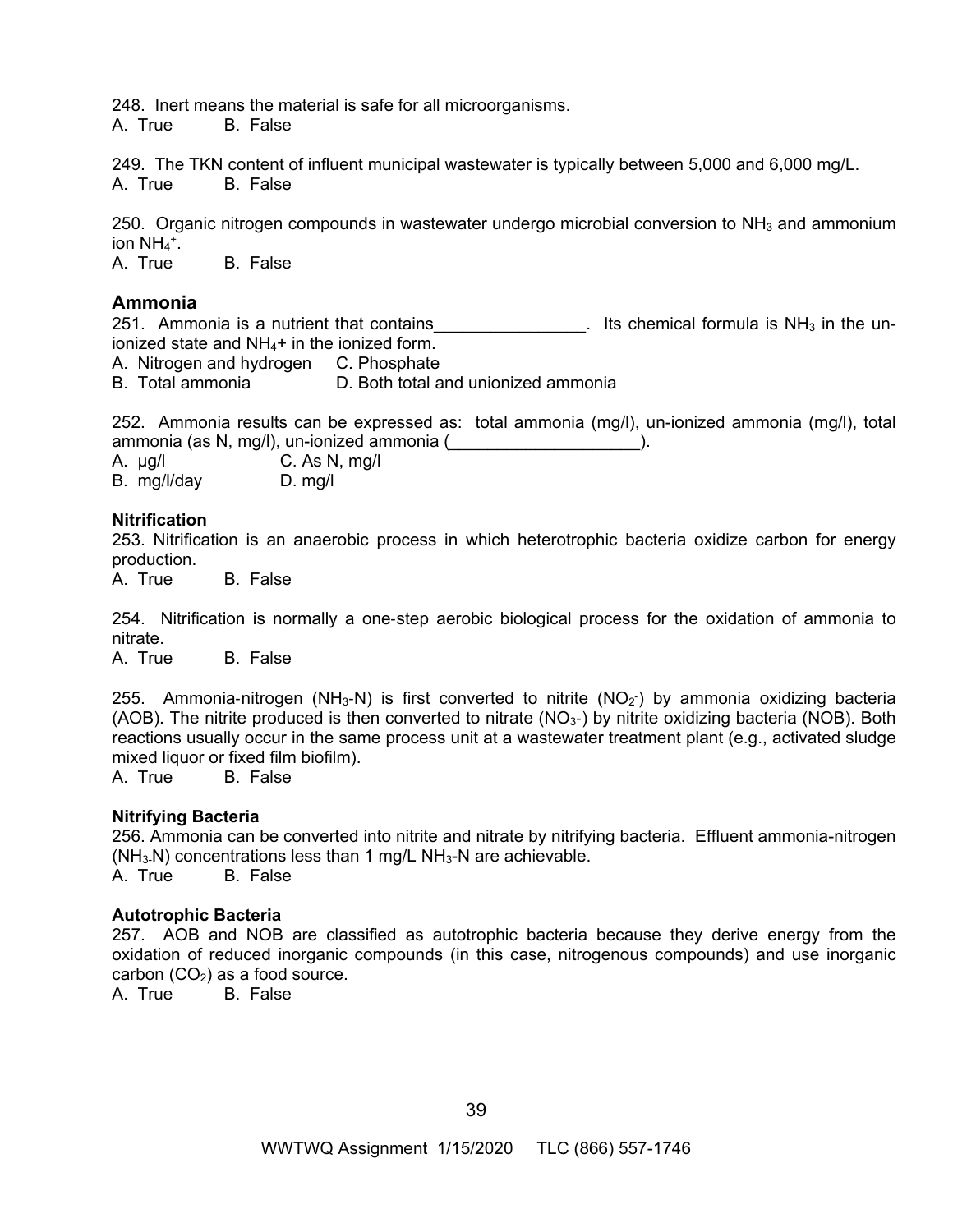#### **Significant Amount of Oxygen**

258. Nitrifying bacteria require a significant amount of oxygen to complete the reactions, produce a small amount of biomass, and cause destruction of alkalinity through the consumption of carbon dioxide and production of hydrogen ions.

A. True B. False

## **Nitrogen Gas**

259. Nitrate can be converted to nitrogen gas by a variety of autotrophic bacteria. The nitrogen gas is returned to the digester.<br>A. True B. False

B. False

260. Nitrate removal is limited by the amount of COD available. A. True B. False

## **Total Inorganic Nitrogen (TIN)**

261. Total inorganic nitrogen (TIN) as low as 5 mg/L N can be met through biological nitrification and denitrification.

A. True B. False

## **Total Nitrogen**

262. Total nitrogen in domestic wastewater typically ranges from 1.5 to 2.0 mg/L for low to high strength wastewater.

A. True B. False

263. Factors affecting concentration include the extent of infiltration and the presence of industries. Influent concentration varies during the day and can vary significantly during rainfall events, as a result of inflow and infiltration to the collection system.

A. True B. False

#### **Conversion of Nitrate to Nitrogen Gas**

264. In this oxygen free environment, bacteria use the oxygen attached to the nitrogen that is in the nitrate form, then the nitrogen gas is released.

A. True B. False

265. Because nitrogen contains almost 50 percent of the earth's atmosphere, the release of nitrogen into the atmosphere causes a small amount of global warming. A. True B. False

266. The conversion of nitrate to nitrogen gas is accomplished by bacteria in a process known as denitrification. Effluent with nitrogen in the form of nitrate is retained in a tank that lacks oxygen, where carbon-containing chemicals, such as methanol, are added or a small stream of raw wastewater is mixed in with the nitrified effluent.

A. True B. False

#### **Phosphorus Section**

267. Total phosphorus (TP) in domestic wastewater typically ranges between meg/L but can be higher depending on industrial sources, water conservation, or whether a detergent ban is in place.

A. 4 and 8 C. 100 to 500 B. 2 and 4 D. 1,000 – 2,000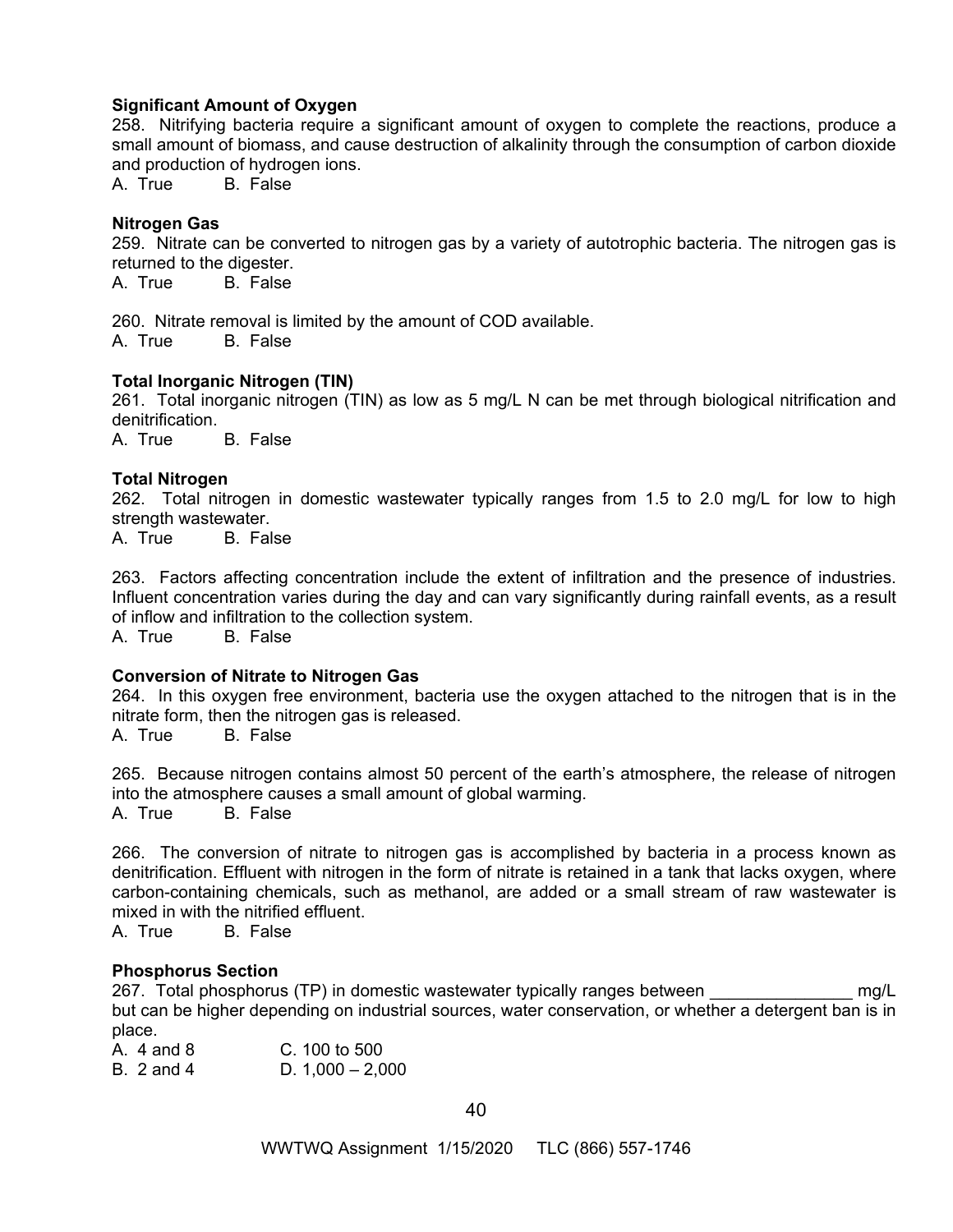268. The **the soluble and can be in one of several forms (e.g., phosphoric** acid, phosphate ion) depending on the solution pH.

A. Orthophosphate C. Phosphoric acid, phosphate ion

B. Phosphorus D. Total phosphorus (TP)

269. Polyphosphates are high-energy, condensed \_\_\_\_\_\_\_\_\_\_\_\_\_\_\_\_\_\_\_\_\_\_\_\_\_\_such as pyrophosphate and trimetaphosphate. They are also soluble but will not be precipitated out of wastewater by metal salts or lime. They can be converted to phosphate through hydrolysis, which is very slow, or by biological activity.

- A. Polyphosphates C. Phosphates
- B. Phosphorus D. Soluble organically bound non-biodegradable phosphorus

270. **Example 270.** 270. **Example 270** can either be in the form of soluble colloids or particulate. It can also be divided into biodegradable and non-biodegradable fractions.

- A. Organically bound phosphorus C. Soluble biodegradable phosphorus
- B. Phosphorus D. Particulate organically bound phosphorus

271. **Example 271. Example 271. Example 271. Example 271. Example 271. Example 271.** A. Organically bound phosphorus C. Soluble biodegradable phosphorus

- B. Phosphorus **D. Particulate organically bound phosphorus**
- 272. **We can be hydrolyzed into orthophosphate during the**

treatment process.

- A. Polyphosphate C. Particulate organically bound phosphorus
- B. Phosphorus **D. Soluble organically bound non-biodegradable phosphorus**

# **Biological Phosphorus Control**

273. Phosphorus removal can be achieved through chemical addition and a coagulation-sedimentation process discussed in the following section. Some biological treatment processes called biological nutrient removal (BNR) can also achieve nutrient reduction, removing

- A. Polyphosphate C. Both nitrogen and phosphorus<br>B. Phosphorus D. Soluble organically bound non-
- B. Phosphorus D. Soluble organically bound non-biodegradable phosphorus

# **Phosphate Accumulating Organisms (PAOs)**

274. PAOs accomplish removal of phosphate by accumulating it within their cells as

- $\mathcal{L}_\text{max}$  , where  $\mathcal{L}_\text{max}$  and  $\mathcal{L}_\text{max}$ A. Polyphosphate **C.** Both nitrogen and phosphorus
- B. Phosphorus D. Soluble organically bound non-biodegradable phosphorus

# **Production of Polyphosphate**

275. PAOs are by no means the only bacteria that can accumulate **that in the interpreneus as a construct** within their cells and in fact, the production of polyphosphate is a widespread ability among bacteria.

- A. Polyphosphate C. Phosphoric acid, phosphate ion
- 
- B. Phosphorus D. Total phosphorus (TP)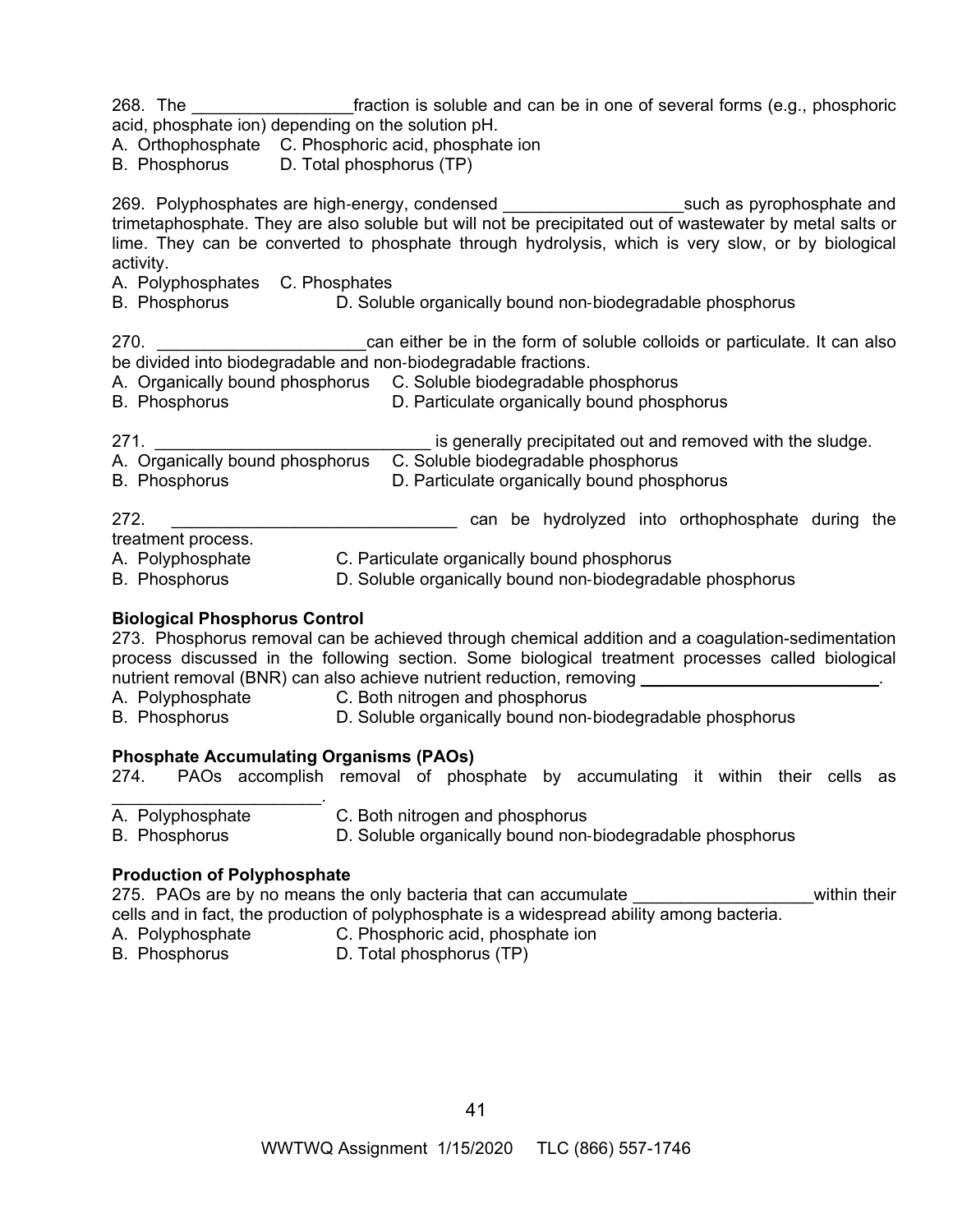#### **Luxury Uptake**

276. In an anaerobic secondary treatment process, some of the CBOD is broken down through fermentation by anaerobic bacteria into soluble CBOD and simpler organic molecules called

 $\mathcal{L}_\text{max}$  and  $\mathcal{L}_\text{max}$  and  $\mathcal{L}_\text{max}$ A. COD C. Carbon and energy B. VFAs D. ATP

277. Volatile fatty acids are a preferred source of the state of the by heterotrophic bacteria, including the PAOs, because these compounds are easily absorbed into the bacteria.

C. Carbon and energy

B. VFAs D. ATP

# **Logistical Problem**

278. The PAOs have a logistical problem: When PAOs are under anaerobic conditions, they are exposes to \_\_\_\_\_\_\_\_\_\_\_\_\_, but without oxygen, nitrite or nitrate present, they cannot access them. A. COD C. Carbon and energy B. VFAs D. ATP

## **Adenosine Triphosphate (ATP) Energy**

279. The PAOs take ATP to the next level and form an energy-rich compound called example the strings together large numbers of phosphate molecules. A. Polyphosphate C. Carbon and energy B. VFAs D. ATP

## **Chemical Precipitation of Phosphorus**

280. Phosphorus can also be precipitated through chemical addition. Alum, ferric chloride, or lime can be added to wastewater where these chemicals combine with phosphorus to form a solid. The precipitate is removed by settling or filtration.

A. True B. False

281. Chemical phosphorus removal can meet effluent levels as low as 0.03 mg/L TP. Chemical and biological phosphorus removal methods are often used together in various combination processes. A. True B. False

#### **Tertiary Filtration**

282. WWTPs typically use biological phosphorus removal methods to reduce P concentrations above 50 mg/L as P followed by chemical precipitation at or after the secondary clarifier. A. True B. False

#### **Biological Phosphorus Removal and Combination Processes Principles**

283. Biological phosphorus removal is achieved by contacting phosphorus accumulating organisms (PAOs) in the RAS with feed, containing volatile fatty acids (VFA), in a zone free of nitrates and DO (anaerobic zone).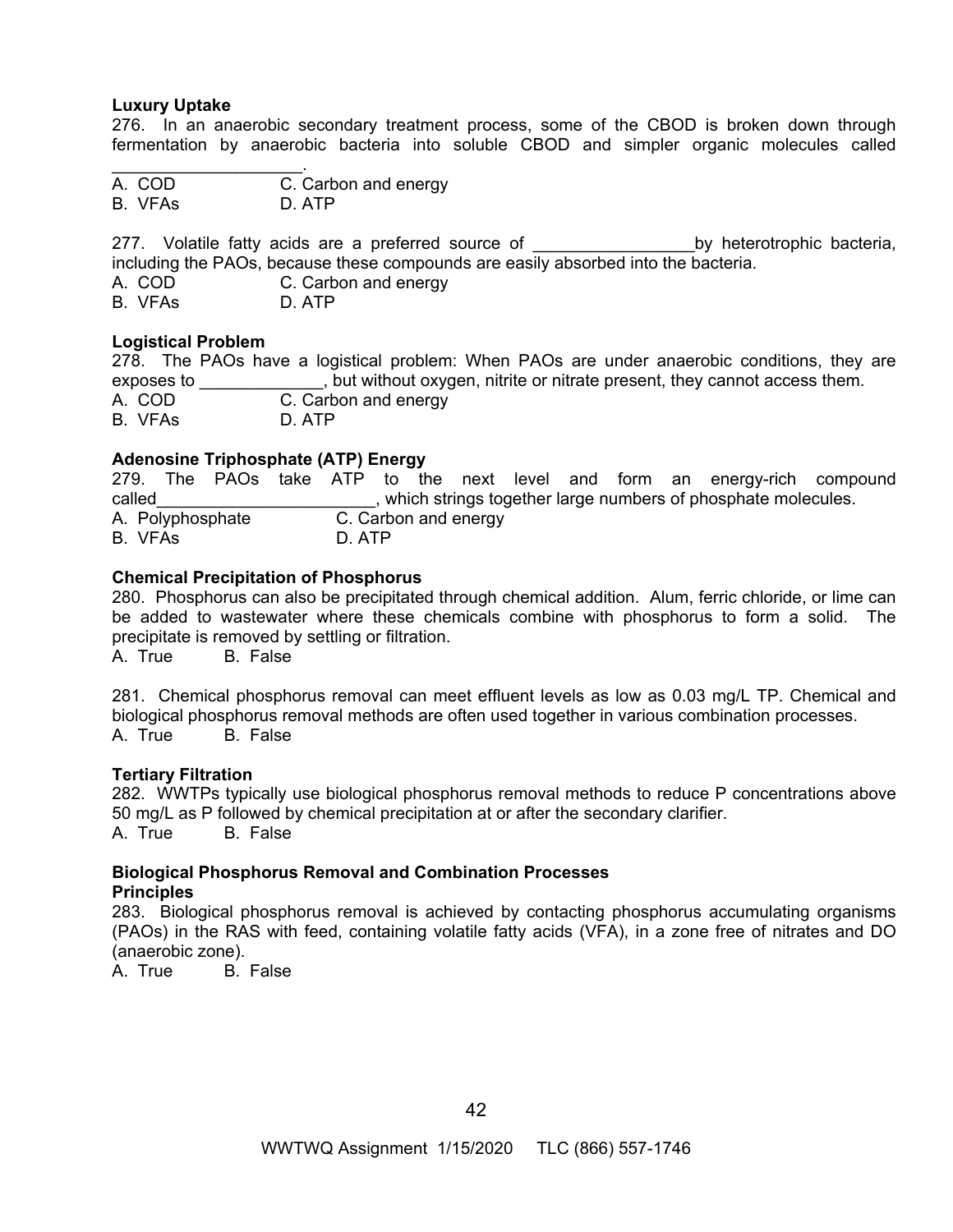# **Fuhs & Chen Theory**

284. PAOs have the ability to store a large mass of Theorem in their cells in the form of polyphosphates.

A. Carbon C. Poly-β-hydroxybutyrate (PHB)

B. Phosphorus D. Magnesium and potassium ions

# **University of Cape Town (UCT) and Modified UCT (MUCT)**

285. The UCT process was designed to reduce the state of the anaerobic zone when high removal of nitrates in the effluent is not required. It consists of three stages: an anaerobic stage, an anoxic stage, and an aerobic stage.

A. Nitrates C. An anoxic zone

B. A nitrate rich stream D. An aerobic stage

## **Johannesburg (JHB), Modified Johannesburg and Westbank**

286. The JHB process is similar to the 3 Stage Pho-redox process, but has a pre-anoxic tank ahead of the anaerobic zone to protect the zone from nitrates when low effluent nitrates are not required. The low COD of the wastewater limited the de-nitrification capacity in the original plant (Northern Works), resulting in nitrates in the

A. RAS C. An anoxic zone B. Pre-anoxic zone D. An aerobic stage

## **Iodometric Test**

287. The Iodometric (titration) test is not a very precise and reliable for (DO) analysis of samples. A. True B. False

288. Reactions take place with the addition of certain chemicals that liberate iodine equivalent to the?

- A. Original (DO) content C. Anaerobic conditions
- B. Dissolved Oxygen D. None of the Above

289. Which of the following wastewater terms can liberate iodine from iodides, and some reducing agents reduce iodine to iodide?

- A. Ammonia oxidation C. Certain oxidizing agents
- B. Phosphorus removal D. None of the Above

290. Which of the following wastewater terms effectively removes interference caused by nitrates in the water sample, so a more accurate determination of (DO) can be made?

- A. Winkler Method C. The alkaline Iodide-Azide reagent
- B. Dissolved Oxygen D. None of the Above

291. Which of the following wastewater terms is highly dependent on the source and characteristics of the sample?

- A. Methods of analysis C. Aerobic conditions
- B. DO analysis D. None of the Above

292. The magnetic method involves an oxygen permeable plastic membrane that serves as a diffusion barrier against impurities.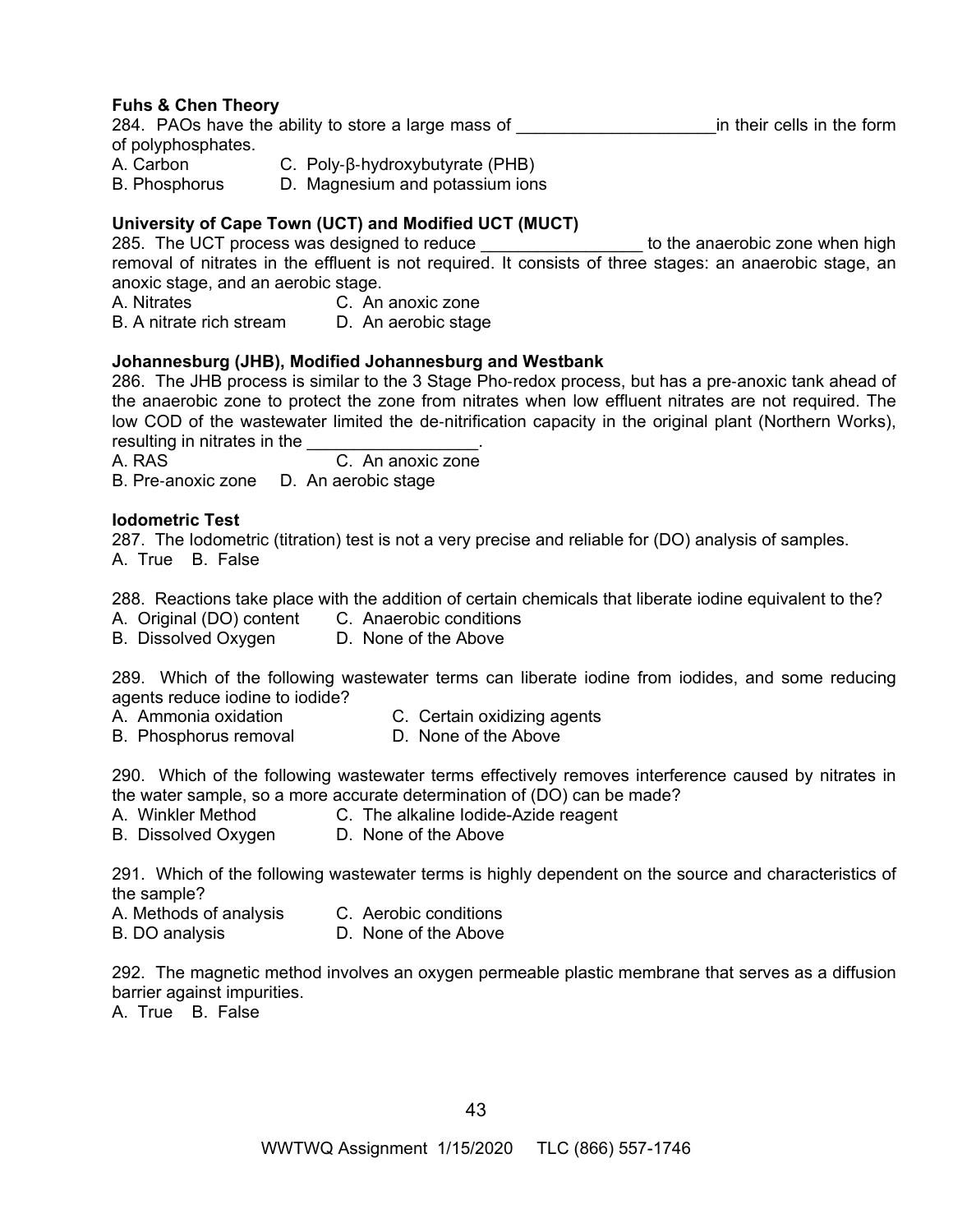293. The effect of oxidation wastes on streams, the suitability of water for fish and other organisms and the progress of self-purification can all be measured or estimated from the dissolved oxygen content. A. True B. False

294. Which of the following wastewater terms passes through the membrane and measured by the meter?

A. Carbon dioxide **C.** Only molecular oxygen

B. Dissolved Oxygen D. None of the Above

295. According to the text, membrane electrodes provide an excellent method for the same of the polluted, highly colored turbid waters and strong waste effluents. A. Sample(s) C. Aerobic conditions B. DO analysis D. None of the Above

296. Proper samples must be taken in\_\_\_\_\_\_\_\_\_\_\_\_\_\_\_\_\_\_\_\_\_\_\_\_ bottles where agitation or contact with air is at a minimum.

A. BOD C. MLSS measurement

B. DO analysis D. None of the Above

297. Which of the following wastewater terms –is the one of the most important analyses in determining the quality of natural waters?

A. Anaerobic conditions C. The dissolved oxygen test

B. Undissolved Oxygen D. None of the Above

298. Which of the following wastewater terms measurement is essential for adequate process control?

A. Dissolved oxygen C. Aerobic conditions

B. DO analysis D. None of the Above

# **Sludge Volume Index (SVI)**

299. The higher the (SVI), the better is the settling quality of the aerated mixed liquor, low (SVI) of 50 or less is considered a good settling sludge.

A. True B. False

300. The Sludge Volume Index (SVI) of activated sludge is defined as the volume in milliliters occupied by **by** after settling for 30 minutes.

A. 1g of activated sludge **C.** 10 g of activated sludge

B. 5g of activated sludge **D. None of the Above** 

# **Nutrient Constituents in Wastewater and Measurement Methods Nitrogen**

301. The major contributors of nitrogen to wastewater are \_\_\_\_\_\_\_\_\_\_\_\_\_\_\_\_\_\_ such as food preparation, showering, and waste excretion.

A. Human activities C. Bacteria and other microbes

B. Oxygen-demanding pollutants D. None of the Above

302. The per capita contribution of nitrogen in domestic wastewater is about 1/10th of that for BOD. A. True B. False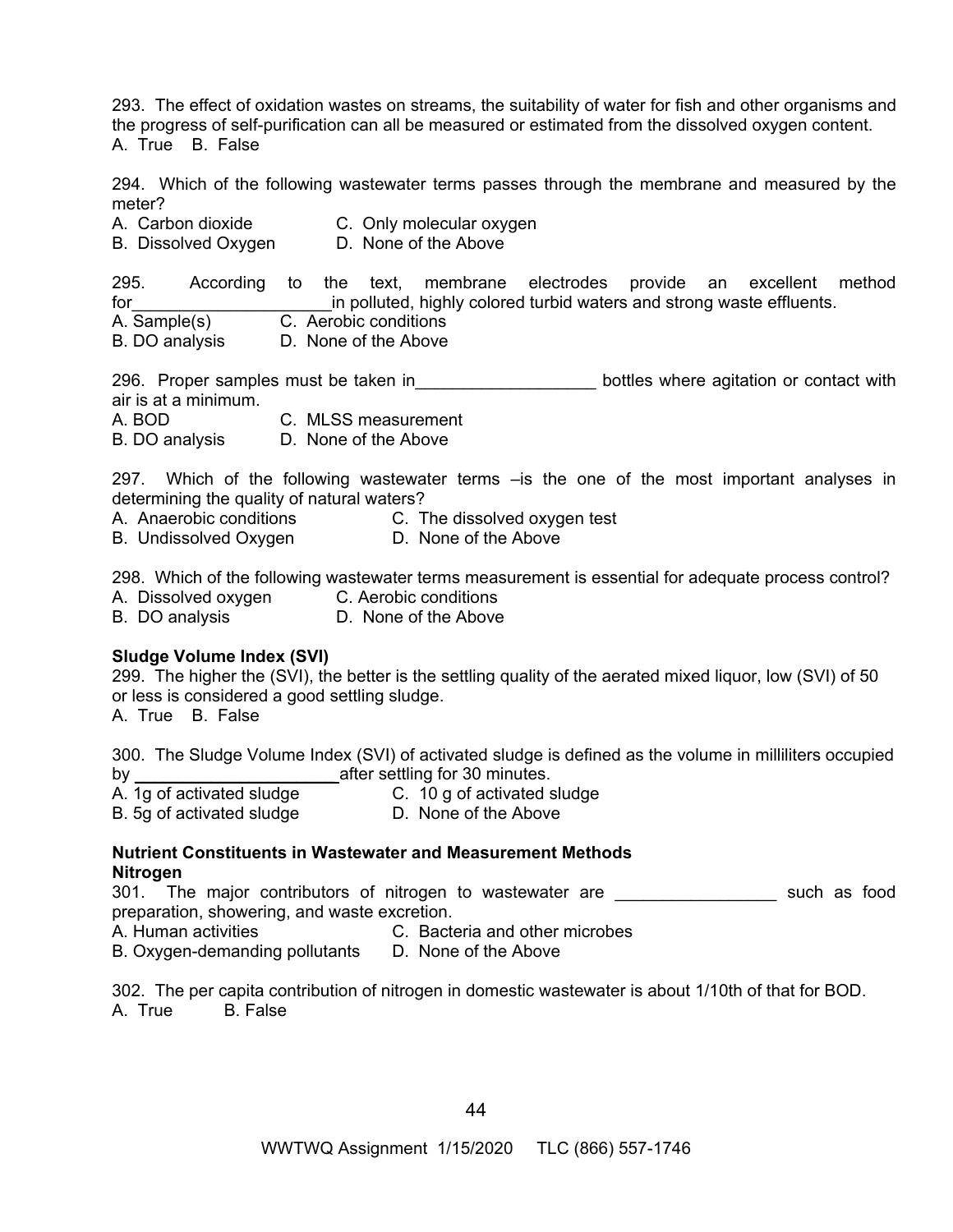303. Which of the following in domestic wastewater typically ranges from 20 to 70 mg/L for low to high strength wastewater?

- A. Organic carbon C. BOD
- B. Total nitrogen **D. None of the Above**
- 

304. Influent concentration varies during the day and can vary significantly during rainfall events, as a result of?

- 
- 
- A. Oxygen-demanding pollutants **C.** Inflow and infiltration to the collection system
- B. Dissolved oxygen decrease D. None of the Above
- 

# **The TKN method has three major steps:**

305. Digestion to convert organic nitrogen to?

- A. Ammonium sulfate C. Dissolved, biodegradable compounds
- B. Organic nitrogen **D. None of the Above**

306. Conversion of which term into condensed ammonia gas through addition of a strong base and boiling?

- A. Ammonia gas C. Ammonia-nitrogen concentration
- B. Ammonium sulfate D. None of the Above

307. Measuring the concentration includes ammonia, with this term being subtracted from the TKN to determine organic nitrogen.

- A. Ammonia gas C. Ammonia-nitrogen concentration
	-
- B. Ammonium sulfate D. None of the Above

308. Nitrogen components in wastewater are typically reported on an "<br>
letterman basis?

- A. As Nitrite C. As nitrogen
- B. As Nitrate D. None of the Above

309. Wastewater treatment plants are designed for nitrification and denitrification and these can remove 80 to 95 percent of \_\_\_\_\_\_\_\_\_\_\_\_\_\_\_\_\_\_, but the removal of organic nitrogen is typically much less efficient.

- A. TKN C. Aliphatic N compounds
- B. Inorganic nitrogen D. None of the Above

310. According to the text, domestic wastewater organic nitrogen may be present in particulate, colloidal or dissolved forms and consist of proteins, amino acids, with the stractory natural compounds in drinking water.

- A. VFAs C. Aliphatic N compounds
- B. Nitrites D. None of the Above

311. Which of the following may be released in secondary treatment by microorganisms either through metabolism or upon death and lysis?

- A. TKN C. Aliphatic N compounds
- B. Organic nitrogen D. None of the Above

312. Which of the following happens by microorganisms releases some organic nitrogen as dissolved, biodegradable compounds?

- A. Ammonia gas C. Hydrolysis of particulate and colloidal material
- B. THMs D. None of the Above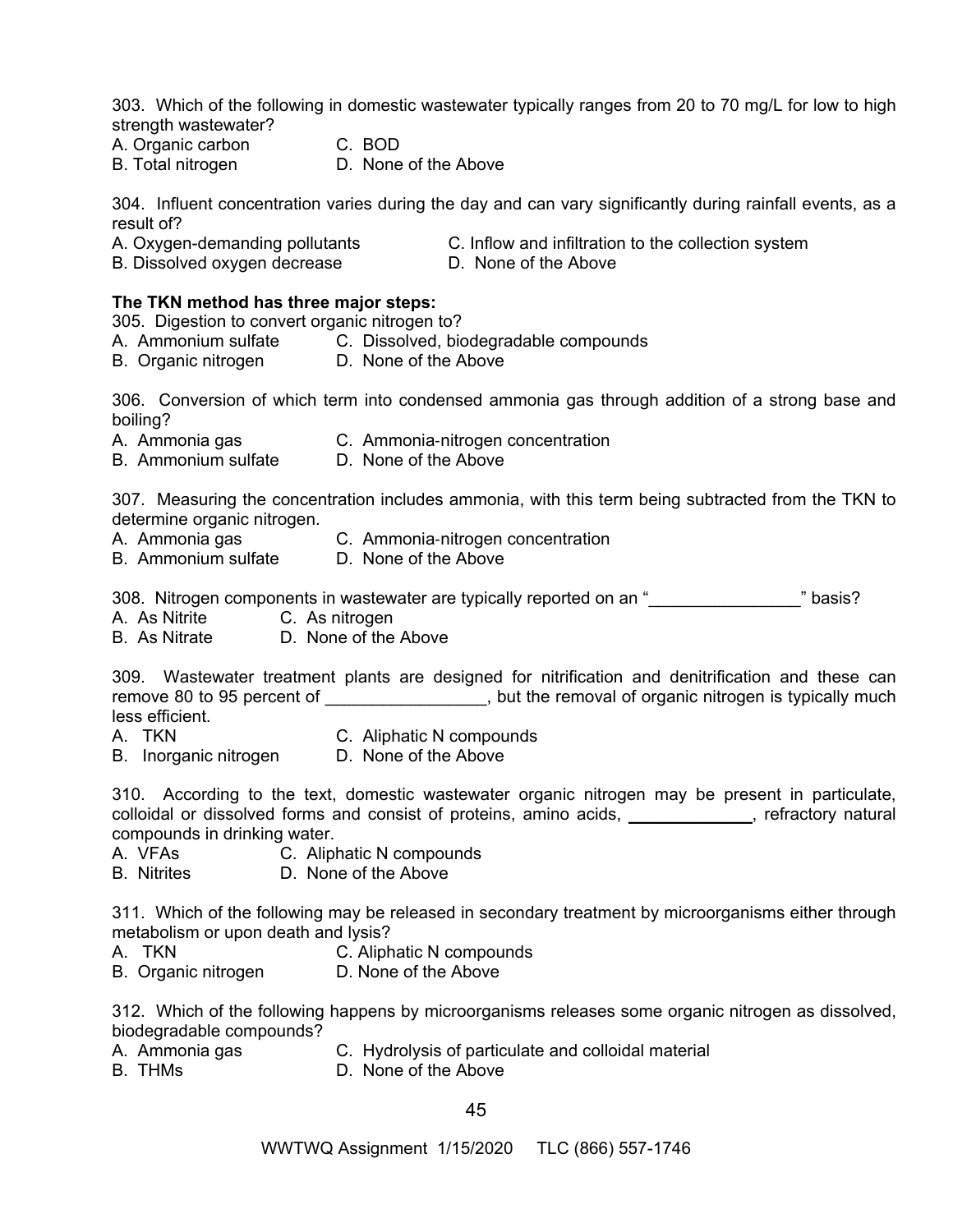313. Other forms of \_\_\_\_\_\_\_\_\_\_\_\_\_\_\_ may be more persistent in wastewater treatment processes.

A. TKN C. Dissolved, biodegradable compounds

B. Organic nitrogen D. None of the Above

314. The chemical composition of DON in wastewater effluents is completely understood.

A. True B. False

# **Phosphorus**

315. Which of the following in domestic wastewater typically ranges between 4 and 8 mg/L but can be higher depending on sources?

A. Phosphorus as phosphate C. Total phosphorus (TP)

B. Orthophosphate **D. None of the Above** 

#### **Advanced Treatment Section Types of Processes**

316. Which of the following operate without heating and therefore use less energy than conventional thermal separation processes such as distillation, sublimation or crystallization?

A. Cold separation C. Conventional thermal separation process(es)

B. Membrane separation processes D. None of the Above

317. Which of the following uses membrane technology and is widely used in the food technology, biotechnology and pharmaceutical industries?

- 
- B. Membrane separation processes D. None of the Above
- A. Cold separation C. Conventional thermal separation process(es)
	-

318. According to the text, it is impossible to separate the constituents of azeotropic liquids or solutes which form isomorphic crystals by distillation or recrystallization but such separations can be achieved using \_\_\_\_\_\_\_\_\_\_\_.

- A. Membrane technology C. Reverse osmosis
- B. Macromolecule(s) D. None of the Above

319. Applications include the production of drinking water by **Example 20** (worldwide approximately 7 million cubic meters annually), filtrations in the food industry, the recovery of organic vapors such as petro-chemical vapor recovery and the electrolysis for chlorine production.

- A. Membranes C. Reverse osmosis
- B. Macromolecule(s) D. None of the Above

320. Wastewater treatment membrane technology is becoming increasingly important. With the help of it is possible to remove particles, colloids and macromolecules, so that waste-water can be disinfected in this way.

- 
- A. Ultra/microfiltration C. Membrane technology
- B. Fractional distillation D. None of the Above

321. Many azeotropic mixtures of pairs of compounds are known, and many azeotropes of three or more compounds are also known, it is not possible to separate the components by<br>A. Ultra/microfiltration C. Membrane technology

- 
- C. Membrane technology
- B. Fractional distillation D. None of the Above
-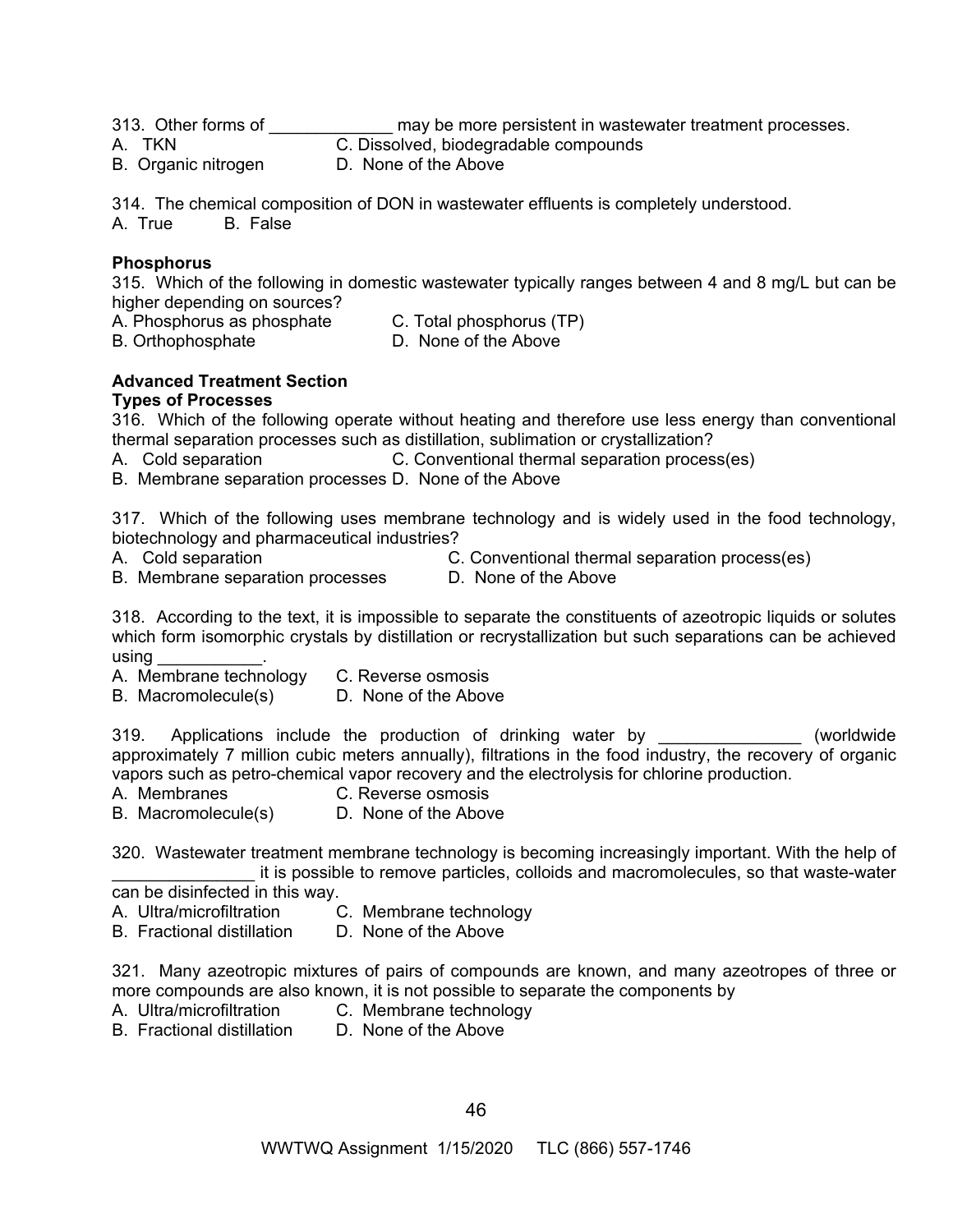#### **Membrane Filtration Processes**

322. Which of the following enables some water systems having contaminated water sources to meet new, more stringent regulations?

- A. Ultra/microfiltration C. Membrane technology
- B. Fractional distillation D. None of the Above

## **Description of Membrane Filtration Processes**

323. Which of the following water is forced through a porous membrane under pressure, while suspended solid, large molecules or ions are held back or rejected?<br>A. Ultra/microfiltration C. Membrane processes

- C. Membrane processes
- B. Fractional distillation D. None of the Above

#### **Microfiltration**

324. The current primary use of MF is by industries to remove very fine particles from process water, the process has also been used as a pretreatment for?

- A. Ultra/microfiltration C. Other membrane processes
- B. Fractional distillation D. None of the Above

325. RO membranes are susceptible to clogging or filter binding unless the **Example 1** being processed is already quite clean.

- A. Process liquid C. Total dissolved solids (TDS
- B. Water D. None of the Above

326. Which of the following has been proposed as a filtering method for particles resulting from the direct filtration process?

- A. Direct filtration process C. Microfiltration or MF
- B. Potable water treatment D. None of the Above

327. The use of filter aids to improve filtering efficiency, especially for small particles that could contain \_\_\_\_\_\_\_\_\_\_\_\_\_ are recommended.

- A. Total dissolved solids (TDS) C. Bacterial and protozoan life
- B. Chloride and sodium D. None of the Above

#### **Ultrafiltration**

328. The smaller pore size is designed to remove colloids and substances that have larger molecules, which are called?

- A. Equal to a certain molecular weight C. High-molecular-weight materials
	-
- 
- B. Microfiltration or MF D. None of the Above
- 
- 

329. UF membranes can be designed to pass material that weigh less than or?

- A. Equal to a certain molecular weight C. High-molecular-weight materials
- B. Microfiltration or MF D. None of the Above

330. UF does not generally work well for removal of\_\_\_\_\_\_\_\_, it can be used effectively for removal or most organic chemicals.

- A. Process liquid C. Salt or dissolved solids
- B. Total dissolved solids (TDS) D. None of the Above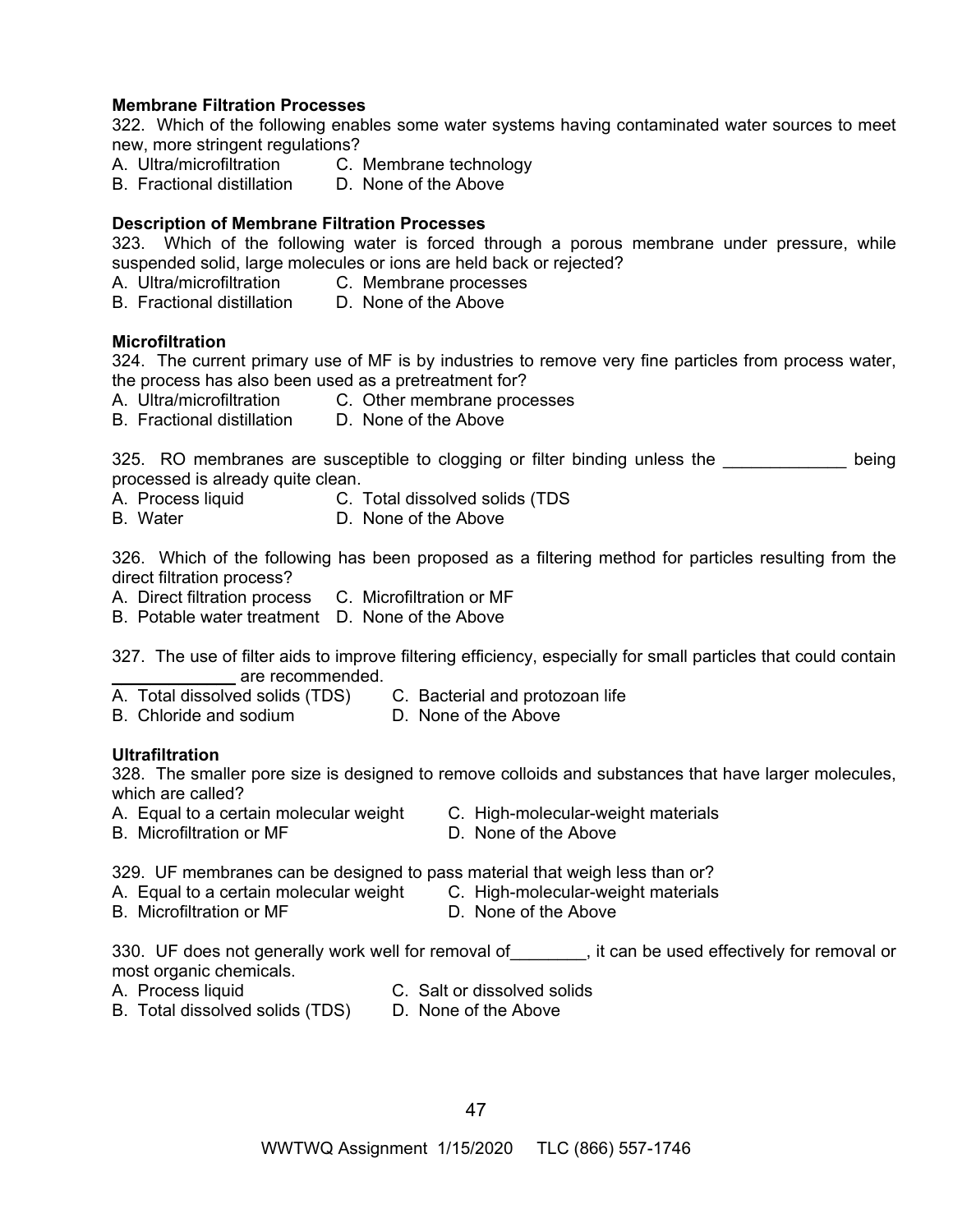## **Nanofiltration**

331. Nanofiltration (NF) process has been used primarily for water softening and reduction of?

- A. Process liquid C. Salt or dissolved solids
- B. Total dissolved solids (TDS) D. None of the Above
- 332. NF capability will undoubtedly increase the use of Theorem Constants for potable water treatment.
- A. Reverse osmosis or RO C. Direct filtration process
- 
- B. NF D. None of the Above

# **Reverse Osmosis**

333. RO membranes have very low MWC pore size that can reject ions at very high rates, including? A. Chloride and sodium C. Salt or dissolved solids

- B. Total dissolved solids (TDS) D. None of the Above
	-

334. RO also works most organic chemicals, and radionuclides and microorganisms. Industrial water uses such as semiconductor manufacturing is also an important?

- A. RO process C. Direct filtration process
- B. Potable water treatment D. None of the Above

# **Microfiltration Specific Process**

335.Microfiltration is a type of physical filtration process where a contaminated fluid is passed through a special pore-sized membrane to separate microorganisms and suspended particles from?

- A. Chloride and sodium C. Salt or dissolved solids
- B. Process liquid **D. None of the Above**
- 

336. Which of the following works with such as ultrafiltration and reverse osmosis to provide a product stream that is free of undesired contaminants?

- A. Various other separation processes C. Batch or semi-continuous filtration
- B. MF membranes D. None of the Above

337. Microfiltration usually serves as a pre-treatment for other separation processes such as?

- A. Cross flow filtration **C.** Ultrafiltration
- B. Filtration process(es) D. None of the Above

#### **Common Applications Water Treatment Process**

338. Which of the following presents a physical means of separation (a barrier) as opposed to a chemical alternative?

- A. Fouling membranes C. Batch or semi-continuous filtration
- B. MF membranes D. None of the Above

339. Which of the following are used in secondary wastewater effluents to remove turbidity but also to provide treatment for disinfection?

- A. Cross flow filtration **C.** MF membranes
	-
- B. Filtration process(es) D. None of the Above
- 
- 

#### **Driving Force, Retentate Stream and Permeate Streams**

340. Which of the following can be distinguished by three major characteristics; Driving force, retentate stream and permeate streams?

- A. Membrane filtration processes C. Batch or semi-continuous filtration
- B. Retentate and product streams D. None of the Above

48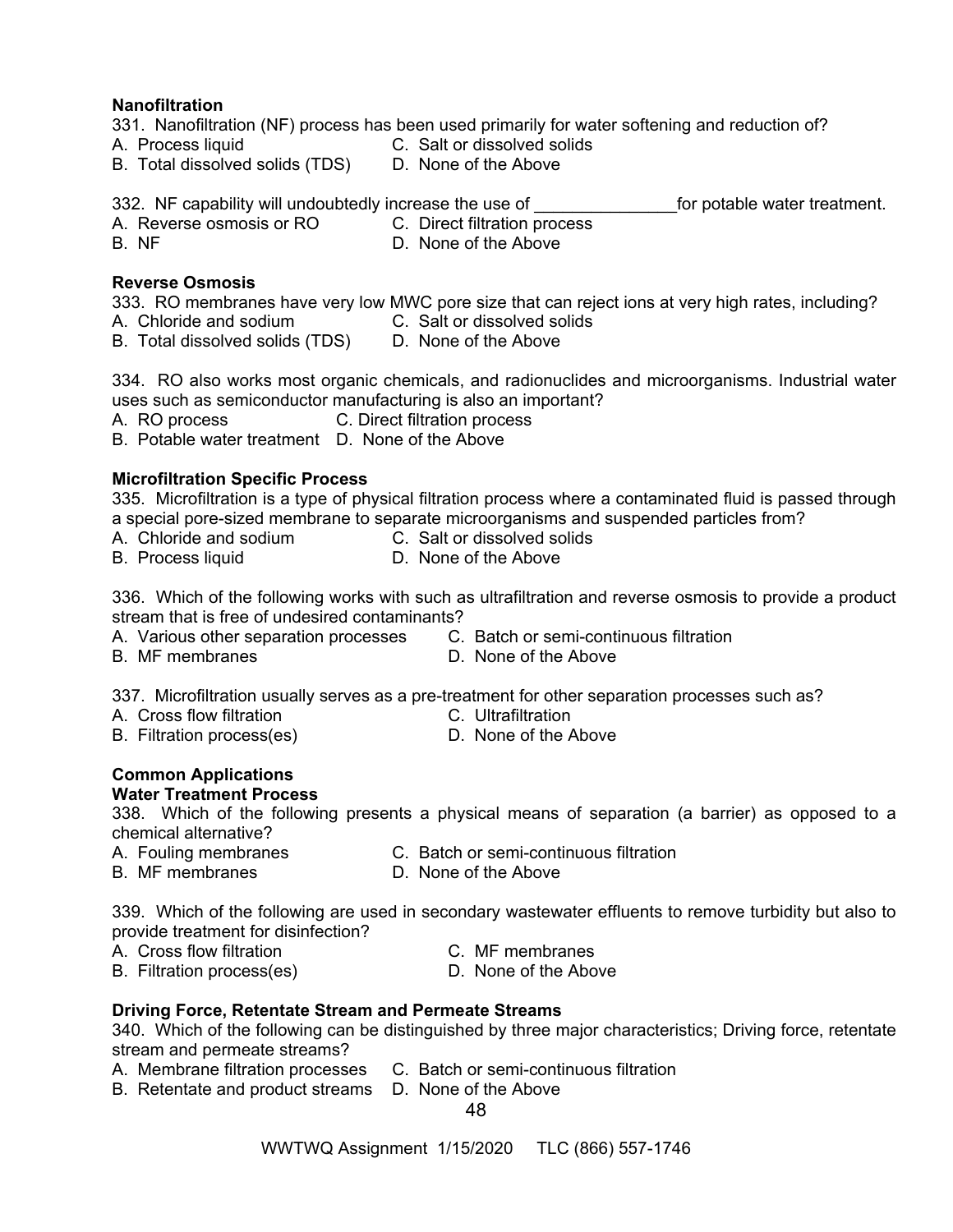341. Which of the following is pressure driven with suspended particles and water as retentate and dissolved solutes plus water as permeate?

- 
- B. The use of hydraulic pressure D. None of the Above
- A. Cross flow filtration C. Microfiltration process
	-

342. Which of the following accelerates the separation process by increasing the flow rate (flux) of the liquid stream but does not affect the chemical composition of the species in the retentate and product streams?<br>A. Cross flow filtration

- C. Microfiltration process
- B. The use of hydraulic pressure D. None of the Above
- 

## **Fouling**

343. A major characteristic that limits the performance of microfiltration or any membrane technology is a process known as?

A. Cross flow filtration C. Fouling

- 
- 
- B. Performance of microfiltration D. None of the Above

344. Which of the following describes the deposition and accumulation of feed components such as suspended particles, impermeable dissolved solutes or even permeable solutes, on the membrane surface and or within the pores of the membrane?

A. Cross flow filtration C. Fouling

- 
- B. Performance of microfiltration **D. None of the Above**

345. Fouling of the membrane during the filtration processes decreases the flux and thus overall efficiency of the operation. This is indicated when the pressure drop increases to a certain point. It occurs even when operating parameters are constant (pressure, flow rate, temperature and concentration)

A. True B. False

#### **Nanofiltration (NF) Section**

346. Nanofiltration is a relatively recent membrane filtration process used most often with low total dissolved solids water with the purpose of softening (polyvalent cation removal) and removal of such as natural organic matter and synthetic organic matter.

- A. Process liquid C. Disinfection by-product precursors
- B. Chloride and sodium D. None of the Above

347. Nanofiltration is also becoming more widely used in food processing applications and for and partial (monovalent ion) demineralization.

- A. Simultaneous concentration C. Natural organic matter and synthetic organic matter
- B. Pore dimensions **D. None of the Above**
- 

348. Which of the following is a membrane filtration-based method that uses nanometer sized cylindrical through-pores that pass through the membrane at 90°?

- A. Reverse osmosis or RO C. Direct filtration process
- 
- B. Nanofiltration **D.** None of the Above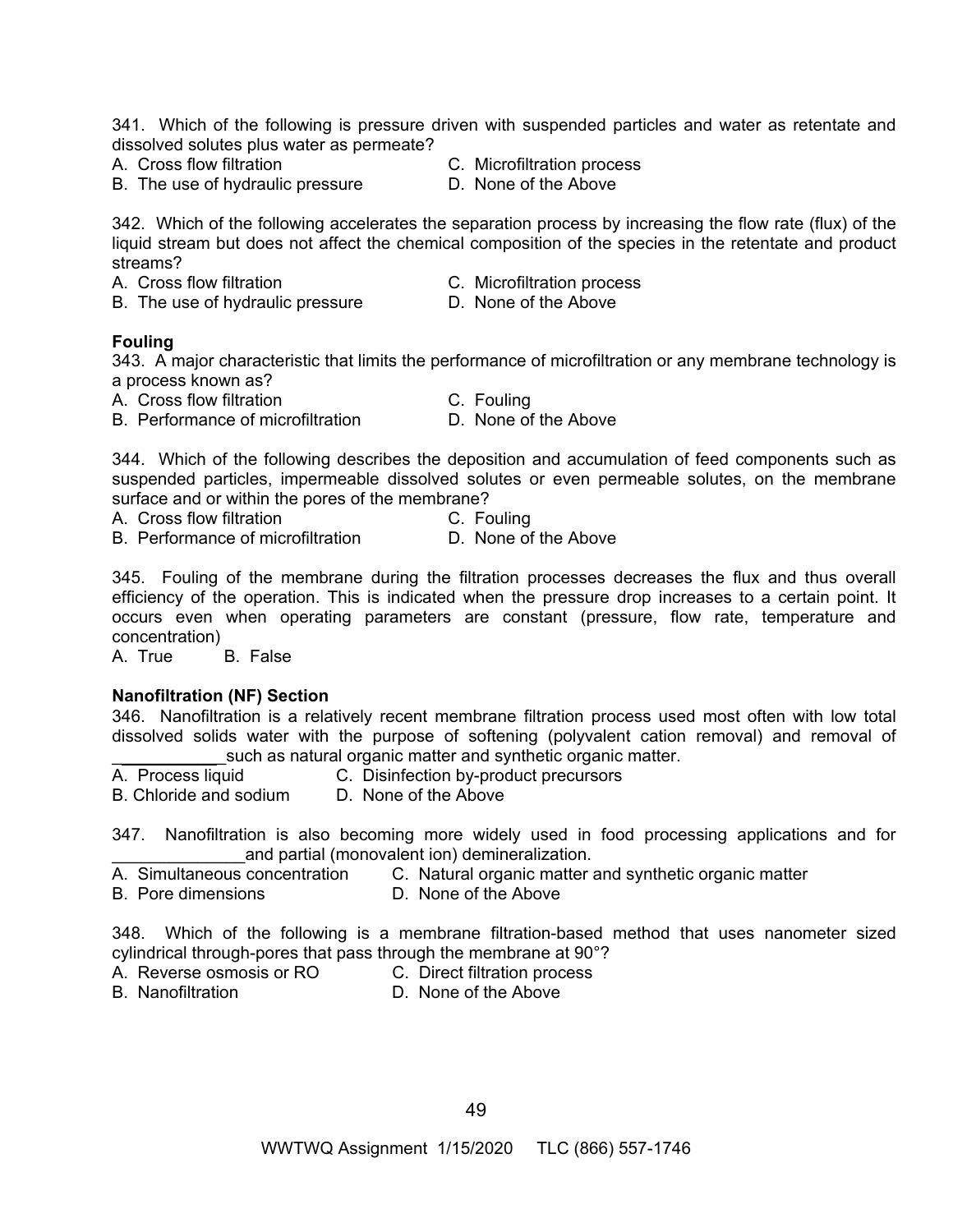349. Nanofiltration membranes have pore sizes from 1-10 nanometers, smaller than that used in microfiltration and?

- 
- A. Ultrafiltration C. Direct filtration process

B. Track-etch" membrane(s) D. None of the Above

350. Which of the following are controlled by pH, temperature and time during development with pore densities ranging from 1 to 106 pores per  $\text{cm}^2$ ?<br>A. Simultaneous concentration C. Natura

- C. Natural organic matter and synthetic organic matter
- B. Pore dimensions D. None of the Above

351. Membranes made from polyethylene terephthalate are referred to as\_\_\_\_\_\_\_\_\_\_\_\_, named after the way the pores on the membranes are made.

- 
- A. Ultrafiltration C. Direct filtration process
- B. Track-etch" membrane(s) D. None of the Above

352. "Tracking" results in making tracks that are chemically developed into the membrane or into the membrane, which are the pores.

- A. Gentle molecular separation C. "Etched"
- B. Tracking **D. None of the Above**

353. According to the text, membranes created from metal such as \_\_\_\_\_\_\_\_\_\_, are made by electrochemically growing a thin layer of aluminum oxide from aluminum metal in an acidic medium.

- A. Solvent-stable membrane(s) C. Alumina membranes
- B. Membrane(s) D. None of the Above

## **Range of Applications**

354. The original uses for nanofiltration were water treatment and?

- A. Gentle molecular separation **C. Water softening**
- B. Solvent-stable membrane(s D. None of the Above

355. Which of the following can "soften" water by retaining scale-forming, hydrated divalent ions (e.g.  $Ca<sup>2+</sup>, Mg<sup>2+</sup>$ ) while passing smaller hydrated monovalent ions?

A. Track-etch" membrane(s) C. Nanofilter(s)

B. Membrane(s) D. None of the Above

356. Which of the following has allowed the application for nanofiltration membranes to extend into new areas such as pharmaceuticals, fine chemicals, and flavor and fragrance industries?

- A. Solvent-stable membrane(s) C. Alumina membranes
- B. Membrane(s) D. None of the Above

357. Organic solvent nanofiltration technology and \_\_\_\_\_\_\_\_\_used has extended possibilities for applications in a variety of organic solvents ranging from non-polar through polar to polar aprotic.

- A. Solvent-stable membrane(s) C. Commercialization of membranes
- B. Membrane(s) D. None of the Above
	-

#### **Advantages and Disadvantages**

358. One of the main advantages of nanofiltration as a method of softening water is that during the process of retaining calcium and magnesium ions while passing smaller hydrated monovalent ions, filtration is performed without adding extra sodium ions, as used in Ion exchangers. A. True B. False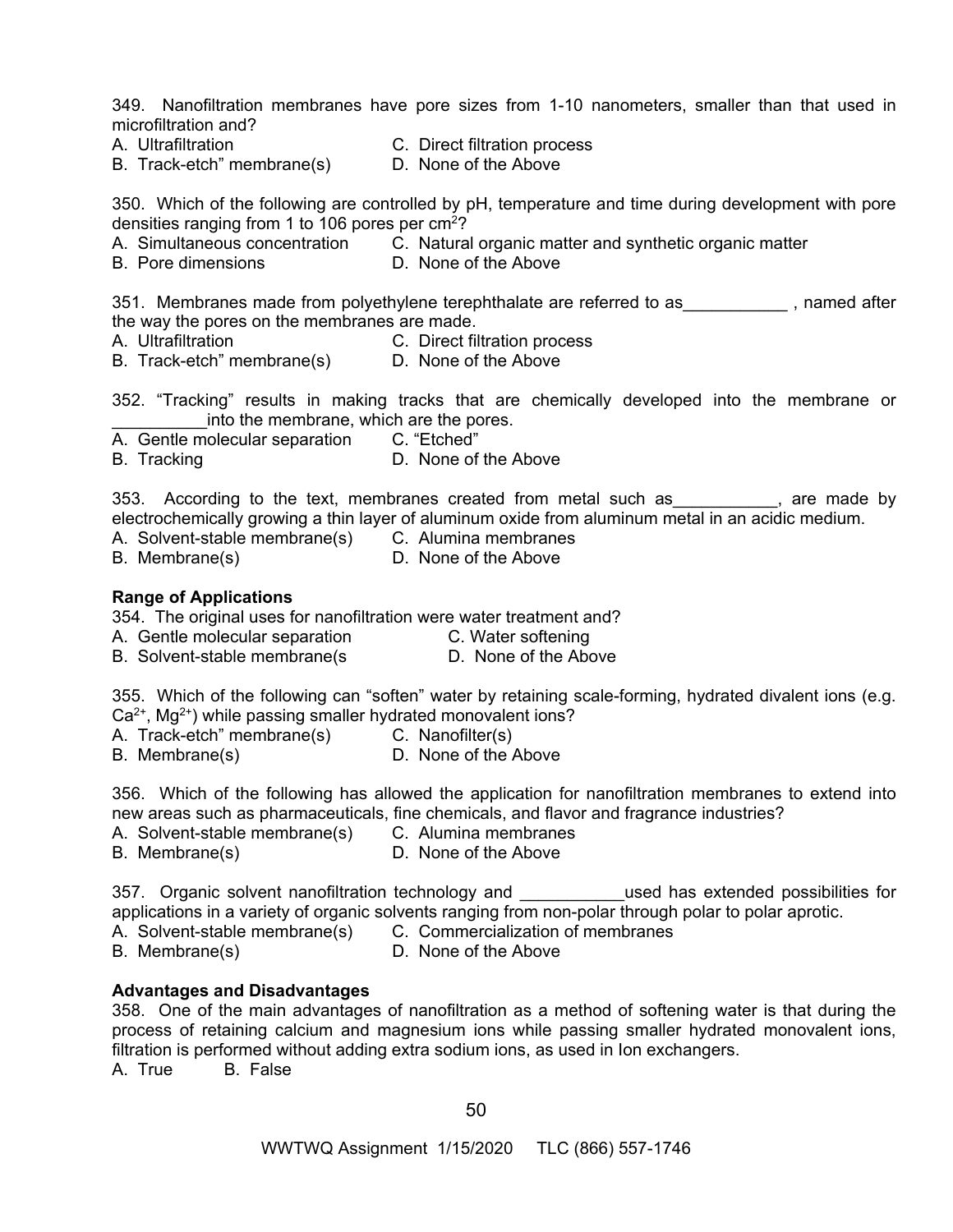359. Which of the following do not operate at room temperature (e.g. distillation), which greatly increases the cost of the process when continuous heating or cooling is applied?

A. Many separation processes C. Organic solvent nanofiltration technology

B. Gentle molecular separation D. None of the Above

360. Which of the following is linked with nanofiltration that is often not included with other forms of separation processes (centrifugation)?

- 
- A. Many separation processes C. Organic solvent nanofiltration technology
- B. Gentle molecular separation D. None of the Above

361. Which of the following has a very favorable benefit of being able to process large volumes and continuously produce streams?

- 
- A. Ultrafiltration C. Nanofiltration
- B. Microfiltration or MF D. None of the Above

362. Anything smaller, reverse osmosis is used and anything larger is used for?

- A. Ultrafiltration C. Nanofiltration
- B. Microfiltration or MF D. None of the Above

363. Which of the following can also be used in cases where nanofiltration can be used, due to it being more conventional?

- A. Ultrafiltration C. Nanofiltration
- B. Microfiltration or MF D. None of the Above

364. Which of the following membranes are an expensive part of the process. Repairs and replacement of membranes is dependent on total dissolved solids, flow rate and components of the feed?

A. Ultrafiltration C. Nanofiltration

B. Microfiltration or MF D. None of the Above

365. Which of the following being used across various industries, only an estimation of replacement frequency can be used?

- A. Ultrafiltration C. Nanofiltration
- B. Microfiltration or MF D. None of the Above

# **Reverse Osmosis Process Section**

366. Osmosis is a natural phenomenon in which a liquid - water in this case - passes through a semipermeable membrane from a relatively dilute solution toward a more concentrated solution. This flow produces a measurable pressure, called osmotic pressure.

A. True B. False

367. Which of the following produces high quality water at low cost compared to other purifications processes?

- A. Ultrafiltration C. RO
- B. Microfiltration or MF D. None of the Above

368. Which of the following is determined by the total dissolved solids content of the saline solution, or contaminated solution on one side of the membrane?

- A. This pressure differential C. Virtually 100% of colloidal and suspended matter
- B. Osmotic pressure D. None of the Above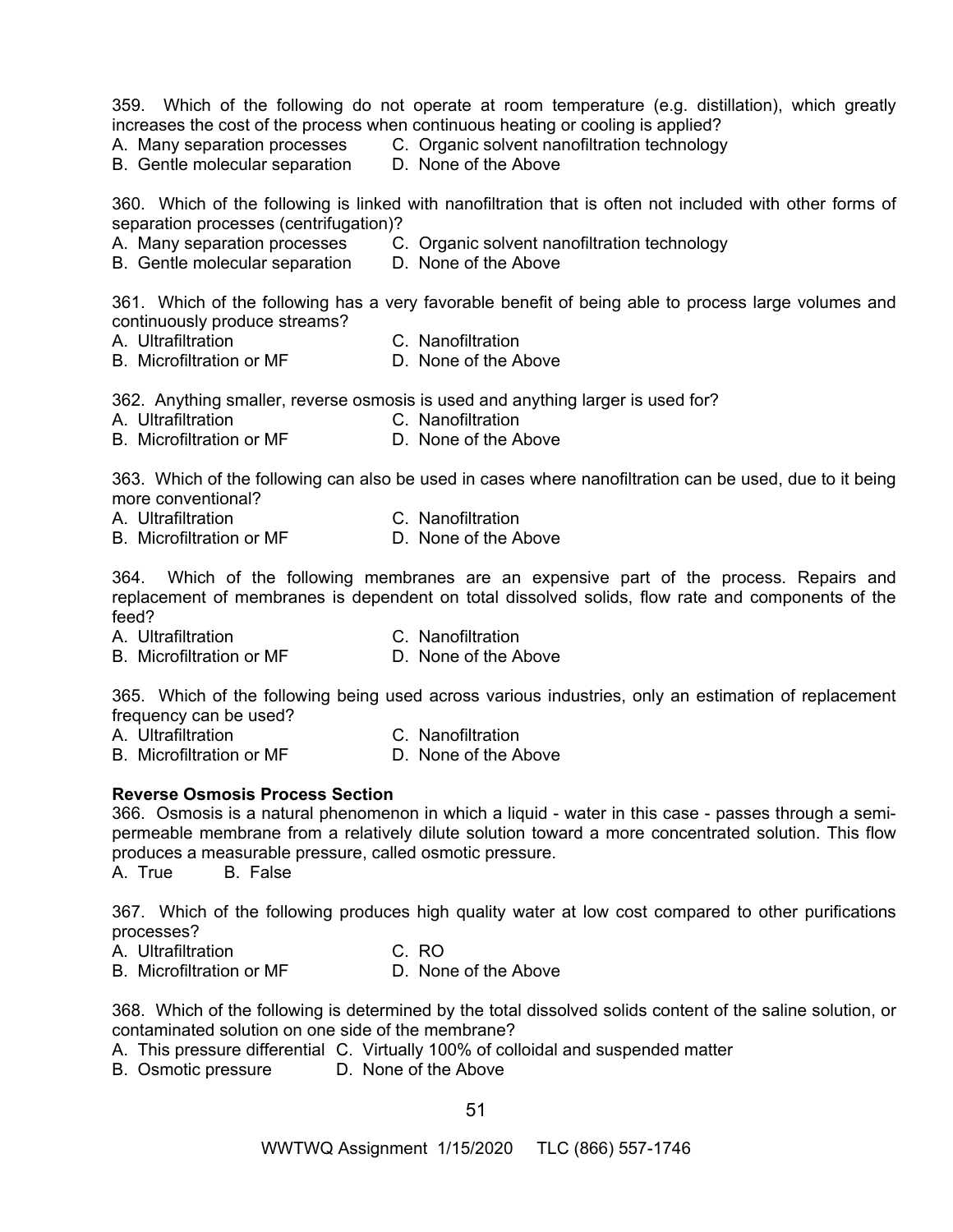369. The higher the content of dissolved solids, the higher the?

A. This pressure differential C. Virtually 100% of colloidal and suspended matter

B. Osmotic pressure D. None of the Above

370. Which of the following result in higher osmotic pressures?

- A. Pressure differential C. Higher molecular weights
- B. Osmotic pressure D. None of the Above

371. According to the text, common tap water as found in most areas may have an osmotic pressure of about 10 PSI (Pounds per Square Inch), or about?

A. 376 PSI C. 1.68 Bar

B. A pressure of 10 PSI D. None of the Above

372. According to the text, Seawater at \_\_\_\_\_\_\_\_\_\_\_\_\_\_\_ typically has an osmotic pressure of about 376 PSI (26.75 Bar). A. 36,000 PPM C. 1.68 Bar B. A pressure of 10 PSI D. None of the Above

373. To reach the point at which osmosis stops for tap water, a pressure of 10 PSI would have to be applied to the saline solution, and to stop osmosis in seawater, a pressure of would have to be applied to the seawater side of the membrane.

A. 376 PSI C. 1.68 Bar

B. A pressure of 10 PSI D. None of the Above

#### **Brine Channel**

374. Concentrated raw water is called the reject stream or concentrate stream, it may also be called brine if it is coming from a?

- A. Salt water source C. The concentrate
- B. Microporous support layer D. None of the Above

375. Which of the following when sufficient flows are maintained, serves to carry away the impurities removed by the membrane, thus keeping the membrane surface clean and functional?

- A. Salt water source C. The concentrate
- B. Microporous support layer D. None of the Above

376. The membrane material itself is a special thin film composite (TFC) polyamide material, cast in a microscopically thin layer on another, thicker cast layer of Polysulfone called?

- A. Salt water source C. The concentrate
- B. Microporous support layer D. None of the Above

377. Each sheet of membrane material is inspected at special light tables to ensure the quality of the membrane coating, before being assembled into the?

- A. Spiral wound element design C. Amount of permeate or product water
- B. Microporous support layer D. None of the Above

378. To achieve Reverse Osmosis, the **Example 20** pressure is generally doubled.

- A. Membrane material C. Amount of permeate or product water
- B. Osmotic D. None of the Above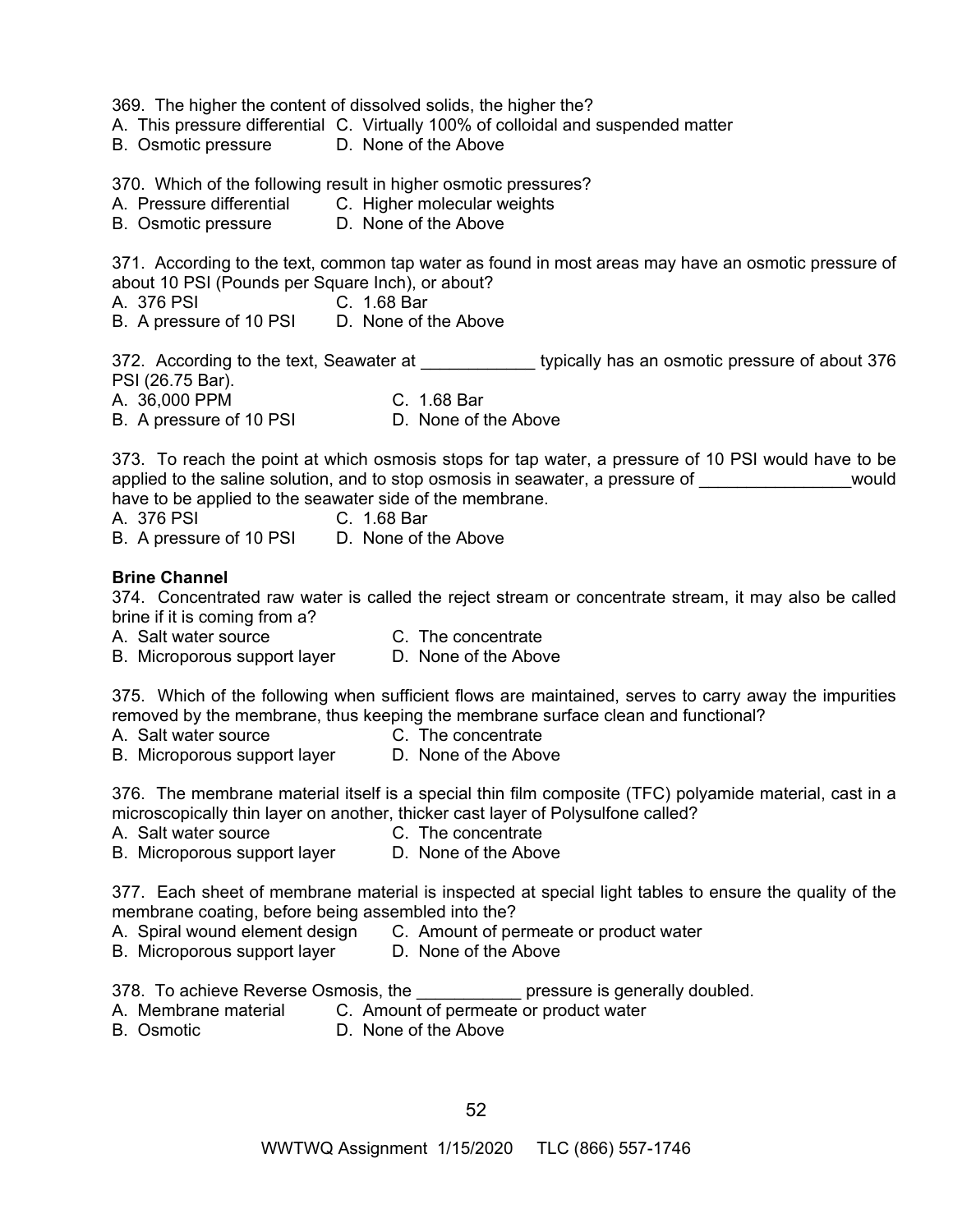379. The inverse occurs with lower temperatures, in that salt passage decreases (reducing the \_\_\_\_\_\_\_\_\_\_\_in the permeate or product water), while operating pressures increase. Or, if operating pressures do not increase, then the amount of permeate or product water is reduced.

- 
- A. TDS C. Concentrate
- B. Raw water **D. None of the Above**

380. The rejection rate is the percentage of The Prejected, or prevented from passing through the membrane.

- A. Percentage of permeate C. Dissolved solids
- B. Raw water **D. None of the Above**

381. A membrane with a rejection rate of 99% (usually based on Na (Sodium)) will allow only 1% of the concentration of \_\_\_\_\_\_\_\_\_\_to pass through into the permeate.

A. Percentage of permeate C. Dissolved solids

B. Raw water **D. D. None of the Above** 

382. As the raw water is processed, the concentrations of \_\_\_\_\_\_\_\_\_\_\_\_\_\_\_\_\_\_\_\_\_\_\_increase as it passes along the membrane's length and usually multiple membranes are employed, with each membrane in series seeing progressively higher dissolved solids levels.

A. Percentage of permeate C. TDS

B. Raw water **D. None of the Above** 

383. Typically, starting with seawater of 36,000 PPM, standard rejection membranes produce?

A. Permeate above 500 PPM C. Amount of permeate or product water

B. Permeate below 500 PPM D. None of the Above

384. Optimum flows and pressures, optimum recovery rates (the **come a set of rom** a given stream of raw water), prefiltration and other pretreatment considerations, and so forth.

- A. Percentage of permeate C. Amount of permeate or product water
- B. Multi-media filtration D. None of the Above

385. Well-designed systems employ multiple stages of prefiltration, tailored to the application, including and one or more stages of cartridge filtration.

- A. Percentage of permeate C. Amount of permeate or product water
- B. Multi-media filtration D. None of the Above

386. Which of the following has proved to be the most reliable and cost effective method of desalinating water, and hence its use has become more and more widespread?

- A. Reverse Osmosis C. Direct filtration process
- B. Potable water treatment D. None of the Above

387. Which of the following is usually some 70% less than for comparable evaporation technologies?

- A. Energy consumption C. Direct filtration process
- B. Component parts D. None of the Above

388. Which of the following have been improved as well, reducing maintenance and down time?

- A. Each sheet of membrane material C. Component parts
	-
- B. Microporous support layer **D. None of the Above**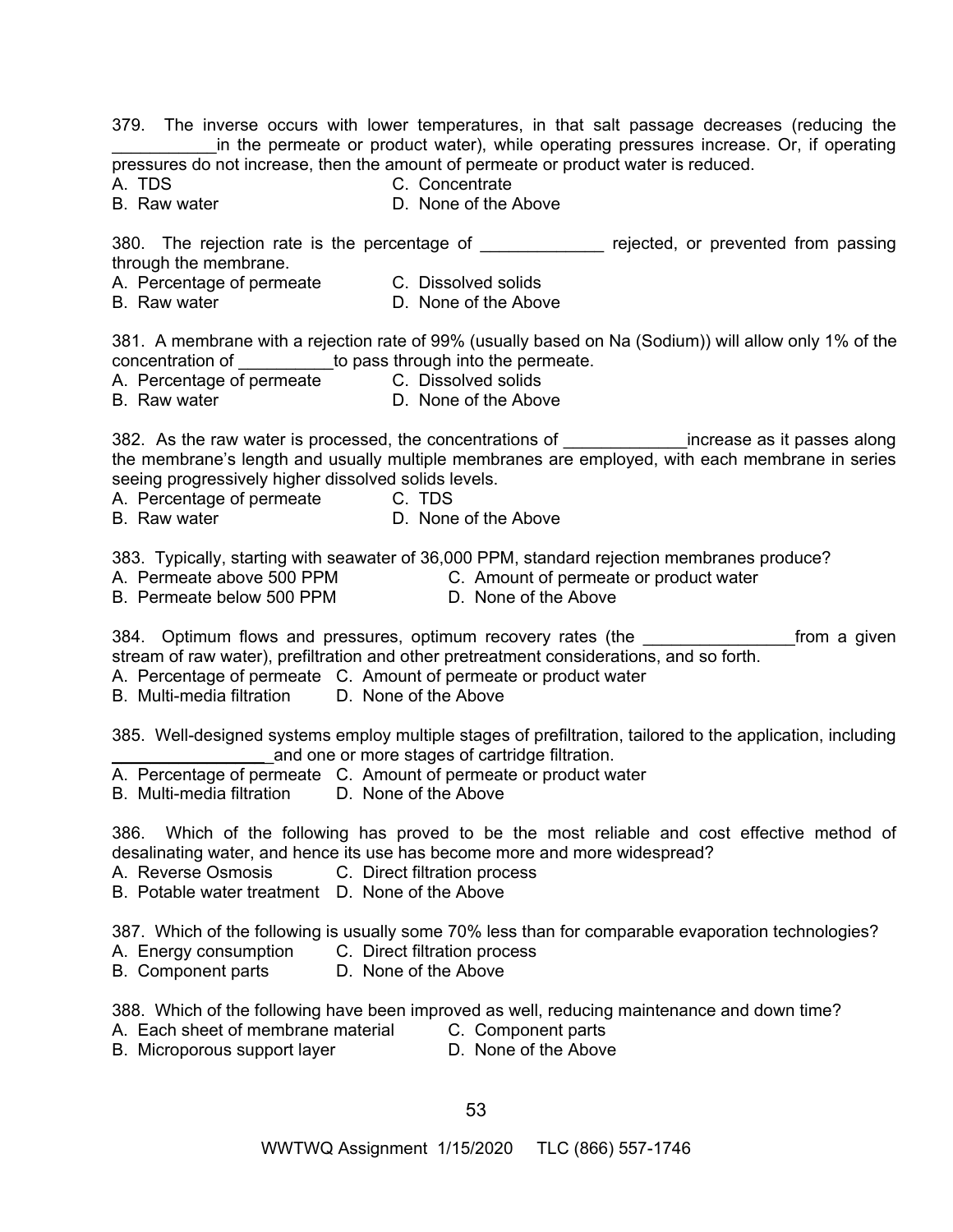389. Which of the following delivers product water or permeate having essentially the same temperature as the raw water source?

- A. Reverse Osmosis C. Direct filtration process
- B. Potable water treatment D. None of the Above

390. R/O Systems can be designed to deliver virtually any?

- A. Required product water quality C. Amount of permeate or product water
- B. Microporous support layer D. None of the Above

391. Reverse osmosis, also known as?

- A. Hyperfiltration C. Direct filtration process
- B. Microfiltration or MF D. None of the Above

392. Reverse osmosis is used to purify water and remove salts and other impurities in order to improve the color, taste, or properties of the?

A. Cross-flow C. Fluid

B. Concentrate D. None of the Above

393. RO can be used to purify fluids such as ethanol and glycol, which will pass through the reverse osmosis membrane, while rejecting?

A. Percentage of permeate C. Ions and contaminants

B. Raw water **D. None of the Above** 

394. RO is used to produce \_\_\_\_\_\_\_\_\_\_\_\_\_\_\_that are currently in place.

- A. Permeate C. Water that meets the most demanding specifications
- B. Concentrate D. None of the Above

395. Reverse osmosis technology uses a process known as **Example 2018** to allow the membrane to continually clean itself.

A. Cross-flow C. Fluid

B. Concentrate D. None of the Above

396. Which of the following passes through the membrane the rest continues downstream, sweeping the rejected species away from the membrane?

- A. Some of the fluid C. Purify fluid(s)
- B. The higher the pressure D. None of the Above

397. According to the text, the process of reverse osmosis **Example 2018** through the membrane, and the most common force is pressure from a pump.

- A. Percentage of permeate C. A driving force to push the fluid
- B. Concentrate D. None of the Above

398. Which of the following of the fluid being rejected increases, the driving force required to continue concentrating the fluid increases?

A. The concentration C. Purify fluid(s)

B. The higher the pressure D. None of the Above

399. RO is capable of rejecting bacteria, salts, excluding proteins, particles, dyes, and other constituents that have a molecular weight of greater than 150-250 daltons.

- A. Charged Particles C. Sugars
- B. Concentrate D. None of the Above

54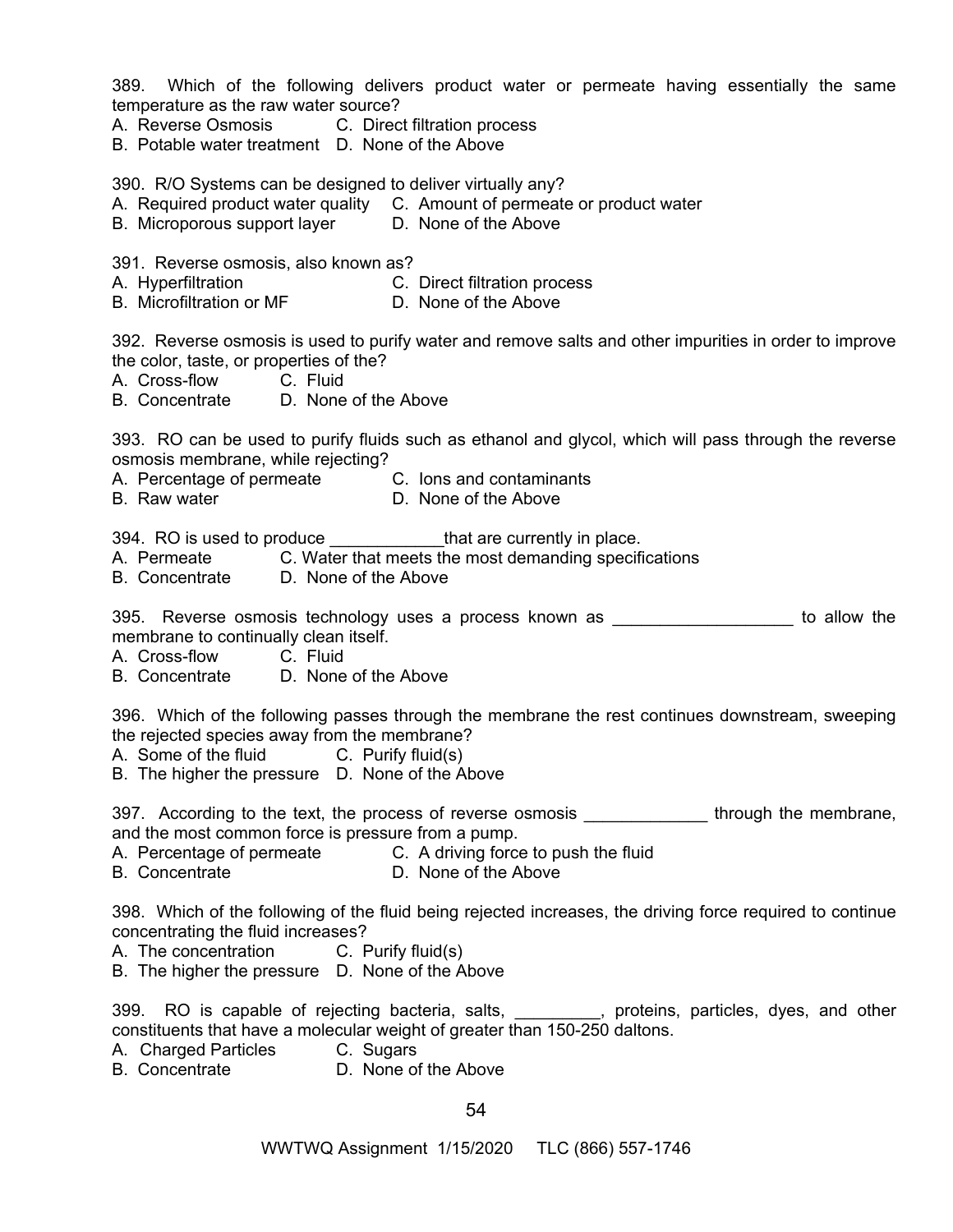400. The separation of ions with reverse osmosis is aided by?

- A. Charged Particles C. Electricity
- B. Concentrate D. None of the Above

# **Chlorine Section**

#### **Chlorine's Appearance and Odor**

401. Chlorine is a greenish-yellow gas it will condense to an amber liquid at approximately F or at high pressures.

- A. -29.2 degrees C. 29 degrees
- B. 100 degrees D. None of the Above

402. Prolonged exposures to chlorine gas may result in?

- A. Moisture, steam, and water C. Olfactory fatigue
- B. Odor thresholds **D.** None of the Above

## **Reactivity**

403. Cylinders of chlorine may burst when exposed to elevated temperatures. When there is Chlorine in solution, this forms?

- A. Hydrogen sulfide C. A corrosive material
- B. Oxomonosilane D. None of the Above

404. What is formed when chlorine is in contact with combustible substances (such as gasoline and petroleum products, hydrocarbons, turpentine, alcohols, acetylene, hydrogen, ammonia, and sulfur), reducing agents, and finely divided metals?

- A. Fires and explosions C. Moisture, steam, and water
- B. Odor thresholds D. None of the Above

405. Contact between chlorine and arsenic, bismuth, boron, calcium, activated carbon, carbon disulfide, glycerol, hydrazine, iodine, methane, oxomonosilane, potassium , propylene, and silicon should be avoided.

A. True B. False

406. Chlorine reacts with hydrogen sulfide and water to form this substance?

- A. Hydrogen sulfide C. Chlorinates
- B. Hydrochloric acid D. None of the Above

407. According to the text, chlorine is also incompatible with?

A. Air C. Hydrogen sulfide

B. Moisture, steam, and water D. None of the Above

#### **Flammability**

408. When there is a fire that involves Chlorine, the firefight should be fought downwind from the minimum distance possible.

A. True B. False

409. Keep unnecessary people away; isolate the hazard area and deny entry. For a massive fire in a cargo area, use unmanned hose holders or monitor nozzles; if this is impossible, withdraw from the area and let the fire burn. Emergency personnel should stay out of low areas and Ventilate closed spaces before entering.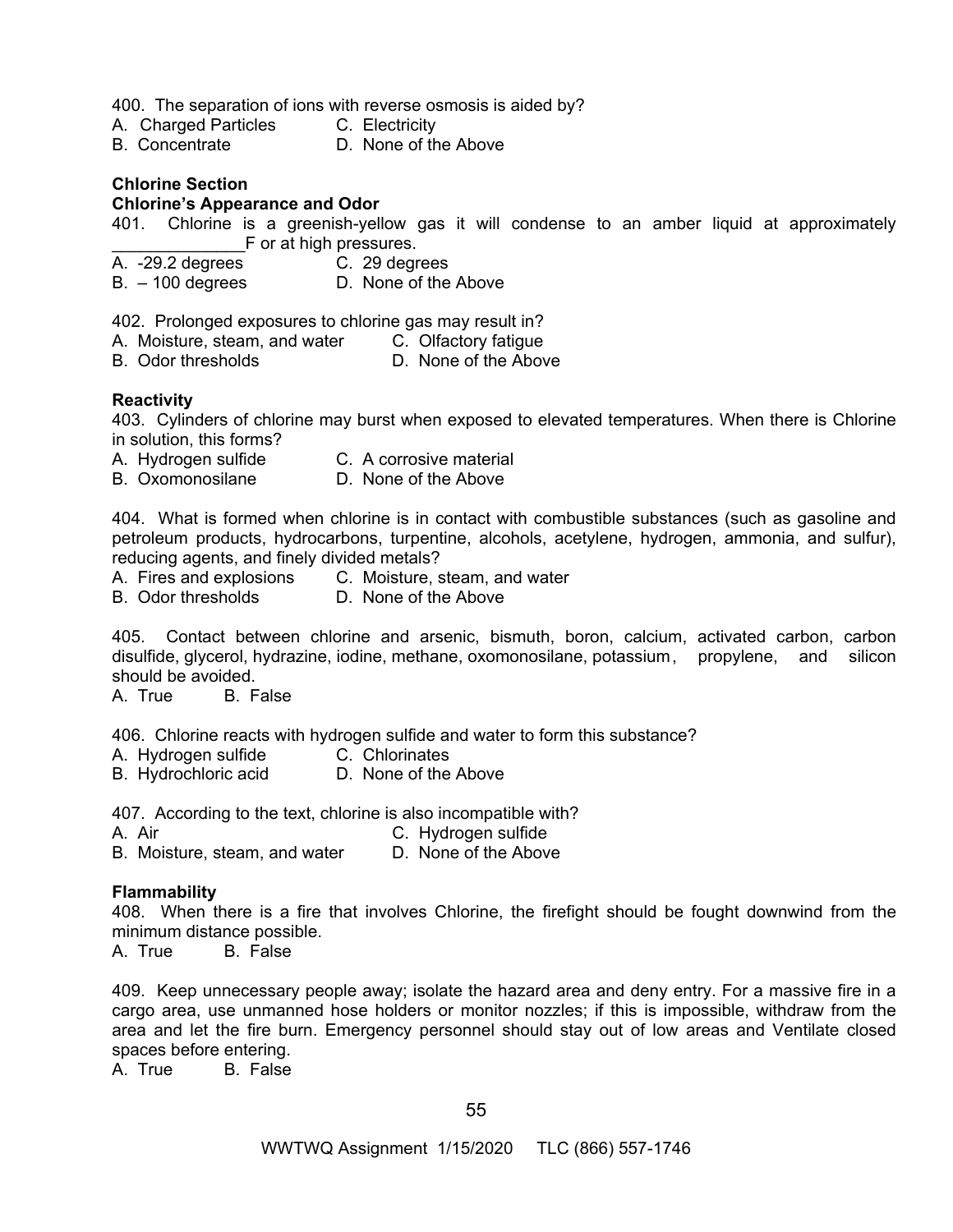| organism, and water quality.<br>A. Chlorine residual C. Oxygen<br>B. Chlorine demand D. None of                                  | 410. The effectiveness of chlorination depends on the ________________ of the water, the<br>concentration of the chlorine solution added, the time that chlorine is in contact with the<br>D. None of the Above |
|----------------------------------------------------------------------------------------------------------------------------------|-----------------------------------------------------------------------------------------------------------------------------------------------------------------------------------------------------------------|
| (like iron, manganese, hydrogen sulfide, and ammonia).<br>A. pH increases                                                        | 411. Chlorine may not be available for disinfection because _______________ in the water<br>C. Required contact time<br>B. Part of it combines with other chemicals D. None of the Above                        |
| chemicals is the?<br>A. Chlorine residual C. Free chlorine residual                                                              | 412. The amount of chlorine required to achieve disinfection and that reacts with the other                                                                                                                     |
| B. Chlorine demand                                                                                                               | D. None of the Above                                                                                                                                                                                            |
| increases?<br>A. pH increases<br>B. Chlorine level and water quality                                                             | 413. Which term is used when disinfection decreases, as the concentration of the chlorine<br>C. Required contact time<br>D. None of the Above                                                                   |
| 414. Chlorination is more effective as?<br>A. Water temperature increases<br><b>B.</b> Chlorine demand                           | C. Water cools down<br>D. None of the Above                                                                                                                                                                     |
| B. Water quality increases <b>D. None of the Above</b>                                                                           | 415. Chlorination becomes more alkaline and is less effective as the?<br>A. Water's pH increases C. Required contact time is maximized                                                                          |
| 416. Chlorination is less effective in?<br>A. Clear water<br><b>C.</b> Day time<br>B. Cloudy (turbid) water D. None of the Above |                                                                                                                                                                                                                 |
| result in ______________that can be measured easily.<br>A. pH increases C. Required contact time<br>B. A free chlorine residual  | 417. By adding a little more chlorine to what is already sufficient, this action will generally<br>D. None of the Above                                                                                         |
| <b>Chlorination Chemistry</b><br>about 100 times less effective.<br>A True R Ealco                                               | 418. The hypochlorite ion is a much weaker disinfecting agent than Hypochlorous acid,                                                                                                                           |

A. Irue B. False

419. According to the text, pH and temperature affect the ratio of hypochlorous acid to hypochlorite ions. As the temperature is decreased, the \_\_\_\_\_\_\_\_\_\_\_\_\_\_\_\_\_\_\_\_\_\_\_\_\_increases.

A. Reduction Ratio C. "CT" disinfection concept

B. Ratio of hypochlorous acid D. None of the Above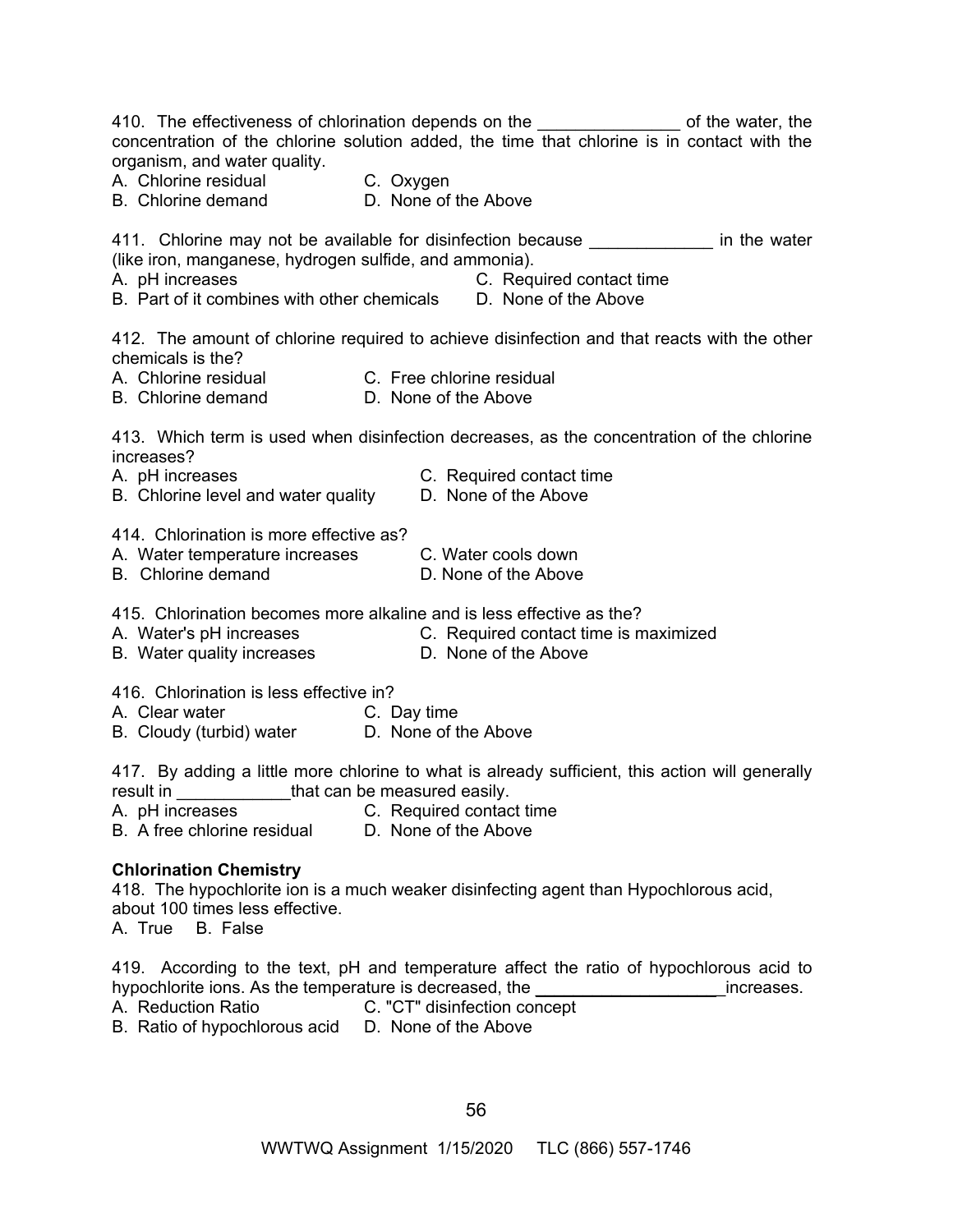420. Under normal water conditions, hypochlorous acid will also chemically react and break down into the hypochlorite ion.

A. True B. False

421. Although the ratio of \_\_\_\_\_\_\_\_\_\_\_\_\_\_ is greater at lower temperatures, pathogenic organisms are actually harder to kill.

A. Hypochlorous acid **C. Total chlorine** 

B. The amount of chlorine D. None of the Above

422. If all other things were equal, \_\_\_\_\_\_\_\_ and a lower pH are more conducive to chlorine disinfection.

A. Lower pH C. Higher water temperatures

B. Hypochlorous acid **D. None of the Above** 

423. The disassociation of chlorine gas (OCI - ): HOCI H  $^+$  + OCI  $^-$  Also expressed HOCI  $\rightarrow$  H  $^+$  + OCI  $^-$ (hypochlorous acid) (hydrogen) (hypochlorite ion) A. True B. False

424. All three forms of chlorine produce Sodium hypochlorite when added to water. A. True B. False

425. Hypochlorous acid is a strong acid but a weak disinfecting agent. The amount of hypochlorous acid depends on the pH and temperature of the water. A. True B. False

# **Introduction to Chlorine (DDBP)**

426. These term means that chlorine is present as CI, HOCI, and  $OCI<sup>-</sup>$  is called , and that which is bound but still effective is

A. Free available chlorine and Total C. Free available chlorine and Combined Chlorine B. Free and Residual D. None of the Above

427. Chloramines are formed by reactions with?

- A. Acid and Cl2 C. Folic Acid and Cl2
- B. Ammonia and Cl2 D. None of the Above

# **Alternate Disinfectants - Chloramine**

428. It is recommended that Chloramine be used in conjunction with a stronger disinfectant. It is best utilized as a?

- 
- A. Chloramine C. Stable distribution system disinfectant B. T10 value disinfectant D. None of the Above

429. In the production of the state of the ammonia residuals in the finished water, when fed in excess of stoichiometric amount needed, should be limited to inhibit growth of nitrifying bacteria.

- 
- A. Dry sodium chlorite C. Ammonia residual(s)
- 
- B. Chloramines D. None of the Above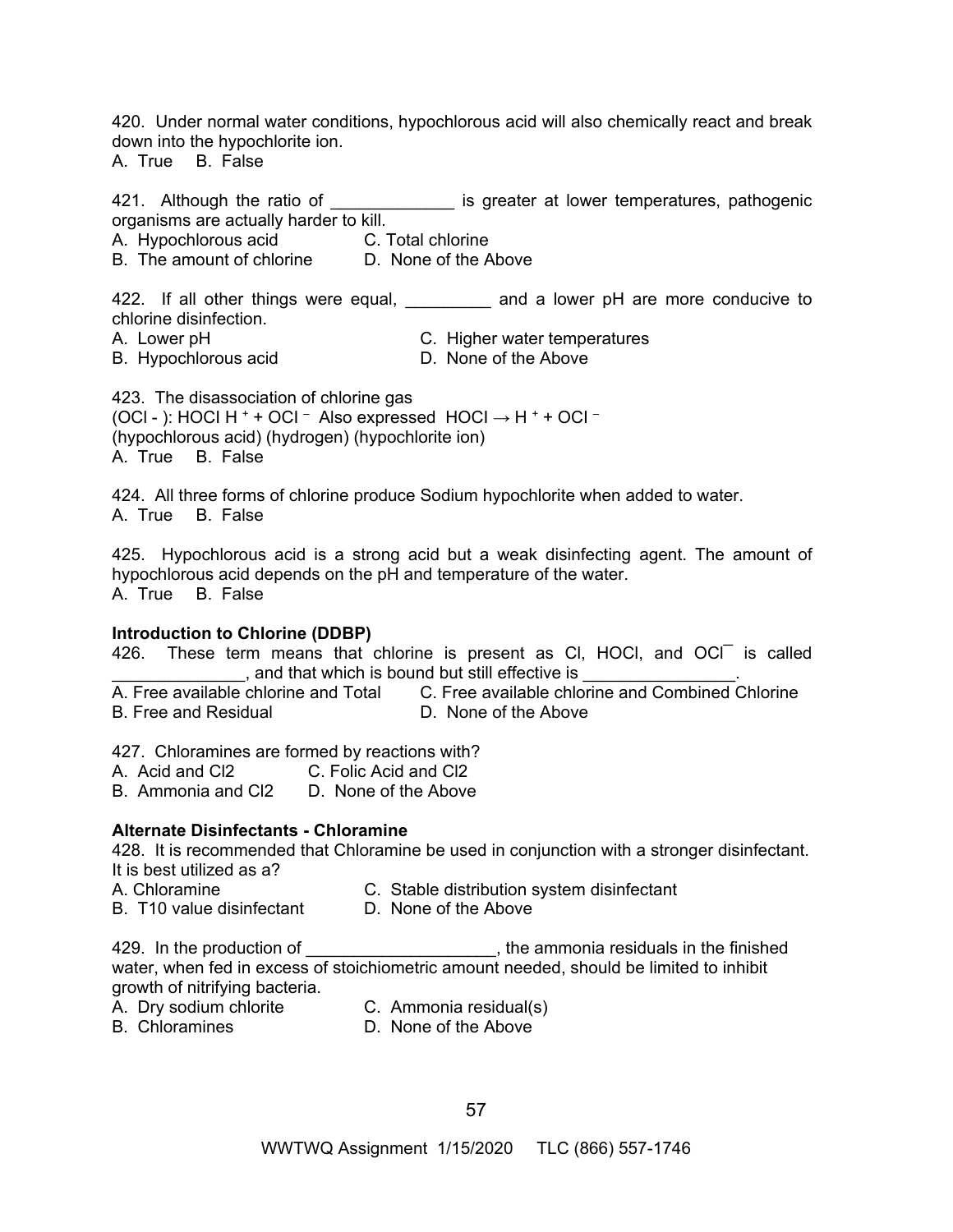# **Chlorine Dioxide**

430. Which term provides good Giardia and virus protection but its use is limited by the restriction on the maximum residual of 0.5 mg/L ClO<sub>2</sub>/chlorite/chlorate allowed in finished water?

- A. Chlorinated byproducts C. Ammonia residual(s)
- B. Chlorine dioxide D. None of the Above

431. If chlorine dioxide is being used as an oxidant, the preferred method of generation is to entrain this term or substance into a packed reaction chamber with a 25% aqueous solution of sodium chlorite (NaClO<sub>2</sub>).

- A. Chloramine C. Chlorine dioxide
- B. Chlorine gas D. None of the Above

432. According to the text, which chemical is explosive and can cause fires in feed equipment if leaking solutions or spills are allowed to dry out?

- A. Dry sodium chlorite C. Ammonia
- B. Chlorine dioxide D. None of the Above

433. Chlorine dioxide may be used for either taste or odor control or as a?

- A. Chloramine D. Gas
- B. Pre-disinfectant D. None of the Above

434. Total residual oxidants (including chlorine dioxide and chlorite, but excluding Chlorine dioxide) shall not exceed 0.50 mg/L during normal operation or 0.30 mg/L (including chlorine dioxide, chlorite and chlorate) during periods of extreme variations in the raw water supply. A. True B. False

# **Ozone**

435. Ozone is a very effective disinfectant for both Giardia and viruses A. True B. False

436. When determining ozone CT (contact time) values must be determined for the ozone basin alone; an accurate **Exercise 20** must be obtained for the contact chamber, and residual levels.

A. Residual C. Contact time

B. T10 value D. None of the Above

437. Ozone does not provide a system residual and should be used as a primary disinfectant only in conjunction with?

- A. Dry sodium chlorite C. Free and/or combined chlorine
- B. Chlorine dioxide D. None of the Above

438. Ozone does not produce chlorinated byproducts (such as trihalomethanes) but it may cause an increase in such byproduct formation if it is fed ahead of free chlorine; ozone may also produce its own oxygenated byproducts such as  $Cl<sub>2</sub> + NH<sub>4</sub>$ .

A. True B. False

439. Ozonation must include adequate ozone leak detection alarm systems, and an ozone off-gas destruction system.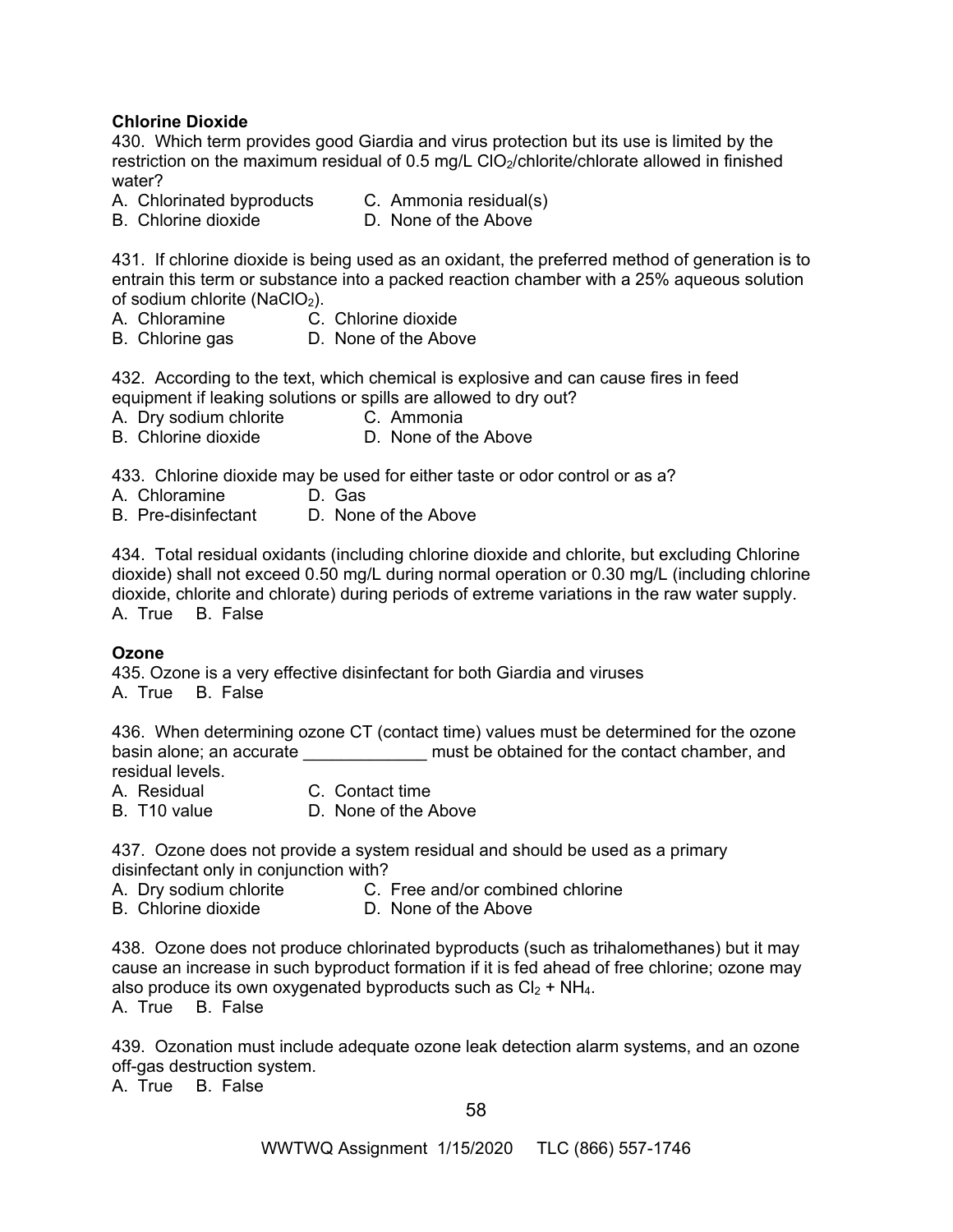# **Pretreatment Topic - Prohibited Discharge Standards (Credit USEPA)**

440. Specific prohibitions forbid eight categories of pollutant discharges as follows: Discharges containing pollutants which create a fire or explosion hazard in the CMOM, including but not limited to, wastestreams with a closed cup flashpoint of more than 140°F using the test methods specified in 40 CFR §261.21.

A. True B. False

441. Discharges containing pollutants causing corrosive structural damage to the POTW, but in no case discharges with a pH lower than 5.0, unless the POTW is specifically designed to accommodate such?

A. Categorical pretreatment standards C. Violation of the general prohibitions

B. Discharge(s) D. None of the Above

442. Which of the following containing pollutants in amounts causing obstruction to the flow in the POTW resulting in interference?

A. Interference or pass through C. Categorical pretreatment standards

B. Discharges D. None of the Above

443. Which of the following of any pollutants released at a flow rate and/or concentration which will cause interference with the POTW?

- A. Discharge(s) C. Violation of the general prohibitions
- B. Pass through D. None of the Above

444. Discharges of petroleum oil, non-biodegradable cutting oil, or products of mineral oil origin in amounts that will cause?

- A. Interference or pass through C. Eight categories of pollutant discharges
- B. Discharge or discharges D. None of the Above

445. Which of the following results in the presence of toxic gases, vapors, or fumes within the POTW in a quantity that may cause acute worker health and safety problems?

A. Categorical pretreatment standards C. Violation of the general prohibitions

B. Discharge(s) D. None of the Above

446. Which of the following except at discharge points designated by the POTW?

A. Interference or pass through C. Discharges of trucked or hauled pollutants

B. Discharge or discharges D. None of the Above

# **Categorical Standards**

447. Categorical pretreatment standards are national, uniform, technology-based standards that apply to discharges to POTWs from specific industrial categories and limit the?

A. Categorical pretreatment standards C. Discharge of specific pollutants

B. Pass through D. None of the Above

448. Which of the following for both existing and new sources (are promulgated by the EPA pursuant to Section 307(b) and (c) of the CWA?

- 
- B. Pass through D. None of the Above
- A. Flow rate and/or concentration C. Categorical pretreatment standards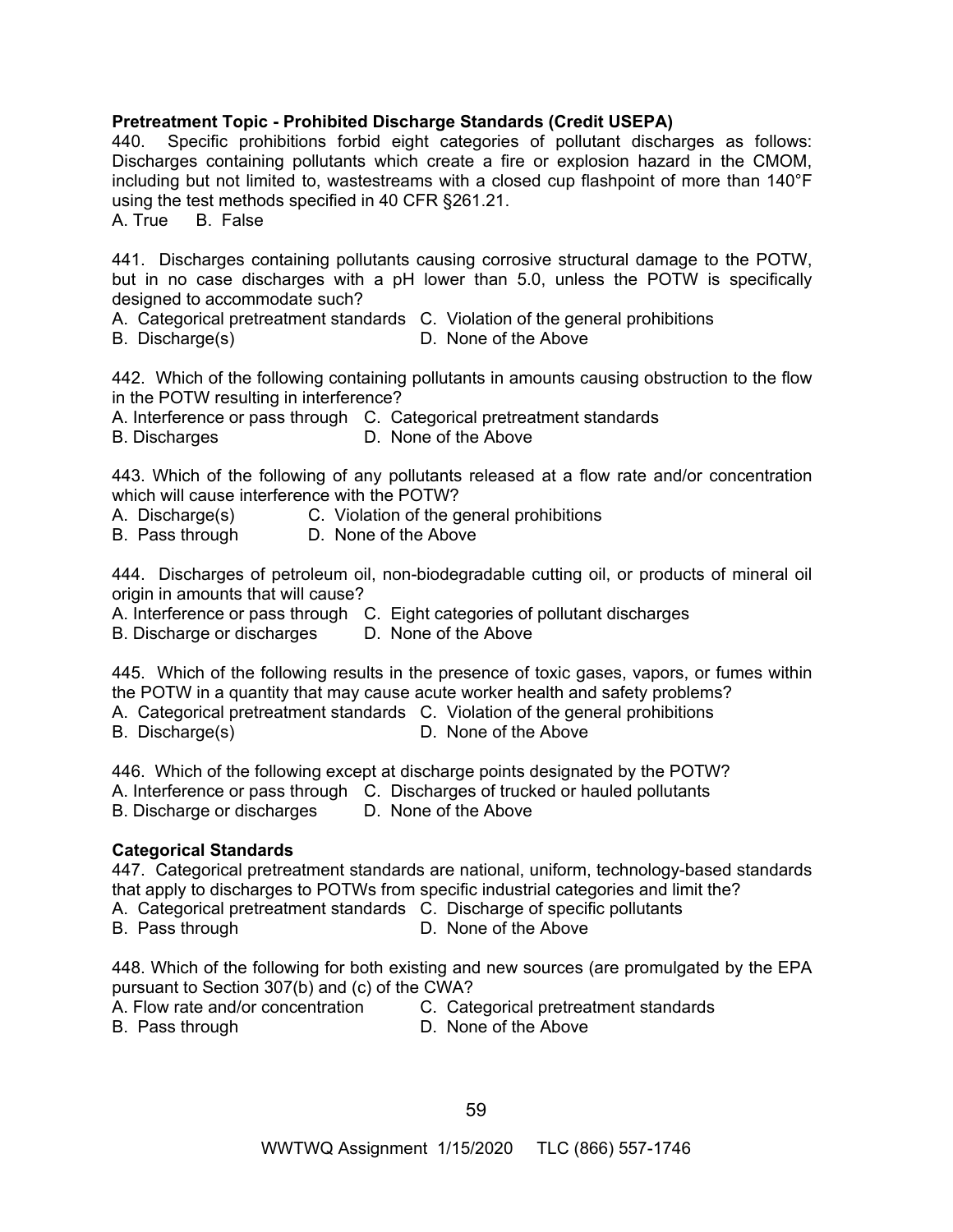449. Effluent limitations guidelines developed in conjunction with categorical standards, limit the discharge from facilities directly to waters of the U.S. and do not apply to indirect dischargers.

A. True B. False

## **FOG Introduction**

**Controlling Fats, Oils, and Grease Discharges from Food Service Establishments** 

450. Commercial food preparation establishments with inadequate grease controls is the primary method that FOG gets into our sewer collection system mainly from pouring the substances down their drains.

| A. CSO/SSO | C. Residential customers |
|------------|--------------------------|
| B. POTWS   | D. None of the Above     |

451. Sewer backups and overflows on streets, properties and even in customers' homes and/or businesses are caused because of improper disposal of fats, oils and grease, FOG builds up in the **Example 20** and eventually block collection pipes and sewer lines, resulting in

- A. Sewer system C. Least management practices (LMPs)
- B. POTW's requirement(s) D. None of the Above

452. Ponds, streams or rivers will be contaminated due to \_\_\_\_\_\_\_\_\_\_\_\_ and will also impact the environment negatively.

- A. Overflow(s) C. POTW Commercial FOG Program(s)
- B. FOG D. None of the Above

#### **Food Service Establishments (FSEs)**

- 453. Because of the amount of grease used in cooking, \_\_\_\_\_\_\_\_\_\_\_\_\_\_\_\_\_\_\_\_\_\_\_\_\_\_ are a significant source of fats, oil and grease (FOG).
- A. Sewer system infiltration C. Food Service Establishments (FSEs)
- B. POTW's requirement(s) D. None of the Above

454. To assist improper handling and disposal of their FOG **wases and all are** generally developed to assist restaurants and other FSEs with instruction and compliance. A. CSO/SSO C. POTW Commercial FOG Program B. POTWs D. None of the Above

455. Through implementation of Best Management Practices (BMPs), these establishments should be able to significantly reduce the amount of FOG that goes down their drains. This will minimize back-ups and help business owners comply with the POTW's requirements. A. True B. False

456. According to the text, the \_\_\_\_\_\_\_\_\_\_\_\_\_\_\_\_\_\_\_\_\_\_\_ can handle properly disposed wastes, but to work effectively, sewer systems need to be properly maintained, from the drain to the treatment plant.

- A. POTW's sewer system C. Most management practices (MMPs)
- B. POTW's requirement(s) D. None of the Above
	-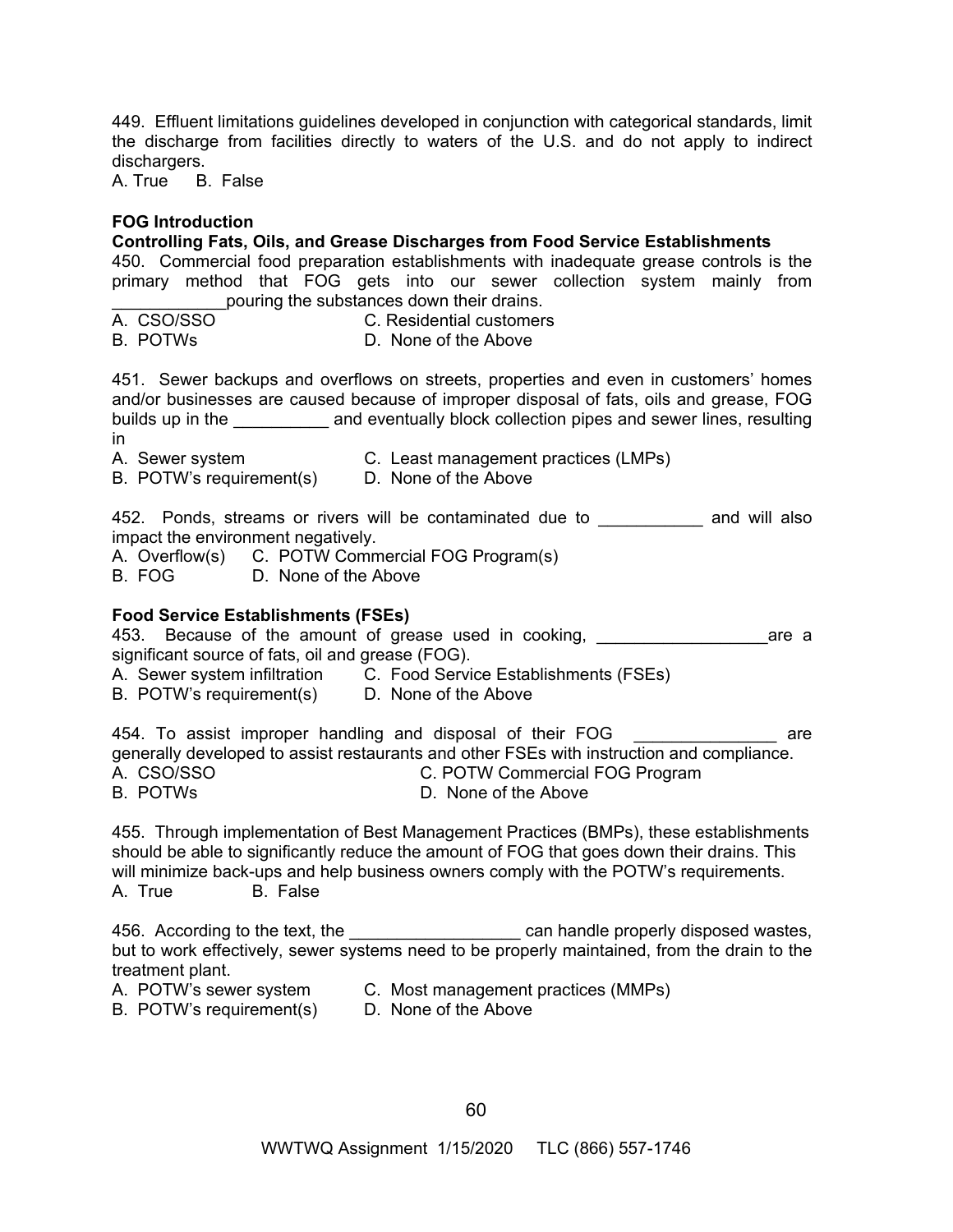457. Various businesses and individuals to need to be responsible in maintaining the POTW system because repeated repairs are disruptive to residences and businesses alike. Proper sewer disposal by commercial establishments is required by <br>A. Law C. Best management advice (BMA

C. Best management advice (BMAs)

B. POTW's recommendations D. None of the Above

# **Environmental problem with FOG sewers**

458. Grease balls are formed by \_\_\_\_\_\_\_\_\_\_\_\_\_\_\_\_\_\_\_\_\_ that enters the sewer system eventually solidifies. A. FOG C. Solids

B. Sewer backup(s) D. None of the Above

459. The various sizes of grease balls can range in size from cantaloupes to the size of marble and must be removed periodically.

A. True B. False

460. The repair or replacement of their damaged property caused by FOG creating can also cost customers thousands of dollars for the repair or replacement

of their damaged property.

A. Infiltration C. Jump joints B. Sewer backup(s) D. None of the Above

# **Controlling FOG discharges**

461. FOG wastes are generated at FSEs as byproducts from food preparation activities. FOG captured on-site is generally classified into two broad categories: yellow grease and grease trap waste.

A. True B. False

462. Food service establishment(s) or FSE can adopt a variety of best management practices or install interceptor/collector devices to control and capture the before discharge to the POTW collection system.

| A. BMPs                | C. Interceptor/collector device(s) |  |
|------------------------|------------------------------------|--|
| <b>B.</b> FOG material | D. None of the Above               |  |

463. The POTW collection system(s) will require that certain food service establishments install interceptor/collector devices (e.g., grease traps) in order to accumulate grease on-site and prevent it from entering the?

- 
- A. Kitchen drain(s) C. POTW collection system(s)
- B. Interceptor/collector device(s) D. None of the Above
- 

# **Keeping Fats, Oils, and Grease out of the Sewer System**

464. Manholes can overflow into parks, yards, streets, and storm drains, allowing FOG to contaminate local waters, including drinking water. Exposure to untreated wastewater is a public-health hazard and is an EPA violation. FOG discharged into septic systems and drain fields can cause malfunctions, resulting in more frequent tank pump-outs and other expenses.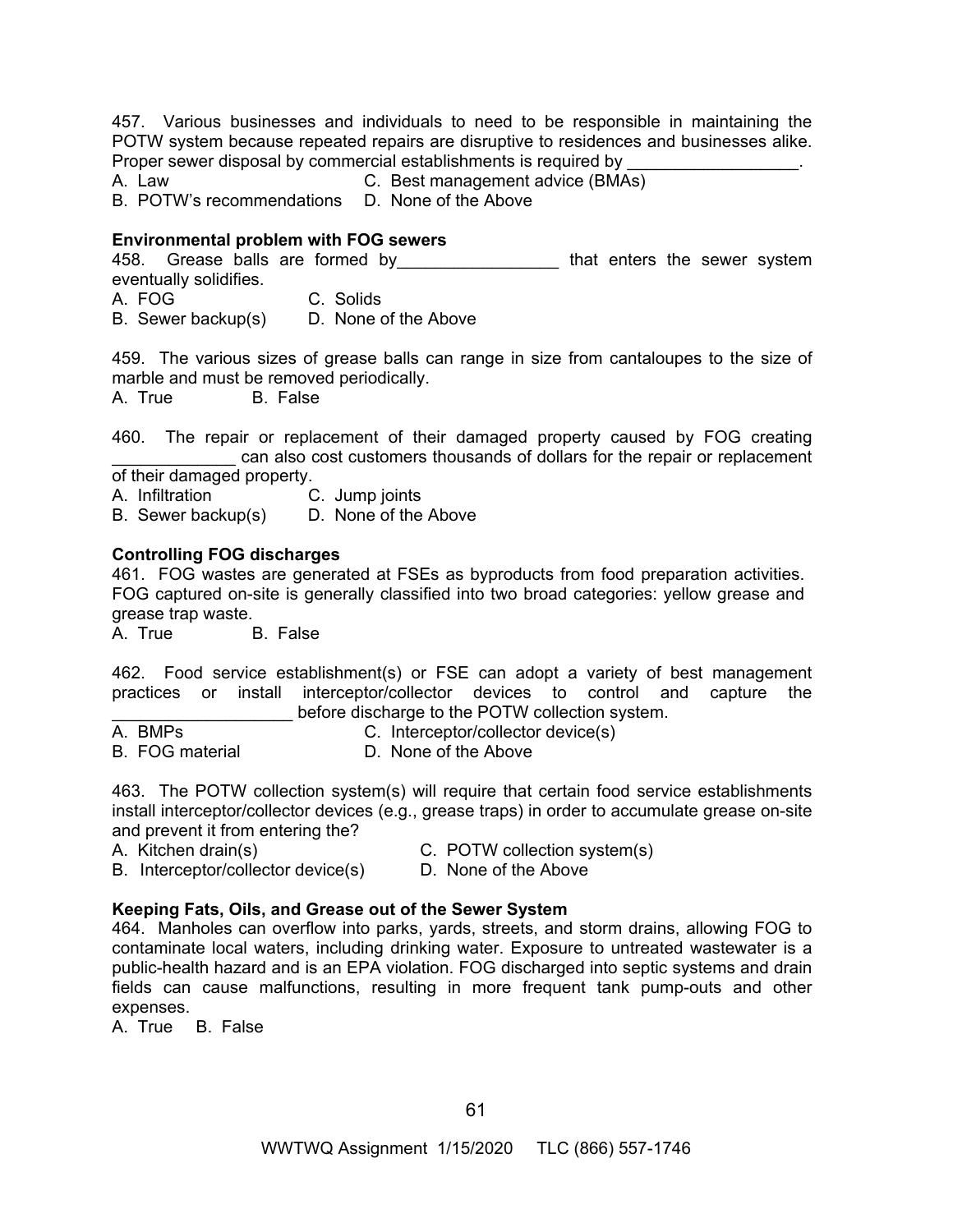465. Which of the following will back up into homes and businesses, resulting in high costs for cleanup and restoration?

A. Dye C. Your negligence

B. Untreated wastewater. **D. None of the Above** 

#### **POTWs control methods for FOG discharges from FSEs**

466. There are many different devices, methods and procedures i.e., Proper design, installation, and maintenance procedures are critical for these devices to?

- A. Control and capture the Yard waste C. Your negligence
- B. Control and capture the FOG D. None of the Above

467. FOG must be able to cool and separate in a non-turbulent environment, therefore. must be designed and sized appropriately.

- A. Kitchen drain(s) C. POTW collection system(s)
- B. Interceptor/collector device(s) D. None of the Above

468. Grease interceptor/ collector devices shall be serviced at regular intervals and must be diligent in providing proper maintenance and records.<br>A. BMPs C. Honev Pumpers

C. Honey Pumpers

B. FSE D. None of the Above

## **Best Management Practices (BMPs)**

469. The amount of FOG a facility generates as well as any best management practices (BMPs) that the establishment implements to reduce the FOG discharged into its sanitary sewer system.

A. True B. False

470. Because of required grease interceptor and trap maintenance frequency, an establishment that implements BMPs will realize a **which includes** benefit.

A. Financial C. FOG

B. Grease interceptor and trap D. None of the Above

#### **Residential and Commercial Guidelines**

471. The major concern for \_\_\_\_\_\_\_\_\_\_\_\_\_\_\_\_\_\_\_\_\_\_ is the improper disposal of fats, oil and grease (FOG) found in food ingredients such as meat, cooking oil, shortening, butter, margarine, baked goods, sauces and dairy products.

A. CSO/SSO C. Customer service

B. POTW's sewers D. None of the Above

## **Return back to the Laboratory Section pH Testing Section**

472. When an atom loses and thus has more protons than electrons, the atom is a positively-charged ion or cation.

A. A proton C. An electron

B. Charge D. None of the Above

473. Measurement of pH for aqueous solutions can be done with a glass electrode and a pH meter, or using indicators like strip test paper.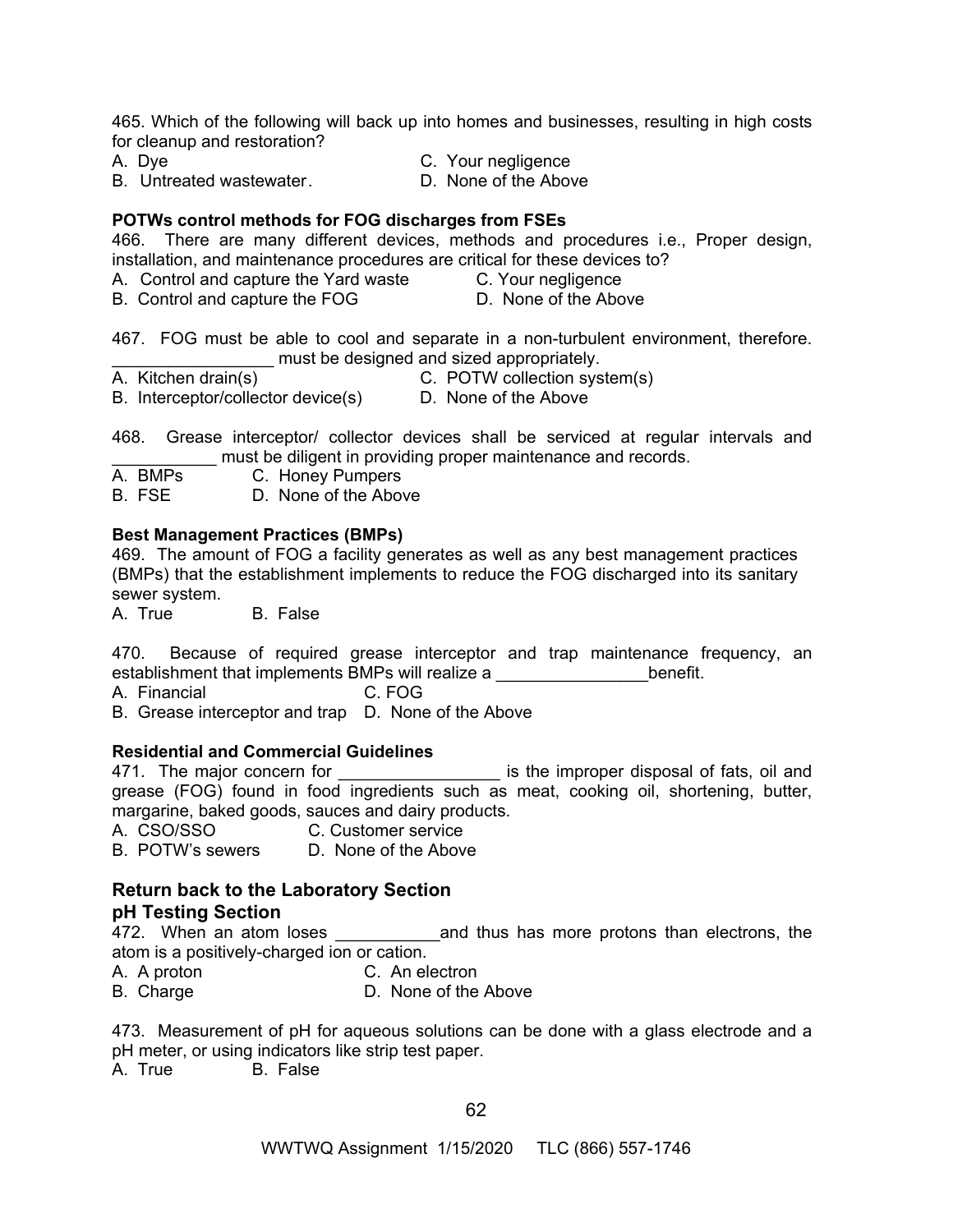474. In chemistry, pH is a measure of the acidity or basicity of an aqueous solution. Solutions with a pH greater than 7 are said to be acidic and solutions with a pH less than 7 are basic or alkaline.

A. True B. False

475. Pure water has a pH very close to?

A. 7 C. 7.7

B. 7.5 D. None of the Above

476. **Example 20 are determined using a concentration cell with** transference, by measuring the potential difference between a hydrogen electrode and a standard electrode such as the silver chloride electrode.

- A. Primary pH standard values C. pH measurement(s)
- 
- B. Alkalinity D. None of the Above

477. Mathematically, pH is the negative logarithm of the activity of the (solvated) hydronium ion, more often expressed as the measure of the?

- A. Electron concentration C. Hydronium ion concentration
- B. Alkalinity concentration D. None of the Above

478. Which of the following for aqueous solutions can be done with a glass electrode and a pH meter, or using indicators?

- A. Primary sampling C. Determining values
	-
- B. Measurement of pH D. None of the Above

479. The pH scale is logarithmic and therefore pH is?

- A. An universal indicator C. An excess of alkaline earth metal concentrations
- B. A dimensionless quantity D. None of the Above

480. Measuring alkalinity is important in determining a stream's ability to neutralize acidic pollution from rainfall or wastewater. It is one of the best measures of the sensitivity of the stream to acid inputs. There can be long-term changes in the **Example 20** of rivers and streams in response to human disturbances.

- A. Acid C. pH measurement(s)
- B. Alkalinity D. None of the Above

481. pH is defined as the decimal logarithm of the reciprocal of the  $\overline{a}$ , a<sub>H</sub>+, in a solution.

- A. Hydrogen ion activity C. Brønsted–Lowry acid–base theory
- B. Acid-base behavior **D. None of the Above**

482. Which of the following may be used to measure pH, by making use of the fact that their color changes with pH?

- A. Indicators C. A set of non-linear simultaneous equations
- B. SpectrophotometerD. None of the Above

483. Alkalinity is the name given to the quantitative capacity of an aqueous solution to neutralize an?

- A. Acid C. Bond formation
- B. Base D. None of the Above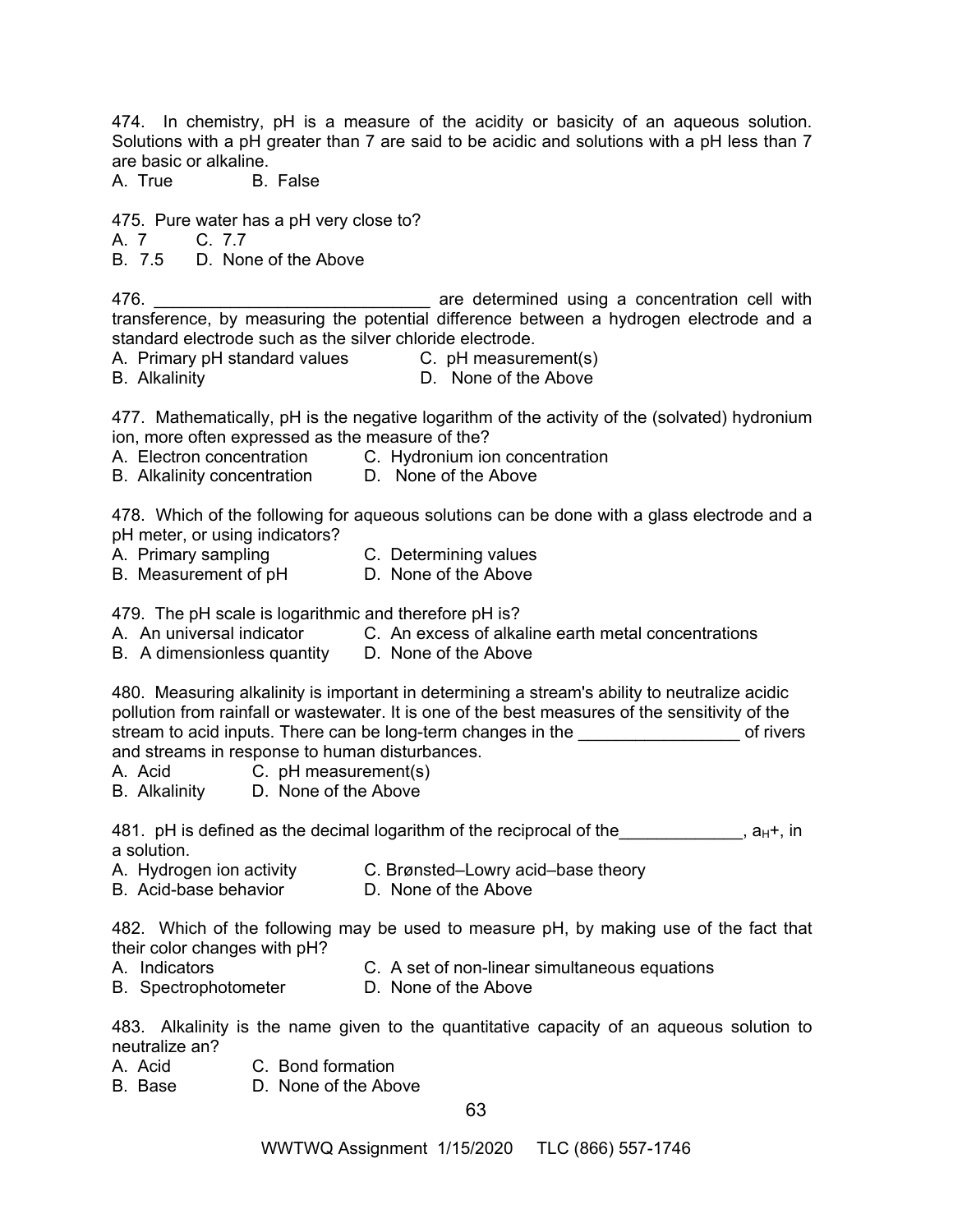484. Which of the following of the color of a test solution with a standard color chart provides a means to measure pH accurate to the nearest whole number?

- A. Universal indicator C. Visual comparison<br>B. Colorwheel measurement D. None of the Above
- B. Colorwheel measurement

485. The pH scale is traceable to a set of standard solutions whose pH is established by US EPA.

A. True B. False

486. The calculation of the pH of a solution containing acids and/or bases is an example of a chemical speciation calculation, that is, a mathematical procedure for calculating the concentrations of all chemical species that are present in the solution. The complexity of the procedure depends on the?

- A. Nature of the solution C. Alkaline earth metal concentrations
- B. pH **D. None of the Above**

487. Under normal circumstances this means that the concentration of hydrogen ions in acidic solution can be taken to be equal to the concentration of the acid. The pH is then equal to minus the logarithm of?

- A. The concentration value C. A set of non-linear simultaneous equations
- B. The pH **D. None of the Above**

488. Alkalinity of water is its acid-neutralizing capacity. It is the sum of all the titratable bases. The measured value may vary significantly with the?

- A. End-point pH C. pH measurement(s)
- B. Alkalinity D. None of the Above

489. For strong acids and bases no calculations are necessary except in extreme situations. The pH of a solution containing a weak acid requires the solution of a quadratic equation. The pH of a solution containing a weak base may require the?

A. Solution of a cubic equation C. Excess of alkaline earth metal concentrations

B. Non-linear simultaneous equations D. None of the Above

490. Alkalinity is a measure of this missing term and can be interpreted in terms of specific substances only when the chemical composition of the sample is known.

- 
- 
- B. An aggregate property of water D. None of the Above

A. Universal indicator C. Excess of alkaline earth metal concentrations

491. More precise measurements are possible if the color is measured spectrophotometrically, using a?

- 
- A. Universal indicator C. Set of non-linear simultaneous equations
- B. Colorimeter of spectrophotometer D. None of the Above

492. Because the alkalinity of many surface waters is primarily a function of carbonate, bicarbonate, and hydroxide content, it is taken as an indication of the concentration of these constituents.